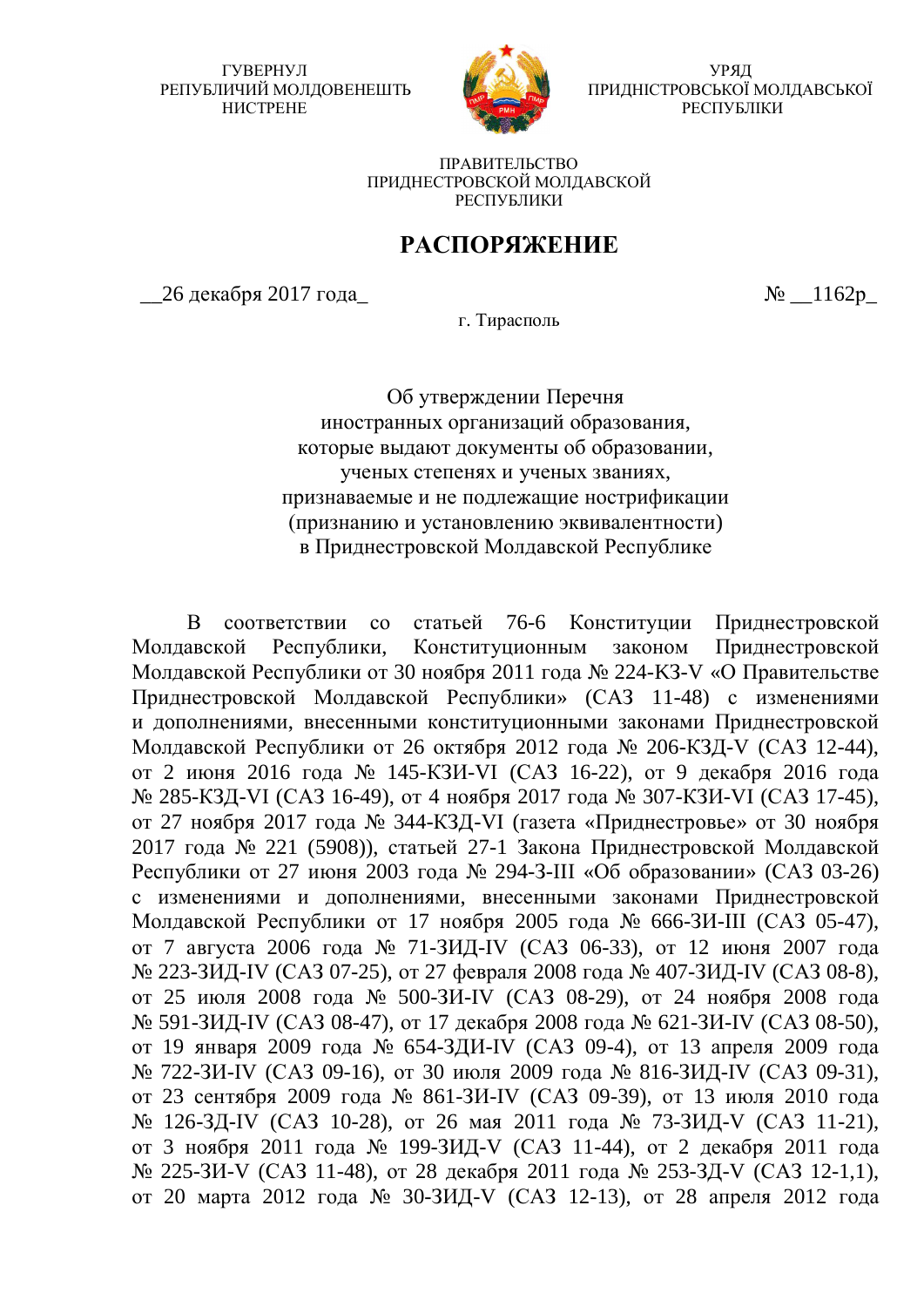№ 56-ЗИД-V (САЗ 12-18), от 11 мая 2012 года № 65-ЗД-V (САЗ 12-20), от 11 мая 2012 года № 67-ЗИ-V (САЗ 12-20), от 7 июня 2012 года № 85-ЗИ-V  $(CA3 12-24)$ , от 19 июня 2012 года № 95-ЗИ-V (САЗ 12-26), от 16 октября 2012 года № 194-ЗИ-V (САЗ 12-43), от 22 января 2013 года № 27-ЗИ-V  $(CA3 13-3)$ , от 13 февраля 2013 года № 41-ЗИ-V (САЗ 13-6), от 8 апреля 2013 года № 88-ЗИД-V (САЗ 13-14), от 8 мая 2013 года № 102-ЗИД-V  $(CA3 13-18)$ , от 16 июля 2013 года № 161-ЗИД-V (САЗ 13-28), от 2 декабря  $2013$  года № 255-ЗД-V (САЗ 13-48), от 17 декабря 2013 года № 279-ЗД-V (САЗ 13-50), от 30 декабря 2013 года № 293-ЗИ-V (САЗ 14-1), от 14 января 2014 года № 2-ЗИ-V (САЗ 14-3), от 4 февраля 2014 года № 42-ЗИД-V (САЗ 14-6), от 10 апреля 2014 года № 79-ЗД-V (САЗ 14-15), от 11 апреля 2014 года № 80-ЗИД-V (САЗ 14-15), от 17 апреля 2014 года № 82-ЗИ-V (САЗ 14-16), от 24 апреля 2014 года № 91-ЗИ-V (САЗ 14-17), от 9 июня 2014 года № 107-ЗД-V (САЗ 14-24), от 14 июля 2014 года № 134-ЗД-V  $(CA3 14-29)$ , от 4 декабря 2014 года № 197-ЗИ-V (САЗ 14-49), от 23 декабря 2014 года № 216-ЗИД-V (САЗ 14-52), от 23 декабря 2014 года № 217-ЗИД-V (САЗ 14-52), от 15 января 2015 года № 6-ЗД-V (САЗ 15-3), от 15 января 2015 года № 7-ЗИД-V (САЗ 15-3), от 15 января 2015 года № 8-ЗД-V (САЗ 15-3), от 16 января 2015 года № 30-ЗИ-V (САЗ 15-3), от 17 февраля 2015 года № 40-ЗИД-V (САЗ 15-8), от 24 марта 2015 года № 51-ЗИД-V (САЗ 15-13,1), от 24 марта 2015 года № 55-ЗД-V (САЗ 15-13,1), от 5 мая 2015 года № 75-ЗД-V (САЗ 15-19), от 18 мая 2015 года № 80-ЗД-V (САЗ 15-21), от 18 мая 2015 года № 81-ЗИД-V (САЗ 15-21), от 2 июня 2015 года № 94-ЗИД-V (САЗ 15-23), от 8 июля 2015 года № 115-ЗИД-V (САЗ 15-28), от 12 февраля 2016 года № 11-ЗД-VI (САЗ 16-6), от 12 февраля 2016 года № 14-ЗД-VI (САЗ 16-6), от 12 мая 2016 года № 121-ЗИ-VI (САЗ 16-19), от 25 мая 2016 года № 142-ЗД-VI  $(CA3 16-21)$ , от 1 июля 2016 года № 167-ЗД-VI (САЗ 16-26), от 27 октября 2016 года № 232-ЗД-VI (САЗ 16-43), от 27 октября 2016 года № 234-ЗИ-VI  $(CA3 16-43)$ , от 18 ноября 2016 года № 247-ЗД-VI (САЗ 16-46), от 9 декабря 2016 года № 281-ЗИ-VI (САЗ 16-49), от 23 декабря 2016 года № 294-ЗИ-VI (САЗ 17-1), от 3 мая 2017 года № 93-ЗД-VI (САЗ 17-19), от 10 мая 2017 года № 102-ЗИ-VI (САЗ 17-20), от 10 мая 2017 года № 104-ЗИД-VI (САЗ 17-20), от 19 июня 2017 года № 133-ЗИ-VI (САЗ 17-25), от 22 июня 2017 года № 182-ЗИ-VI (САЗ 17-26), от 3 июля 2017 года № 206-ЗИД-VI (САЗ 17-28), от 21 июля 2017 года № 232-ЗД-VI (САЗ 17-30), от 18 сентября 2017 года № 243-ЗД-VI (САЗ 17-39), Постановлением Правительства Приднестровской Молдавской Республики от 18 декабря 2017 года № 355 «Об утверждении Критериев и Порядка включения иностранных организаций образования в перечень иностранных организаций образования, которые выдают документы об образовании, ученых степенях и ученых званиях, признаваемые и не подлежащие нострификации (признанию и установлению эквивалентности) в Приднестровской Молдавской Республике» (САЗ 17-52), в целях реализации прав лиц, обладающих документами об образовании,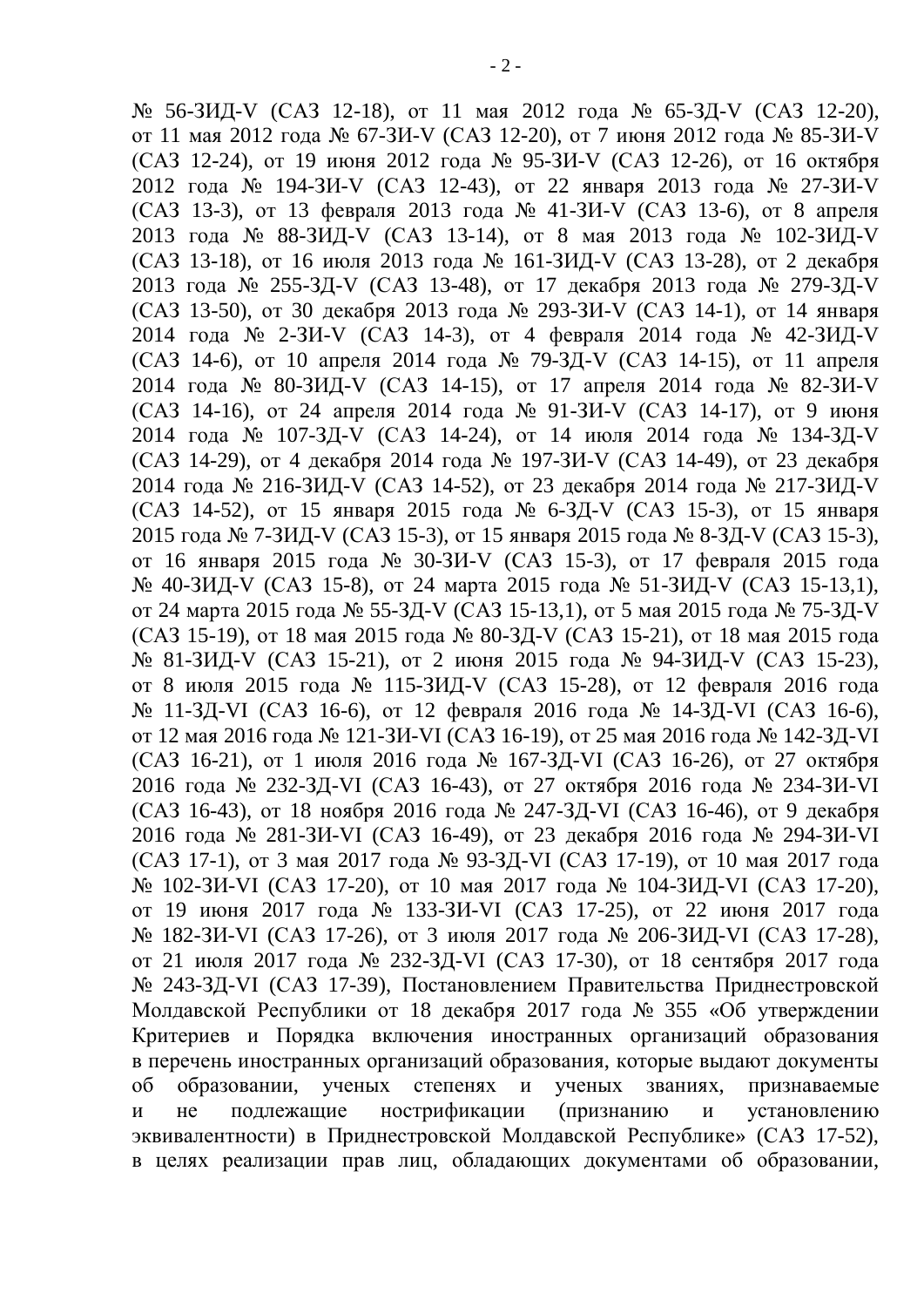ученой степени, ученом звании, выданными иностранными организациями образования:

1. Утвердить Перечень иностранных организаций образования, которые выдают документы об образовании, ученых степенях и ученых званиях, признаваемые и не подлежащие нострификации (признанию и установлению эквивалентности) в Приднестровской Молдавской Республике (прилагается).

2. Настоящее Распоряжение вступает в силу со дня, следующего за днем официального опубликования.

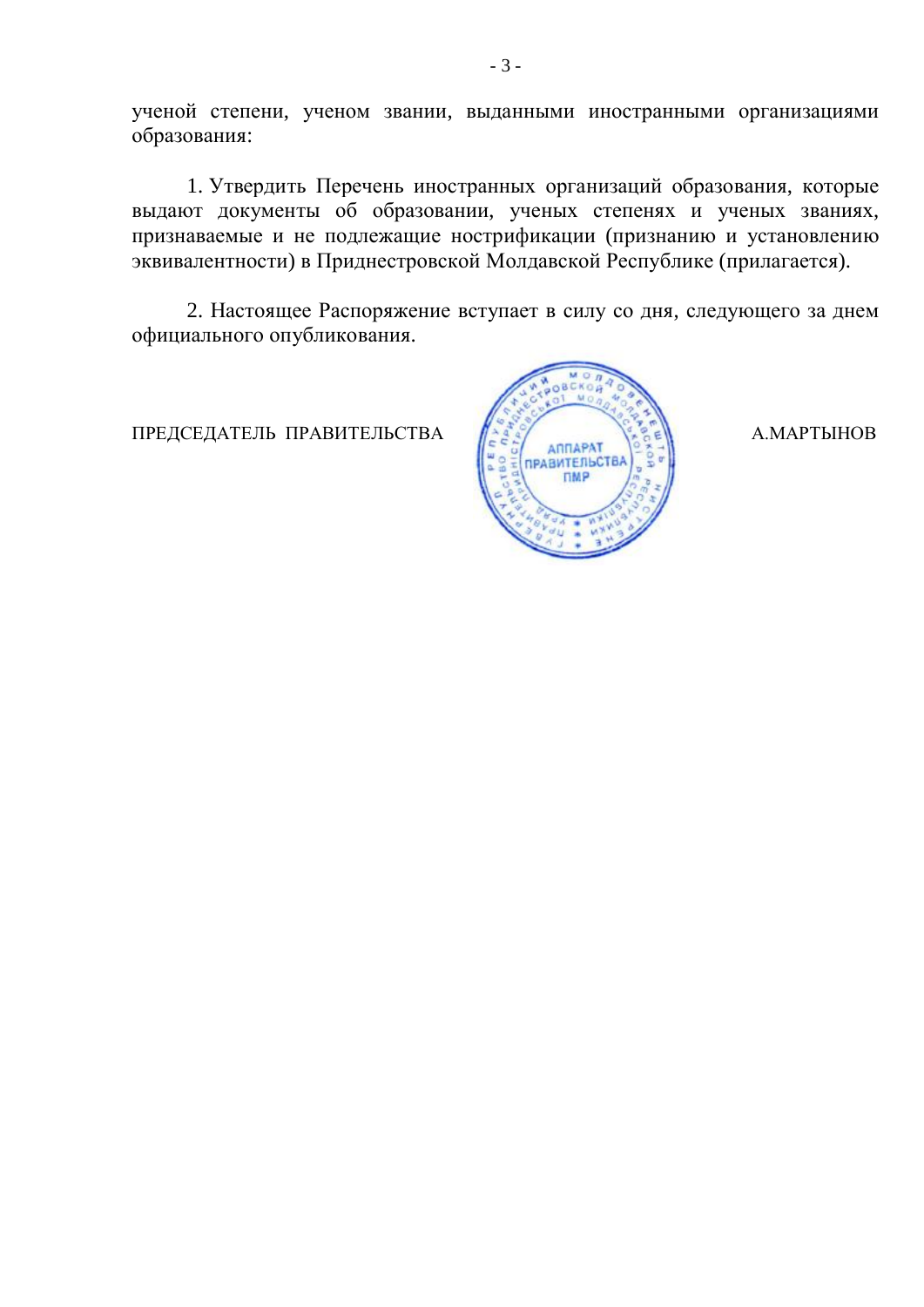ПРИЛОЖЕНИЕ к Распоряжению Правительства Приднестровской Молдавской Республики от 26 декабря 2017 года № 1162р

## **ПЕРЕЧЕНЬ**

иностранных организаций образования, которые выдают документы об образовании, ученых степенях и ученых званиях, признаваемые и не подлежащие нострификации (признанию и установлению эквивалентности) в Приднестровской Молдавской Республике

| $N_2$ | Наименование иностранной<br>организации образования,<br>которая выдает документы об<br>образовании, ученых степенях и<br>ученых званиях, признаваемые в<br>Приднестровской Молдавской<br>Республике* | Получаемые в<br>иностранной организации<br>образования документы<br>об образовании, ученых<br>степенях и ученых<br>званиях, которые<br>соответствуют<br>документам об<br>образовании, ученых<br>степенях, ученых званиях,<br>получаемым в<br>Приднестровской<br>Молдавской Республике* | Образование,<br>ученые<br>степени, ученые<br>звания,<br>получаемые в<br>Приднестровской<br>Молдавской<br>Республике,<br>которые<br>соответствуют<br>образованию,<br>ученым степеням,<br>ученым званиям,<br>получаемым<br>в иностранной<br>организации<br>образования |
|-------|------------------------------------------------------------------------------------------------------------------------------------------------------------------------------------------------------|----------------------------------------------------------------------------------------------------------------------------------------------------------------------------------------------------------------------------------------------------------------------------------------|----------------------------------------------------------------------------------------------------------------------------------------------------------------------------------------------------------------------------------------------------------------------|
| 1.    | Австралийский национальный<br>университет<br><b>Australian National University</b>                                                                                                                   | Австралия<br>Bachelor with Honours,<br>Graduate Diploma<br>Master, Master with Honours<br>Doctor of Philosophy (PhD)<br>Professor<br>Associate professor<br>Reader                                                                                                                     | высшее<br>образование -<br>бакалавриат<br>высшее<br>образование -<br>магистратура<br>кандидат наук<br>профессор<br>доцент                                                                                                                                            |
| 2.    | Мельбурнский университет<br><b>University of Melbourne</b>                                                                                                                                           | Bachelor with Honours,<br>Graduate Diploma                                                                                                                                                                                                                                             | высшее<br>образование -<br>бакалавриат                                                                                                                                                                                                                               |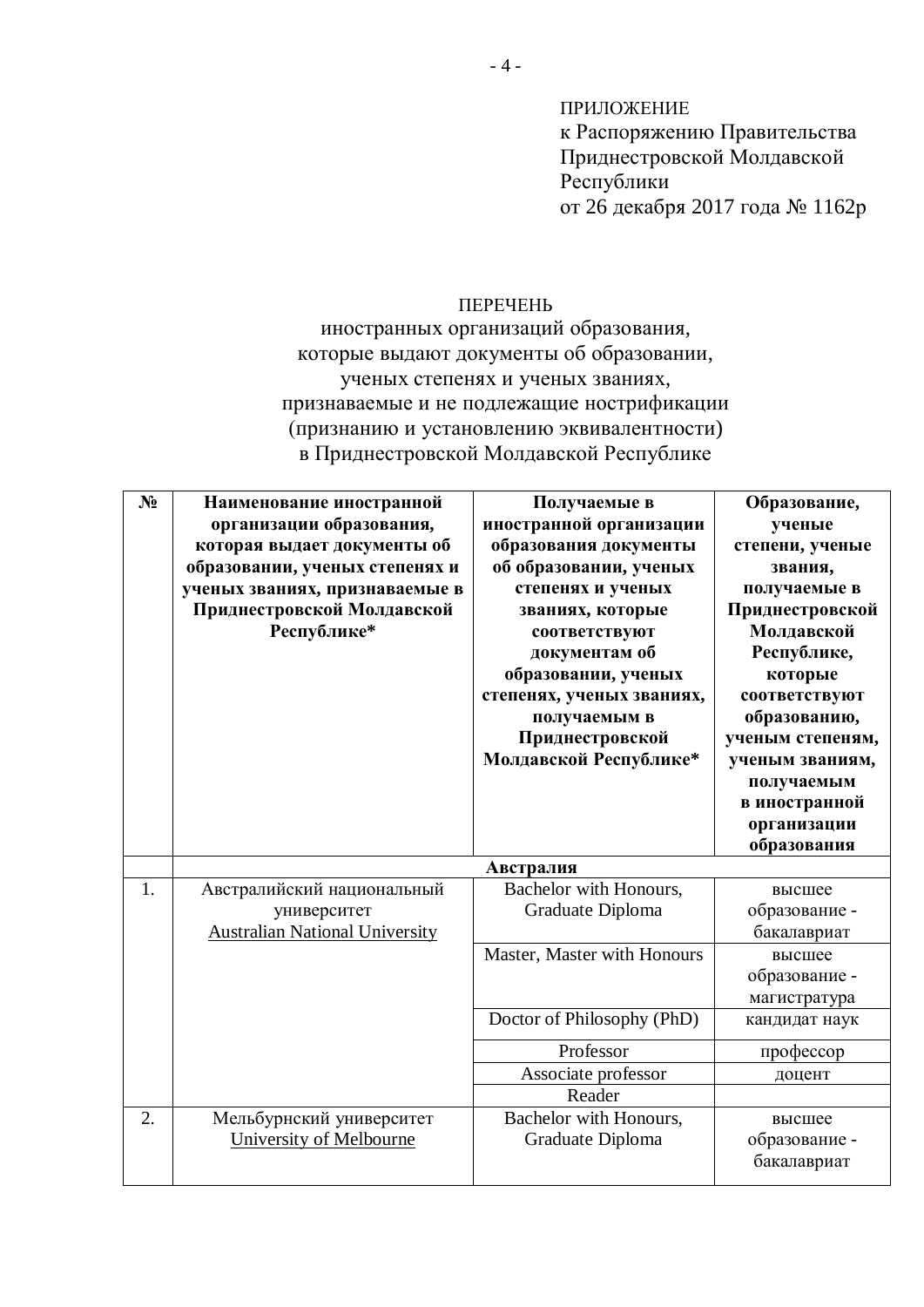|                  |                                 | Master, Master with Honours | высшее                        |
|------------------|---------------------------------|-----------------------------|-------------------------------|
|                  |                                 |                             | образование -                 |
|                  |                                 |                             | магистратура                  |
|                  |                                 | Doctor of Philosophy (PhD)  | кандидат наук                 |
|                  |                                 | Professor                   | профессор                     |
|                  |                                 | Associate professor         | доцент                        |
|                  |                                 | Reader                      |                               |
| 3.               | Сиднейский университет          | Bachelor with Honours,      | высшее                        |
|                  | University of Sydney            | Graduate Diploma            | образование -                 |
|                  |                                 |                             | бакалавриат                   |
|                  |                                 | Master, Master with Honours | высшее                        |
|                  |                                 |                             | образование -                 |
|                  |                                 |                             | магистратура                  |
|                  |                                 | Doctor of Philosophy (PhD)  | кандидат наук                 |
|                  |                                 | Professor                   | профессор                     |
|                  |                                 | Associate professor         | доцент                        |
|                  |                                 | Reader                      |                               |
| $\overline{4}$ . | Университет Аделаиды            | Bachelor with Honours,      | высшее                        |
|                  | <b>University of Adelaide</b>   | Graduate Diploma            | образование -                 |
|                  |                                 |                             | бакалавриат                   |
|                  |                                 | Master, Master with Honours | высшее                        |
|                  |                                 |                             | образование -                 |
|                  |                                 |                             | магистратура                  |
|                  |                                 | Doctor of Philosophy (PhD)  | кандидат наук                 |
|                  |                                 | Professor                   | профессор                     |
|                  |                                 | Associate professor         | доцент                        |
|                  |                                 | Reader                      |                               |
| 5.               | Университет Вуллонгонг          | Bachelor with Honours,      | высшее                        |
|                  | University of Wollongong        | Graduate Diploma            | образование -                 |
|                  |                                 |                             | бакалавриат                   |
|                  |                                 | Master, Master with Honours | высшее                        |
|                  |                                 |                             | образование -<br>магистратура |
|                  |                                 | Doctor of Philosophy (PhD)  | кандидат наук                 |
|                  |                                 | Professor                   | профессор                     |
|                  |                                 | Associate professor         | доцент                        |
|                  |                                 | Reader                      |                               |
| 6.               | Университет Западной Австралии  | Bachelor with Honours,      | высшее                        |
|                  | University of Western Australia | Graduate Diploma            | образование -                 |
|                  |                                 |                             | бакалавриат                   |
|                  |                                 | Master, Master with Honours | высшее                        |
|                  |                                 |                             | образование -                 |
|                  |                                 |                             | магистратура                  |
|                  |                                 | Doctor of Philosophy (PhD)  | кандидат наук                 |
|                  |                                 | Professor                   | профессор                     |
|                  |                                 | Associate professor         | доцент                        |
|                  |                                 | Reader                      |                               |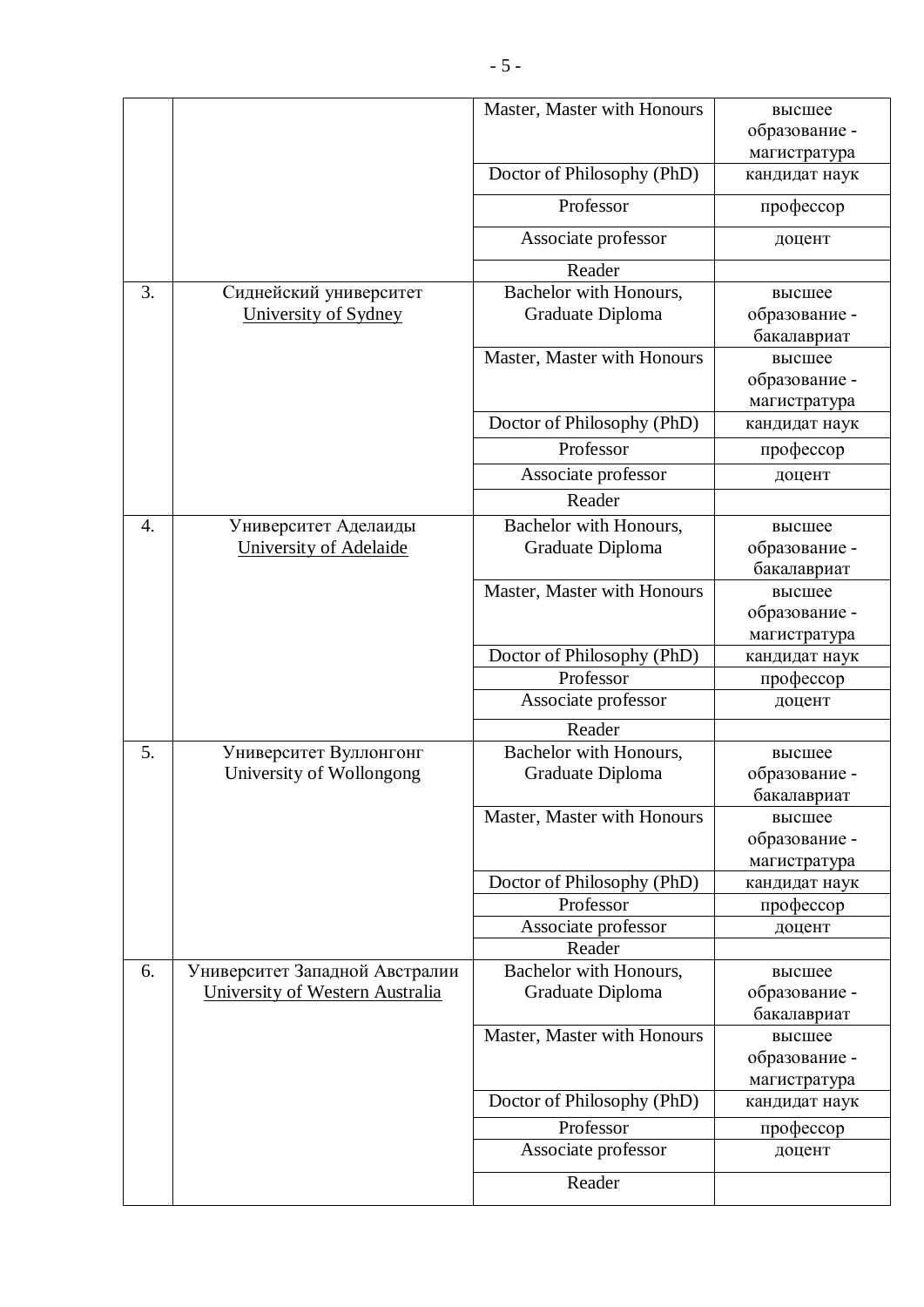| 7.  | Университет Квинсленда          | Bachelor with Honours,      | высшее        |
|-----|---------------------------------|-----------------------------|---------------|
|     | <b>University of Queensland</b> | Graduate Diploma            | образование - |
|     |                                 |                             | бакалавриат   |
|     |                                 | Master, Master with Honours | высшее        |
|     |                                 |                             | образование - |
|     |                                 |                             | магистратура  |
|     |                                 | Doctor of Philosophy (PhD)  | кандидат наук |
|     |                                 | Professor                   | профессор     |
|     |                                 | Associate professor         | доцент        |
|     |                                 | Reader                      |               |
| 8.  | Университет Маккуори            | Bachelor with Honours,      | высшее        |
|     | <b>Macquarie University</b>     | Graduate Diploma            | образование - |
|     |                                 |                             | бакалавриат   |
|     |                                 | Master, Master with Honours | высшее        |
|     |                                 |                             | образование - |
|     |                                 |                             | магистратура  |
|     |                                 | Doctor of Philosophy (PhD)  | кандидат наук |
|     |                                 | Professor                   | профессор     |
|     |                                 | Associate professor         | доцент        |
|     |                                 | Reader                      |               |
| 9.  | Университет Монаш               | Bachelor with Honours,      | высшее        |
|     | <b>Monash University</b>        | Graduate Diploma            | образование - |
|     |                                 |                             | бакалавриат   |
|     |                                 | Master, Master with Honours | высшее        |
|     |                                 |                             | образование - |
|     |                                 |                             | магистратура  |
|     |                                 | Doctor of Philosophy (PhD)  | кандидат наук |
|     |                                 | Professor                   | профессор     |
|     |                                 | Associate professor         | доцент        |
|     |                                 | Reader                      |               |
| 10. | Университет Нового Южного       | Bachelor with Honours,      | высшее        |
|     | Уэльса                          | Graduate Diploma            | образование - |
|     | University of New South Wales   |                             | бакалавриат   |
|     |                                 | Master, Master with Honours | высшее        |
|     |                                 |                             | образование - |
|     |                                 |                             | магистратура  |
|     |                                 | Doctor of Philosophy (PhD)  | кандидат наук |
|     |                                 | Professor                   | профессор     |
|     |                                 | Associate professor/Reader  | доцент        |
|     |                                 | Австрийская Республика      |               |
| 11. | Венский университет             | <b>Bachelor</b>             | высшее        |
|     | <b>Universitat Wien</b>         |                             | образование - |
|     | University of Vienna            |                             | бакалавриат   |
|     |                                 | Diplom-Ingenieur            | высшее        |
|     |                                 |                             | образование - |
|     |                                 |                             | специалитет   |
|     |                                 | Magister                    | высшее        |
|     |                                 |                             | образование - |
|     |                                 |                             | магистратура  |
|     |                                 | Doktor                      | кандидат наук |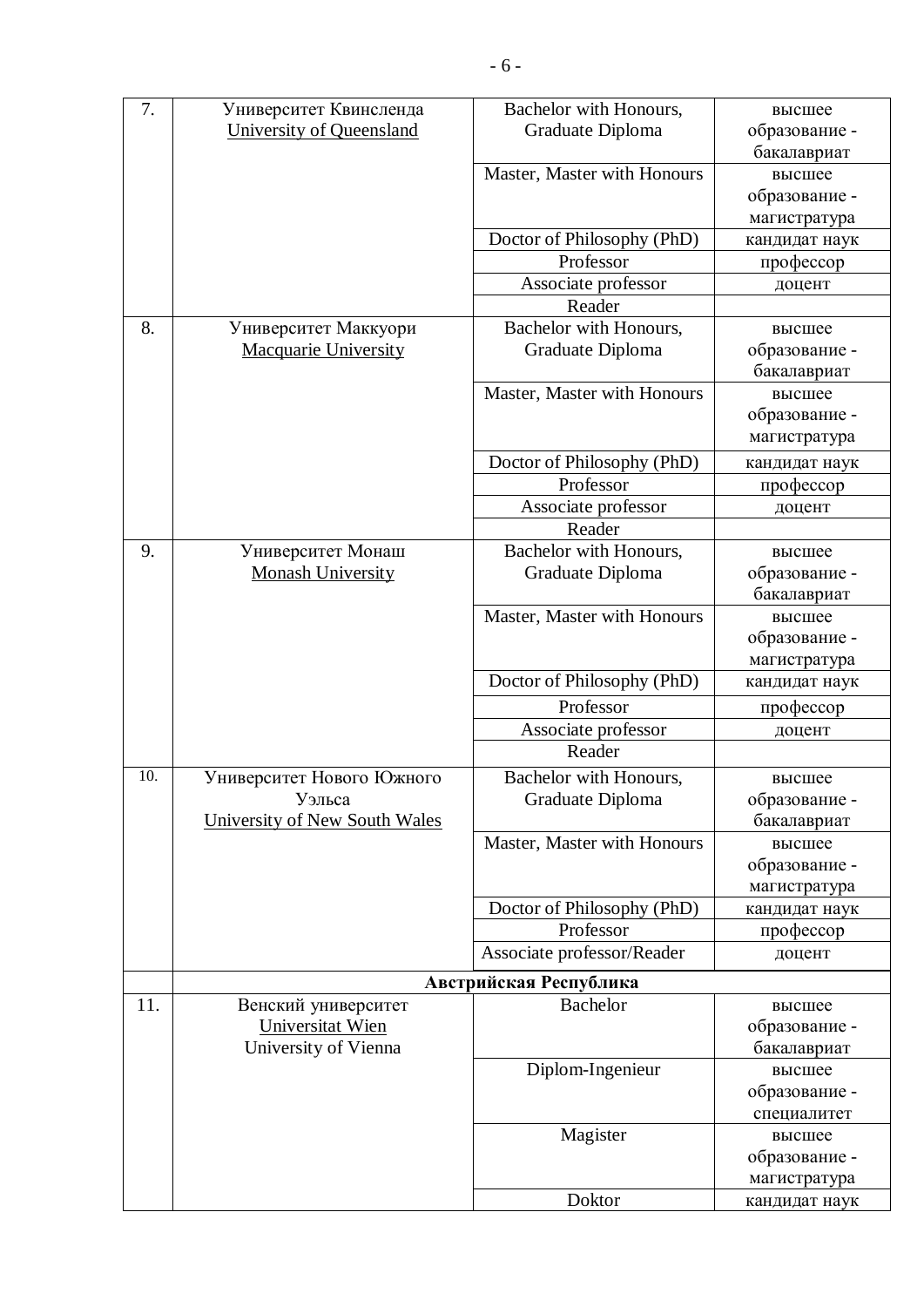|     |                                                                             | Universitatsprofessor (A1)        | профессор                               |
|-----|-----------------------------------------------------------------------------|-----------------------------------|-----------------------------------------|
|     |                                                                             | Assistenzprofessor                | доцент                                  |
|     |                                                                             | Assoziierter Professor (A2)       |                                         |
| 12. | Инсбрукский университет<br>Universitat Innsbruck<br>University of Innsbruck | <b>Bachelor</b>                   | высшее<br>образование -<br>бакалавриат  |
|     |                                                                             | Diplom-Ingenieur                  | высшее<br>образование -<br>специалитет  |
|     |                                                                             | Magister                          | высшее<br>образование -<br>магистратура |
|     |                                                                             | Doktor                            | кандидат наук                           |
|     |                                                                             | Universitatsprofessor (A1)        | профессор                               |
|     |                                                                             | Assistenzprofessor                | доцент                                  |
|     |                                                                             | Assoziierter Professor (A2)       |                                         |
|     |                                                                             | Королевство Бельгия               |                                         |
| 13. | Брюссельский свободный<br>университет<br>Universite libre de Bruxelles      | Licencie, Bachelor                | высшее<br>образование -<br>бакалавриат  |
|     | <b>Bruxelles Free University</b>                                            | Master                            | высшее<br>образование -<br>магистратура |
|     |                                                                             | Docteur                           | кандидат наук                           |
|     |                                                                             | Professeur ordinaire              | профессор                               |
|     |                                                                             | Professeur extraordinaire         |                                         |
|     |                                                                             | Professeur                        | доцент                                  |
|     |                                                                             | Charge de cours definitif         |                                         |
| 14. | Гентский университет<br>Universiteit Gent<br><b>Ghent University</b>        | Licencie, Bachelor                | высшее<br>образование -<br>бакалавриат  |
|     |                                                                             | Master                            | высшее<br>образование -<br>магистратура |
|     |                                                                             | Doctor                            | кандидат наук                           |
|     |                                                                             | Gewoon hoogleraar                 | профессор                               |
|     |                                                                             | Buitengewoon hoogleraar           |                                         |
|     |                                                                             | Hoogleraar                        | доцент                                  |
| 15. | Левенский католический<br>университет<br>Katholieke Universiteit Leuven     | Hoofddocent<br>Licencie, Bachelor | высшее<br>образование -<br>бакалавриат  |
|     | Catholic University of Leuven                                               | Master                            | высшее<br>образование -<br>магистратура |
|     |                                                                             | Doctor                            | кандидат наук                           |
|     |                                                                             | Gewoon hoogleraar                 | профессор                               |
|     |                                                                             | Buitengewoon hoogleraar           |                                         |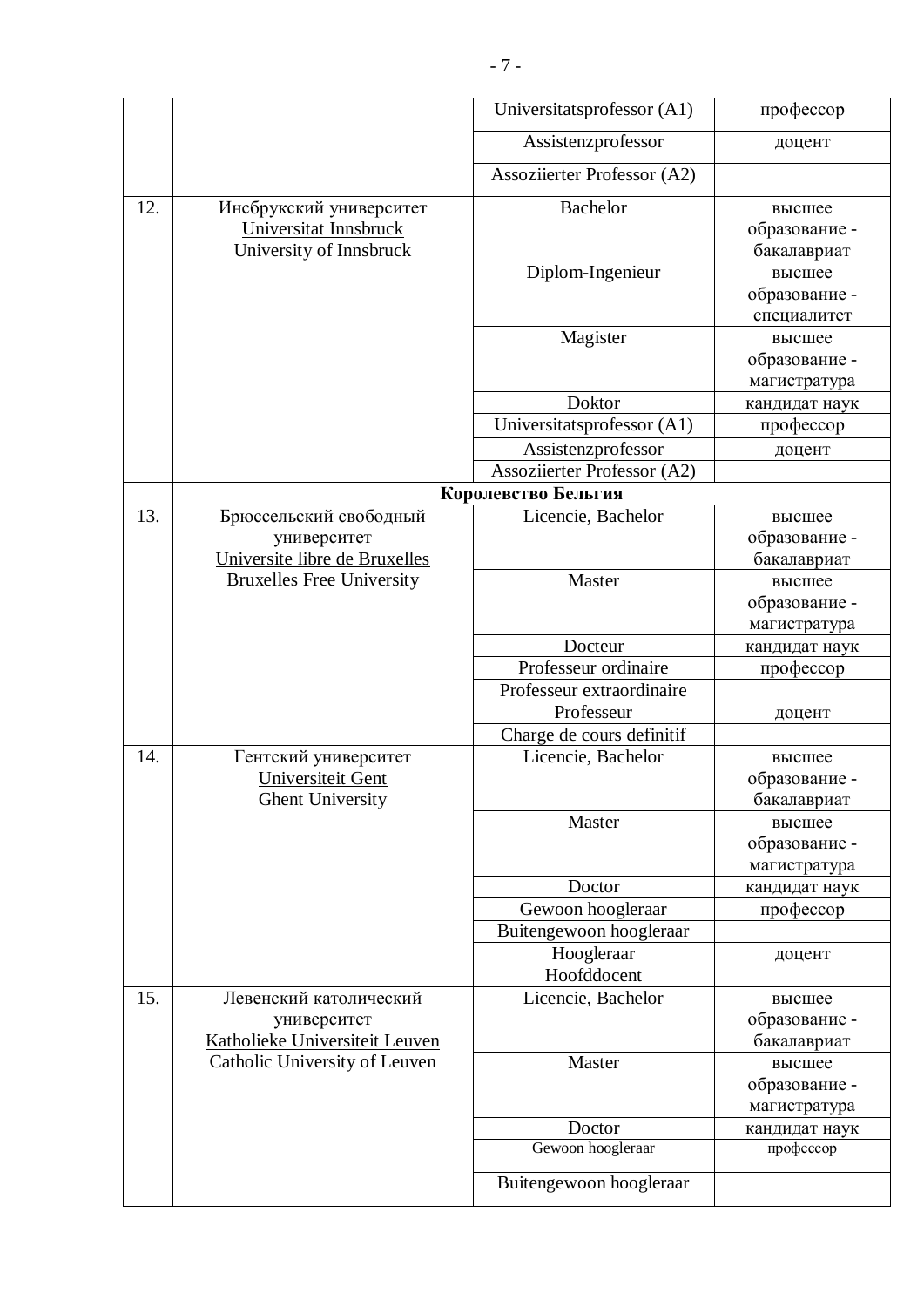|     |                                     | Hoogleraar                       | доцент           |
|-----|-------------------------------------|----------------------------------|------------------|
|     |                                     | Hoofddocent                      |                  |
| 16. | Лувенский католический              | Licencie, Bachelor               | высшее           |
|     | университет                         |                                  | образование -    |
|     | L'Universite catholique de Louvain  |                                  | бакалавриат      |
|     | Catholic University of Louvain      | Master                           | высшее           |
|     |                                     |                                  | образование -    |
|     |                                     |                                  | магистратура     |
|     |                                     | Docteur                          | кандидат наук    |
|     |                                     | Professeur ordinaire             | профессор        |
|     |                                     | Professeur extraordinaire        |                  |
|     |                                     | Professeur                       | доцент           |
|     |                                     | Charge de cours definitif        |                  |
| 17. | Льежский университет                | Licencie, Bachelor               | высшее           |
|     | Universite de Liege                 |                                  | образование -    |
|     | University of Liege                 |                                  | бакалавриат      |
|     |                                     | Master                           | высшее           |
|     |                                     |                                  | образование -    |
|     |                                     |                                  | магистратура     |
|     |                                     | Docteur                          | кандидат наук    |
|     |                                     | Professeur ordinaire             | профессор        |
|     |                                     | Professeur extraordinaire        |                  |
|     |                                     | Professeur                       | доцент           |
|     |                                     | Charge de cours definitif        |                  |
| 18. | Университет Антверпена              | Licencie, Bachelor               | высшее           |
|     | Universiteit Antwerpen              |                                  | образование -    |
|     | University of Antwerp               |                                  | бакалавриат      |
|     |                                     | Master                           | высшее           |
|     |                                     |                                  | образование -    |
|     |                                     |                                  | магистратура     |
|     |                                     | Doctor                           | кандидат наук    |
|     |                                     | Gewoon hoogleraar                | профессор        |
|     |                                     | Buitengewoon hoogleraar          |                  |
|     |                                     | Hoogleraar                       | доцент           |
|     |                                     | Hoofddocent                      |                  |
|     |                                     | Федеративная Республика Бразилия |                  |
| 19. | Кампинасский государственный        | Bacharel, Licenciado             | высшее           |
|     | университет                         | (меньше 5 лет)                   | образование -    |
|     | Universidade Estadual de Campinas   |                                  | бакалавриат      |
|     | <b>State University of Campinas</b> | Engenheiro, Licenciado           | высшее           |
|     |                                     | (5 лет и больше)                 | образование -    |
|     |                                     |                                  | специалитет      |
|     |                                     | Mestre                           | высшее           |
|     |                                     |                                  | образование -    |
|     |                                     | Doutor                           | магистратура     |
|     |                                     | Doutor em ciencias (D. Sc)       | кандидат наук    |
|     |                                     | Professor Titular                | профессор        |
|     |                                     | Professor Associado              |                  |
| 20. | Университет Сан-Паулу               | Bacharel, Licenciado             | доцент<br>высшее |
|     | Universidade de Sao Paulo           | (меньше 5 лет)                   | образование -    |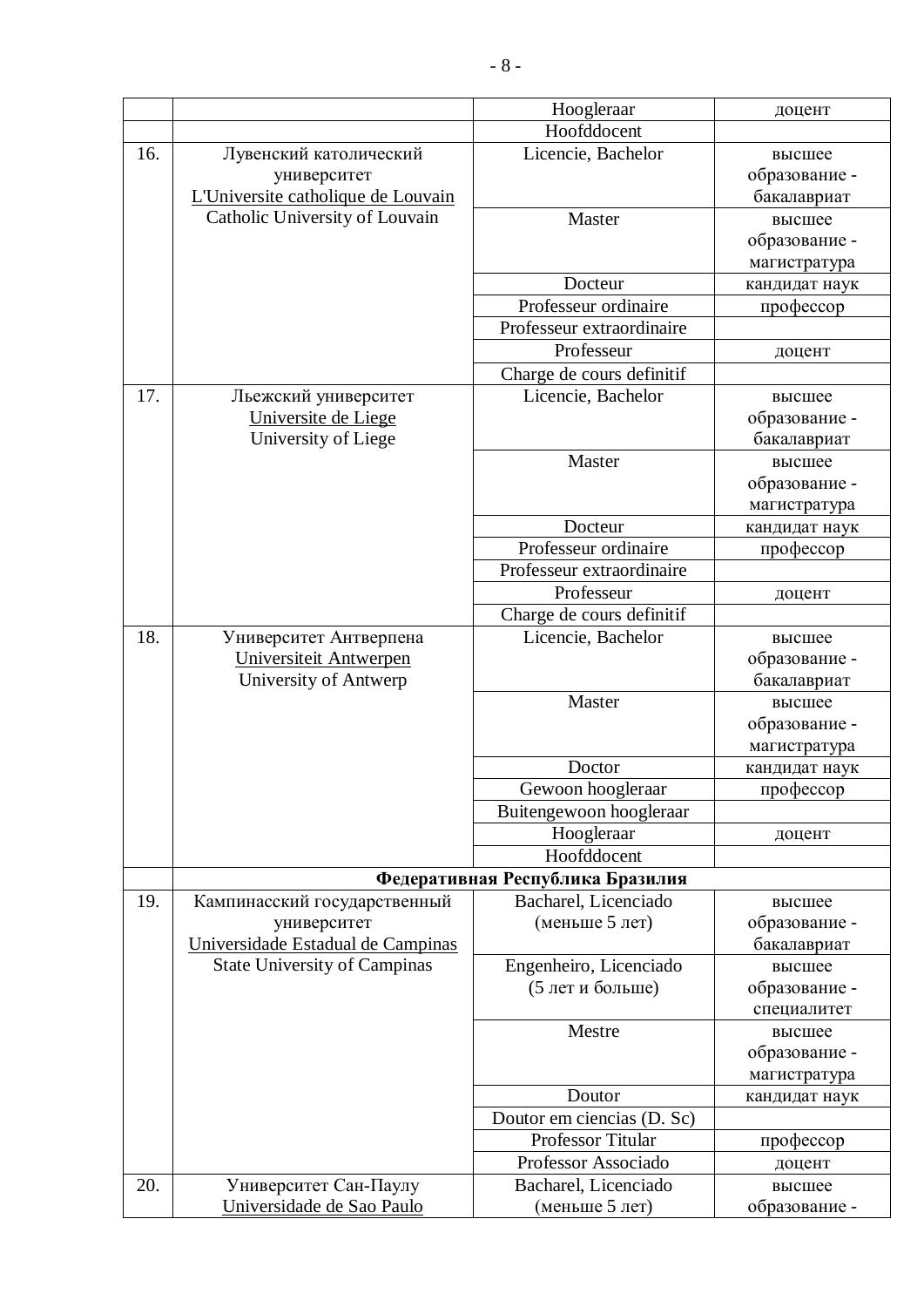|     | University of Sao Paulo   |                                                            | бакалавриат                   |
|-----|---------------------------|------------------------------------------------------------|-------------------------------|
|     |                           | Engenheiro, Licenciado                                     | высшее                        |
|     |                           | 5 лет и больше)                                            | образование -                 |
|     |                           |                                                            | специалитет                   |
|     |                           | Doutor                                                     | кандидат наук                 |
|     |                           | Doutor em ciencias (D. Sc)                                 |                               |
|     |                           | Professor Titular                                          | профессор                     |
|     |                           | Professor Associado                                        | доцент                        |
|     |                           | Соединенное Королевство Великобритании и Северной Ирландии |                               |
| 21. | Абердинский университет   | <b>Bachelor with Honours</b>                               | высшее                        |
|     | University of Aberdeen    | $(1st or 2nd class)$                                       | образование -                 |
|     |                           |                                                            | бакалавриат                   |
|     |                           | Master                                                     | высшее                        |
|     |                           |                                                            | образование -                 |
|     |                           |                                                            | магистратура                  |
|     |                           | Doctor of Philosophy (PhD)                                 | кандидат наук                 |
|     |                           | Professor                                                  | профессор                     |
|     |                           | Reader                                                     | доцент                        |
| 22. | Бирмингемский университет | <b>Bachelor with Honours</b>                               | высшее                        |
|     | University of Birmingham  | $(1st or 2nd class)$                                       | образование -                 |
|     |                           |                                                            | бакалавриат                   |
|     |                           | Master                                                     | высшее                        |
|     |                           |                                                            | образование -                 |
|     |                           |                                                            | магистратура                  |
|     |                           | Doctor of Philosophy (PhD)                                 | кандидат наук                 |
|     |                           | Professor                                                  | профессор                     |
|     |                           | Reader                                                     | доцент                        |
| 23. | Бристольский университет  | <b>Bachelor with Honours</b>                               | высшее                        |
|     | University of Bristol     | $(1st or 2nd class)$                                       | образование -                 |
|     |                           |                                                            | бакалавриат                   |
|     |                           | Master                                                     | высшее                        |
|     |                           |                                                            | образование -                 |
|     |                           |                                                            | магистратура                  |
|     |                           | Doctor of Philosophy (PhD)<br>Professor                    | кандидат наук                 |
|     |                           |                                                            | профессор                     |
| 24. | Даремский университет     | Reader<br><b>Bachelor with Honours</b>                     | доцент                        |
|     | Durham University         | $(1st or 2nd class)$                                       | высшее<br>образование -       |
|     |                           |                                                            | бакалавриат                   |
|     |                           | Master                                                     | высшее                        |
|     |                           |                                                            | образование -                 |
|     |                           |                                                            |                               |
|     |                           | Doctor of Philosophy (PhD)                                 | магистратура<br>кандидат наук |
|     |                           | Professor                                                  | профессор                     |
|     |                           | Reader                                                     | доцент                        |
|     |                           |                                                            |                               |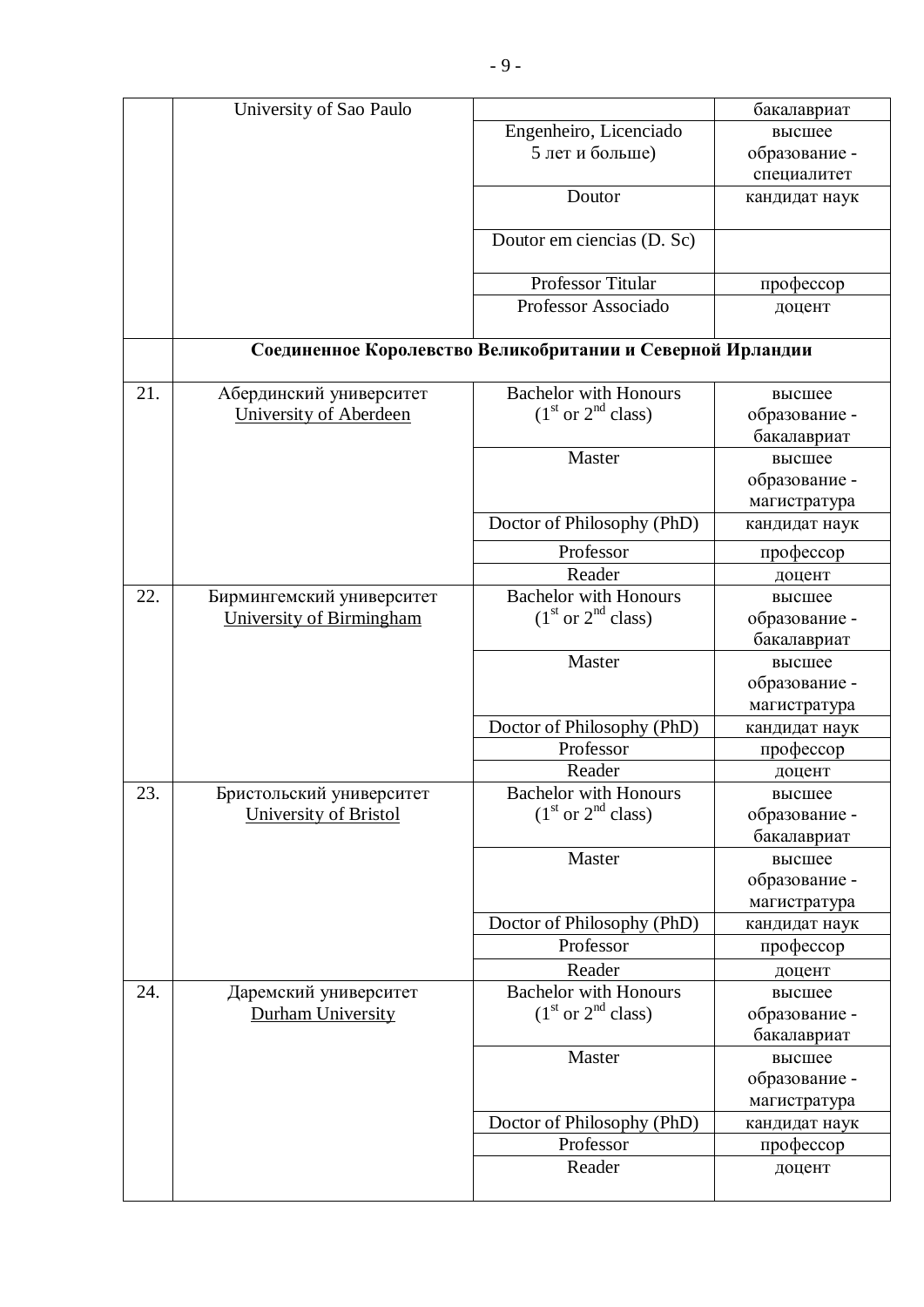| 25. | Имперский колледж науки,       | <b>Bachelor with Honours</b>            | высшее           |
|-----|--------------------------------|-----------------------------------------|------------------|
|     | технологии и медицины          | $(1st or 2nd class)$                    | образование -    |
|     | Imperial College of Science,   |                                         | бакалавриат      |
|     | <b>Technology and Medicine</b> | Master                                  | высшее           |
|     |                                |                                         | образование -    |
|     |                                |                                         | магистратура     |
|     |                                | Doctor of Philosophy (PhD)              | кандидат наук    |
|     |                                | Professor                               | профессор        |
|     |                                | Reader                                  | доцент           |
| 26. | Йоркский университет           | <b>Bachelor with Honours</b>            | высшее           |
|     | University of York             | $(1st or 2nd class)$                    | образование -    |
|     |                                |                                         | бакалавриат      |
|     |                                | Master                                  | высшее           |
|     |                                |                                         | образование -    |
|     |                                |                                         | магистратура     |
|     |                                | Doctor of Philosophy (PhD)              | кандидат наук    |
|     |                                | Professor                               | профессор        |
|     |                                | Reader                                  | доцент           |
| 27. | Кембриджский университет       | <b>Bachelor with Honours</b>            | высшее           |
|     | University of Cambridge        | $(1st or 2nd class)$                    | образование -    |
|     |                                |                                         | бакалавриат      |
|     |                                | Master                                  | высшее           |
|     |                                |                                         | образование -    |
|     |                                |                                         | магистратура     |
|     |                                | Doctor of Philosophy (PhD)              | кандидат наук    |
|     |                                | Professor                               | профессор        |
|     |                                | Reader                                  | доцент           |
| 28. | Ланкастерский университет      | <b>Bachelor with Honours</b>            | высшее           |
|     | <b>Lancaster University</b>    | $(1st or 2nd class)$                    | образование -    |
|     |                                |                                         | бакалавриат      |
|     |                                | Master                                  | высшее           |
|     |                                |                                         | образование -    |
|     |                                |                                         | магистратура     |
|     |                                | Doctor of Philosophy (PhD)              | кандидат наук    |
|     |                                | Professor                               | профессор        |
|     |                                | Reader                                  | доцент           |
| 29. | Лестерский университет         | <b>Bachelor with Honours</b>            | высшее           |
|     | University of Leicester        | $(1st or 2nd class)$                    | образование -    |
|     |                                |                                         | бакалавриат      |
|     |                                | Master                                  | высшее           |
|     |                                |                                         | образование -    |
|     |                                |                                         | магистратура     |
|     |                                | Doctor of Philosophy (PhD)<br>Professor | кандидат наук    |
|     |                                | Reader                                  | профессор        |
| 30. | Ливерпульский университет      | <b>Bachelor with Honours</b>            | доцент<br>высшее |
|     | University of Liverpool        | $(1st or 2nd class)$                    | образование -    |
|     |                                |                                         | бакалавриат      |
|     |                                | Master                                  | высшее           |
|     |                                |                                         | образование -    |
|     |                                |                                         |                  |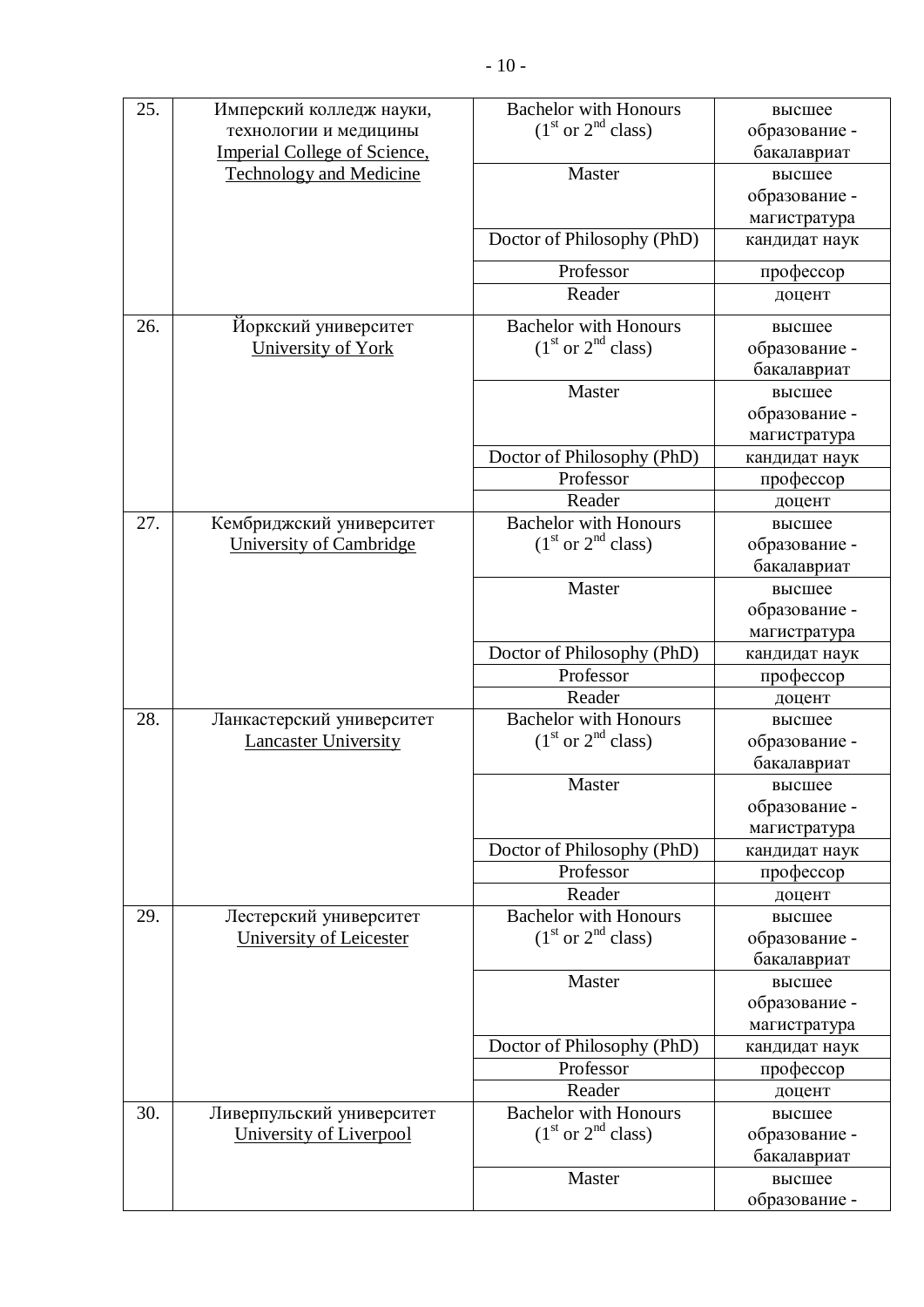|     |                                       |                                                      | магистратура               |
|-----|---------------------------------------|------------------------------------------------------|----------------------------|
|     |                                       | Doctor of Philosophy (PhD)                           | кандидат наук              |
|     |                                       | Professor                                            | профессор                  |
|     |                                       | Reader                                               | доцент                     |
| 31. | Университет Данди                     | <b>Bachelor with Honours</b>                         | высшее                     |
|     | University of Dundee                  | $(1st or 2nd class)$                                 | образование -              |
|     |                                       |                                                      | бакалавриат                |
|     |                                       | Master                                               | высшее                     |
|     |                                       |                                                      | образование -              |
|     |                                       |                                                      | магистратура               |
|     |                                       | Doctor of Philosophy (PhD)                           | кандидат наук              |
|     |                                       | Professor                                            | профессор                  |
|     |                                       | Reader                                               | доцент                     |
| 32. | Университет Лидса                     | <b>Bachelor with Honours</b>                         | высшее                     |
|     | University of Leeds                   | $(1st or 2nd class)$                                 | образование -              |
|     |                                       |                                                      | бакалавриат                |
|     |                                       | Master                                               | высшее                     |
|     |                                       |                                                      | образование -              |
|     |                                       | Doctor of Philosophy (PhD)                           | магистратура               |
|     |                                       | Professor                                            | кандидат наук<br>профессор |
|     |                                       | Reader                                               | доцент                     |
| 33. | Лондонская школа экономики и          | <b>Bachelor with Honours</b>                         | высшее                     |
|     | политических наук                     | $(1st or 2nd class)$                                 | образование -              |
|     | <b>London School of Economics and</b> |                                                      | бакалавриат                |
|     | <b>Political Science</b>              | Master                                               | высшее                     |
|     |                                       |                                                      | образование -              |
|     |                                       |                                                      | магистратура               |
|     |                                       | Doctor of Philosophy (PhD)                           | кандидат наук              |
|     |                                       | Professor                                            | профессор                  |
|     |                                       | Reader                                               | доцент                     |
| 34. | Лондонский королевский колледж        | <b>Bachelor with Honours</b>                         | высшее                     |
|     | - Лондонский университет              | $(1st or 2nd class)$                                 | образование -              |
|     | King's College London - University    |                                                      | бакалавриат                |
|     | of London                             | Master                                               | высшее                     |
|     |                                       |                                                      | образование -              |
|     |                                       |                                                      | магистратура               |
|     |                                       | Doctor of Philosophy (PhD)                           | кандидат наук              |
|     |                                       | Professor                                            | профессор                  |
|     |                                       | Reader                                               | доцент                     |
| 35. | Лондонский университет                | <b>Bachelor with Honours</b><br>$(1st or 2nd class)$ | высшее                     |
|     | королевы Марии                        |                                                      | образование -              |
|     | Queen Mary, University of London      | Master                                               | бакалавриат                |
|     |                                       |                                                      | высшее<br>образование -    |
|     |                                       |                                                      | магистратура               |
|     |                                       |                                                      |                            |
|     |                                       | Doctor of Philosophy (PhD)                           | кандидат наук              |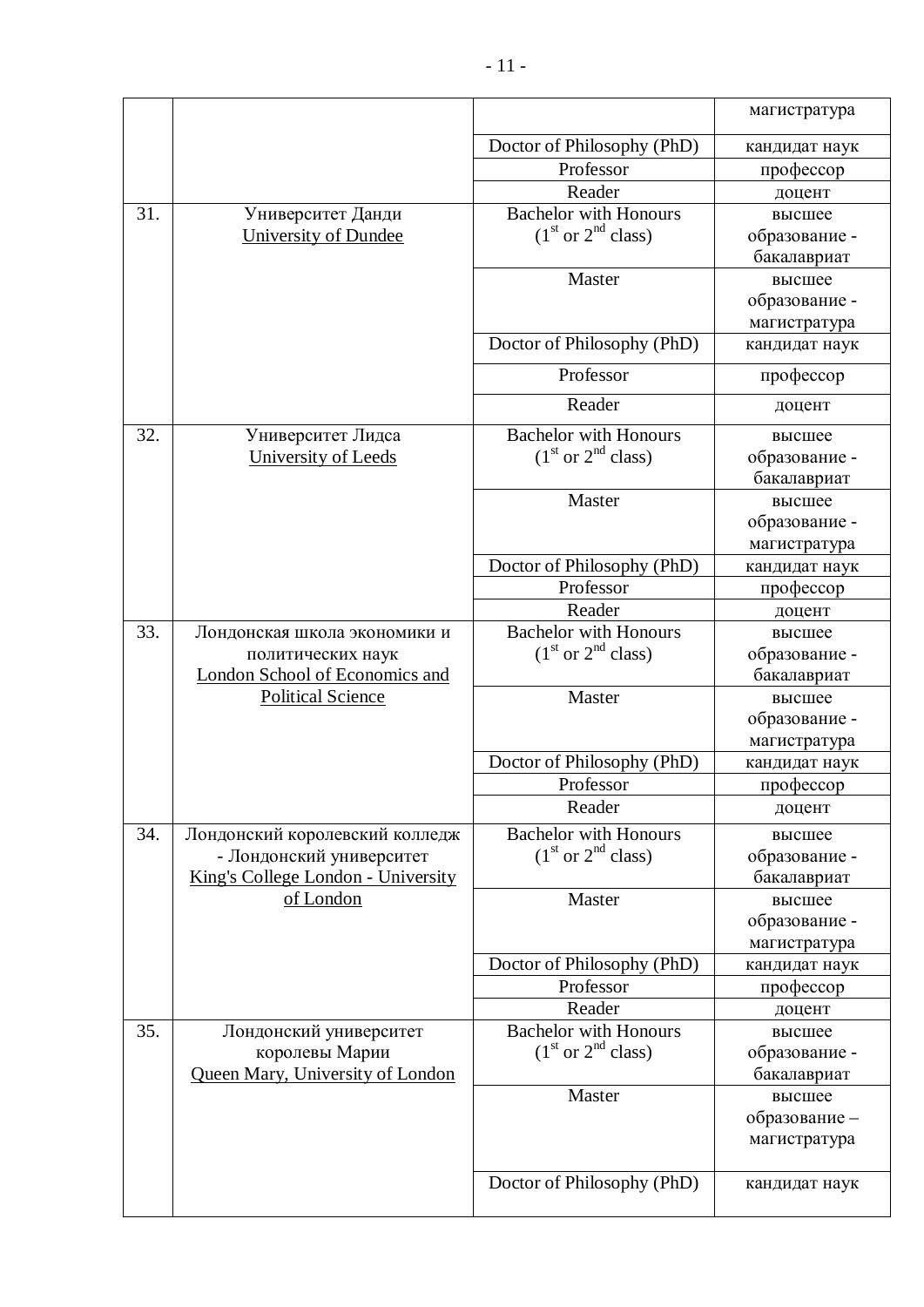|     |                                 | Professor                    | профессор     |
|-----|---------------------------------|------------------------------|---------------|
|     |                                 | Reader                       | доцент        |
| 36. | Манчестерский университет       | <b>Bachelor with Honours</b> | высшее        |
|     | <b>University of Manchester</b> | $(1st or 2nd class)$         | образование - |
|     |                                 |                              | бакалавриат   |
|     |                                 | Master                       | высшее        |
|     |                                 |                              | образование - |
|     |                                 |                              | магистратура  |
|     |                                 | Doctor of Philosophy (PhD)   | кандидат наук |
|     |                                 | Professor                    | профессор     |
|     |                                 | Reader                       | доцент        |
| 37. | Ноттингемский университет       | <b>Bachelor with Honours</b> | высшее        |
|     | University of Nottingham        | $(1st or 2nd class)$         | образование - |
|     |                                 |                              | бакалавриат   |
|     |                                 | Master                       | высшее        |
|     |                                 |                              | образование - |
|     |                                 |                              | магистратура  |
|     |                                 | Doctor of Philosophy (PhD)   | кандидат наук |
|     |                                 | Professor                    | профессор     |
|     |                                 | Reader                       | доцент        |
| 38. | Оксфордский университет         | <b>Bachelor with Honours</b> | высшее        |
|     | University of Oxford            | $(1st or 2nd class)$         | образование - |
|     |                                 |                              | бакалавриат   |
|     |                                 | Master                       | высшее        |
|     |                                 |                              | образование - |
|     |                                 |                              | магистратура  |
|     |                                 | Doctor of Philosophy (PhD)   | кандидат наук |
|     |                                 | Professor                    | профессор     |
|     |                                 | Reader                       | доцент        |
| 39. | Сассекский университет          | <b>Bachelor with Honours</b> | высшее        |
|     | University of Sussex            | $(1st or 2nd class)$         | образование - |
|     |                                 |                              | бакалавриат   |
|     |                                 | Master                       | высшее        |
|     |                                 |                              | образование - |
|     |                                 |                              | магистратура  |
|     |                                 | Doctor of Philosophy (PhD)   | кандидат наук |
|     |                                 | Professor                    | профессор     |
|     |                                 | Reader                       | доцент        |
| 40. | Университет Сент-Эндрюс         | <b>Bachelor with Honours</b> | высшее        |
|     | University of St. Andrews       | $(1st or 2nd class)$         | образование - |
|     |                                 |                              | бакалавриат   |
|     |                                 | Master                       | высшее        |
|     |                                 |                              | образование - |
|     |                                 |                              | магистратура  |
|     |                                 | Doctor of Philosophy (PhD)   | кандидат наук |
|     |                                 | Professor                    | профессор     |
|     |                                 | Reader                       | доцент        |
| 41. | Университет Восточной Англии    | <b>Bachelor with Honours</b> | высшее        |
|     | University of East Anglia       | $(1st or 2nd class)$         | образование - |
|     |                                 |                              | бакалавриат   |
|     |                                 |                              |               |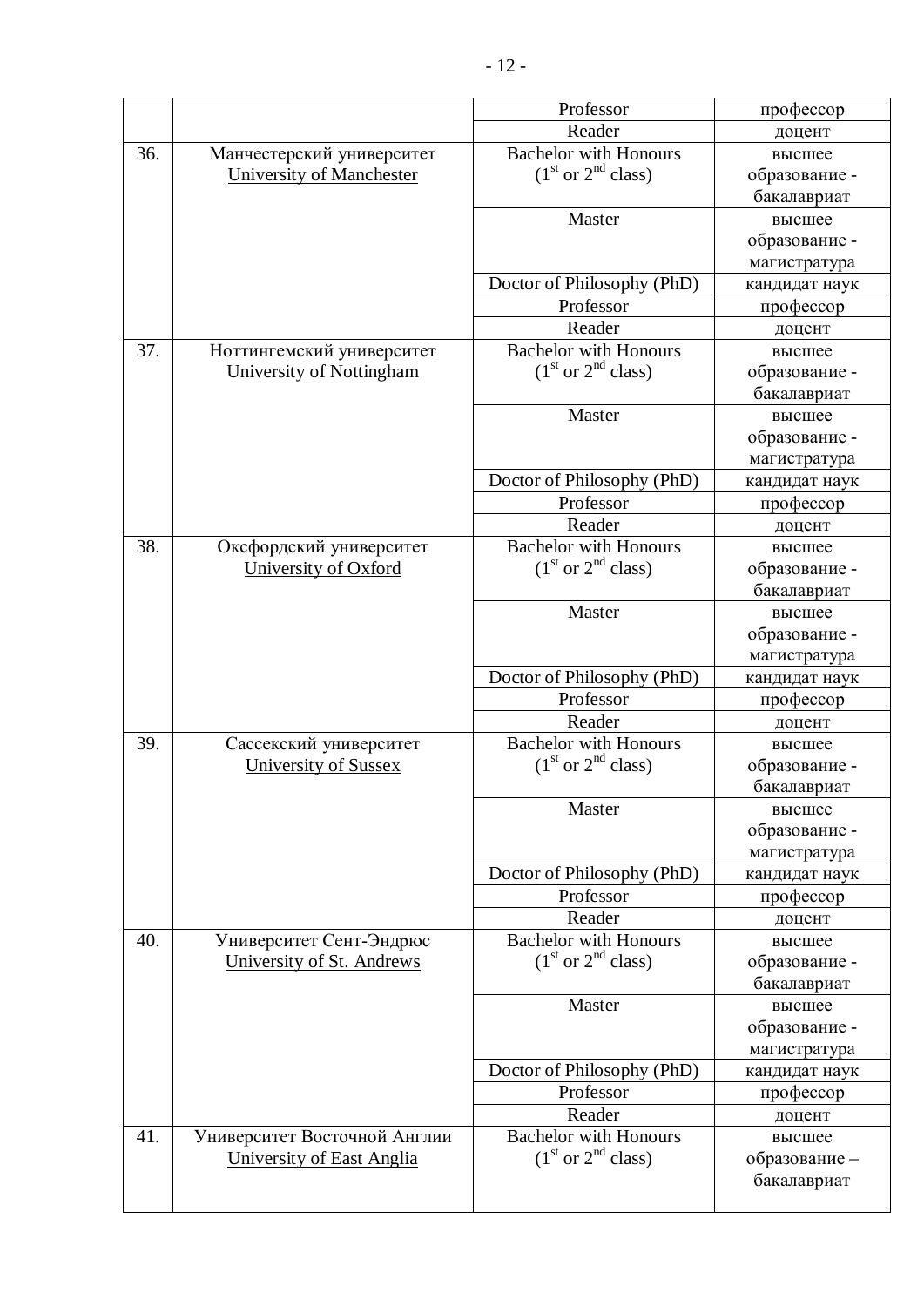|     |                             | Master                       | высшее        |
|-----|-----------------------------|------------------------------|---------------|
|     |                             |                              | образование - |
|     |                             |                              | магистратура  |
|     |                             | Doctor of Philosophy (PhD)   | кандидат наук |
|     |                             | Professor                    | профессор     |
|     |                             | Reader                       | доцент        |
| 42. | Университет Глазго          | <b>Bachelor with Honours</b> | высшее        |
|     | University of Glasgow       | $(1st or 2nd class)$         | образование - |
|     |                             |                              | бакалавриат   |
|     |                             | Master                       | высшее        |
|     |                             |                              | образование - |
|     |                             |                              | магистратура  |
|     |                             | Doctor of Philosophy (PhD)   | кандидат наук |
|     |                             | Professor                    | профессор     |
|     |                             | Reader                       | доцент        |
| 43. | Университет Кардиффа        | <b>Bachelor with Honours</b> | высшее        |
|     | <b>Cardiff University</b>   | $(1st or 2nd class)$         | образование - |
|     |                             |                              | бакалавриат   |
|     |                             | Master                       | высшее        |
|     |                             |                              | образование - |
|     |                             |                              | магистратура  |
|     |                             | Doctor of Philosophy (PhD)   | кандидат наук |
|     |                             | Professor                    | профессор     |
|     |                             | Reader                       | доцент        |
| 44. | Университет Ньюкасла        | <b>Bachelor with Honours</b> | высшее        |
|     | <b>Newcastle University</b> | $(1st or 2nd class)$         | образование - |
|     |                             |                              | бакалавриат   |
|     |                             | Master                       | высшее        |
|     |                             |                              | образование - |
|     |                             |                              | магистратура  |
|     |                             | Doctor of Philosophy (PhD)   | кандидат наук |
|     |                             | Professor                    | профессор     |
|     |                             | Reader                       | доцент        |
| 45. | Университет Рединга         | <b>Bachelor with Honours</b> | высшее        |
|     | University of Reading       | $(1st or 2nd class)$         | образование - |
|     |                             |                              | бакалавриат   |
|     |                             | Master                       | высшее        |
|     |                             |                              | образование - |
|     |                             |                              | магистратура  |
|     |                             | Doctor of Philosophy (PhD)   | кандидат наук |
|     |                             | Professor                    | профессор     |
|     |                             | Reader                       | доцент        |
| 46. | Университет Саутгемптона    | <b>Bachelor with Honours</b> | высшее        |
|     | University of Southampton   | $(1st or 2nd class)$         | образование - |
|     |                             |                              | бакалавриат   |
|     |                             | Master                       | высшее        |
|     |                             |                              | образование - |
|     |                             |                              | магистратура  |
|     |                             |                              |               |
|     |                             | Doctor of Philosophy (PhD)   | кандидат наук |
|     |                             | Professor                    | профессор     |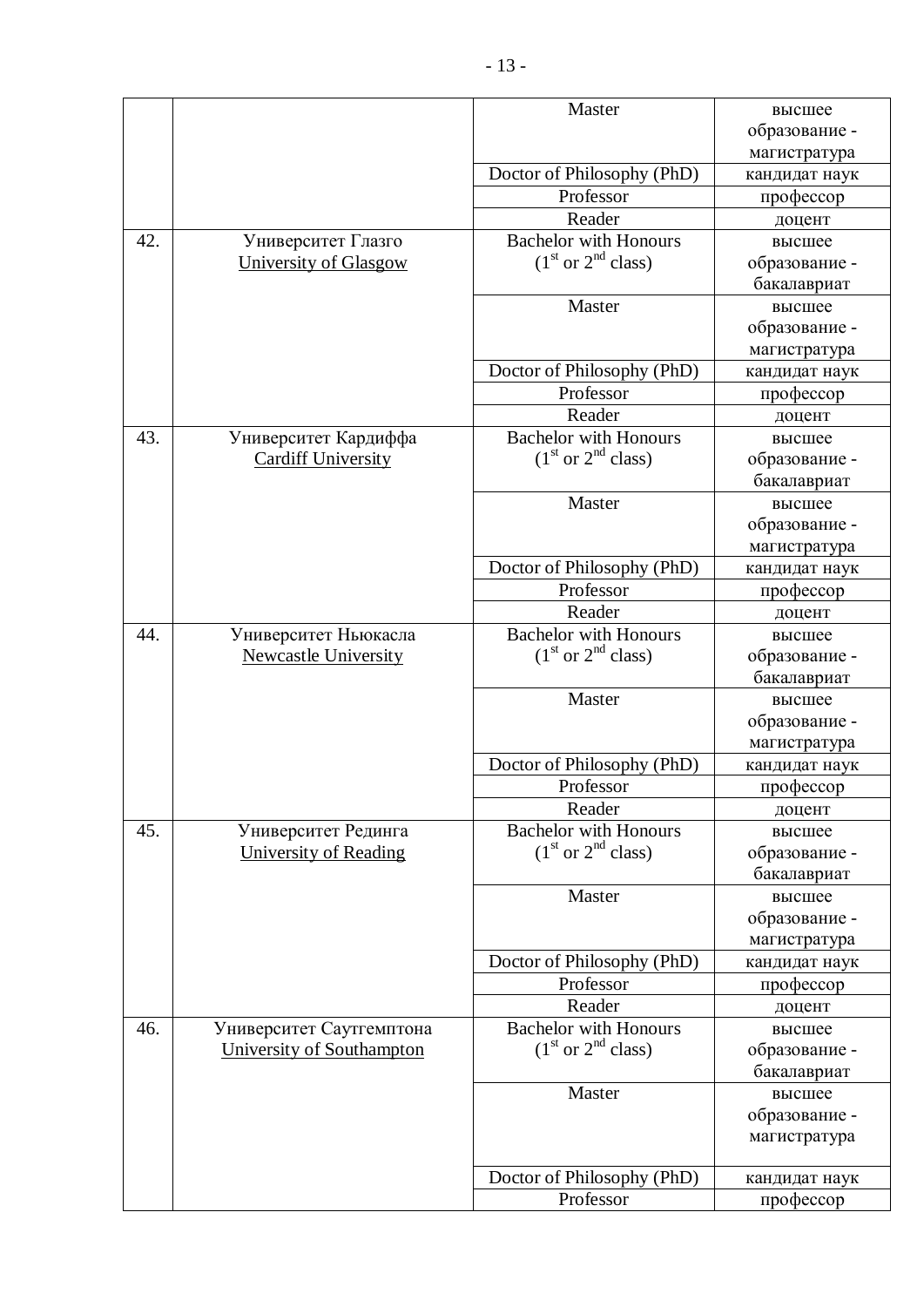|     |                                  | Reader                                                     | доцент        |
|-----|----------------------------------|------------------------------------------------------------|---------------|
| 47. | Университетский колледж в        | <b>Bachelor with Honours</b>                               | высшее        |
|     | Лондоне                          | $(1st or 2nd class)$                                       | образование - |
|     | <b>University College London</b> |                                                            | бакалавриат   |
|     |                                  | Master                                                     | высшее        |
|     |                                  |                                                            | образование - |
|     |                                  |                                                            | магистратура  |
|     |                                  | Doctor of Philosophy (PhD)                                 | кандидат наук |
|     |                                  | Professor                                                  | профессор     |
|     |                                  | Reader                                                     | доцент        |
| 48. | Уорикскийуниверситет             | <b>Bachelor with Honours</b>                               | высшее        |
|     | University of Warwick            | $(1st or 2nd class)$                                       | образование - |
|     |                                  |                                                            | бакалавриат   |
|     |                                  | Master                                                     | высшее        |
|     |                                  |                                                            | образование - |
|     |                                  |                                                            | магистратура  |
|     |                                  | Doctor of Philosophy (PhD)                                 | кандидат наук |
|     |                                  | Professor                                                  | профессор     |
|     |                                  | Reader                                                     | доцент        |
| 49. | Шеффилдский университет          | <b>Bachelor with Honours</b>                               | высшее        |
|     | University of Sheffield          | $(1st or 2nd class)$                                       | образование - |
|     |                                  |                                                            | бакалавриат   |
|     |                                  | Master                                                     | высшее        |
|     |                                  |                                                            | образование - |
|     |                                  |                                                            | магистратура  |
|     |                                  | Doctor of Philosophy (PhD)                                 | кандидат наук |
|     |                                  | Professor                                                  | профессор     |
|     |                                  | Reader                                                     | доцент        |
| 50. | Эдинбургский университет         | <b>Bachelor with Honours</b>                               | высшее        |
|     | University of Edinburgh          | $(1st or 2nd class)$                                       | образование - |
|     |                                  |                                                            | бакалавриат   |
|     |                                  | Master                                                     | высшее        |
|     |                                  |                                                            | образование - |
|     |                                  |                                                            | магистратура  |
|     |                                  | Doctor of Philosophy (PhD)                                 | кандидат наук |
|     |                                  | Professor                                                  | профессор     |
|     |                                  | Reader                                                     | доцент        |
| 51. | Эксетерский университет          | <b>Bachelor with Honours</b>                               | высшее        |
|     | University of Exeter             | $(1st or 2nd class)$                                       | образование - |
|     |                                  |                                                            | бакалавриат   |
|     |                                  | Master                                                     | высшее        |
|     |                                  |                                                            | образование - |
|     |                                  |                                                            | магистратура  |
|     |                                  | Doctor of Philosophy (PhD)<br>Professor                    | кандидат наук |
|     |                                  | Reader                                                     | профессор     |
|     |                                  |                                                            | доцент        |
| 52. |                                  | Федеративная Республика Германия<br>Bachelor (180 кредитов |               |
|     | Рейнский Боннский университет    | ECTS и больше)                                             | высшее        |
|     | имени Фридриха Вильгельма        |                                                            | образование - |
|     | Rheinische Friedrich-Wilhelms-   |                                                            | бакалавриат   |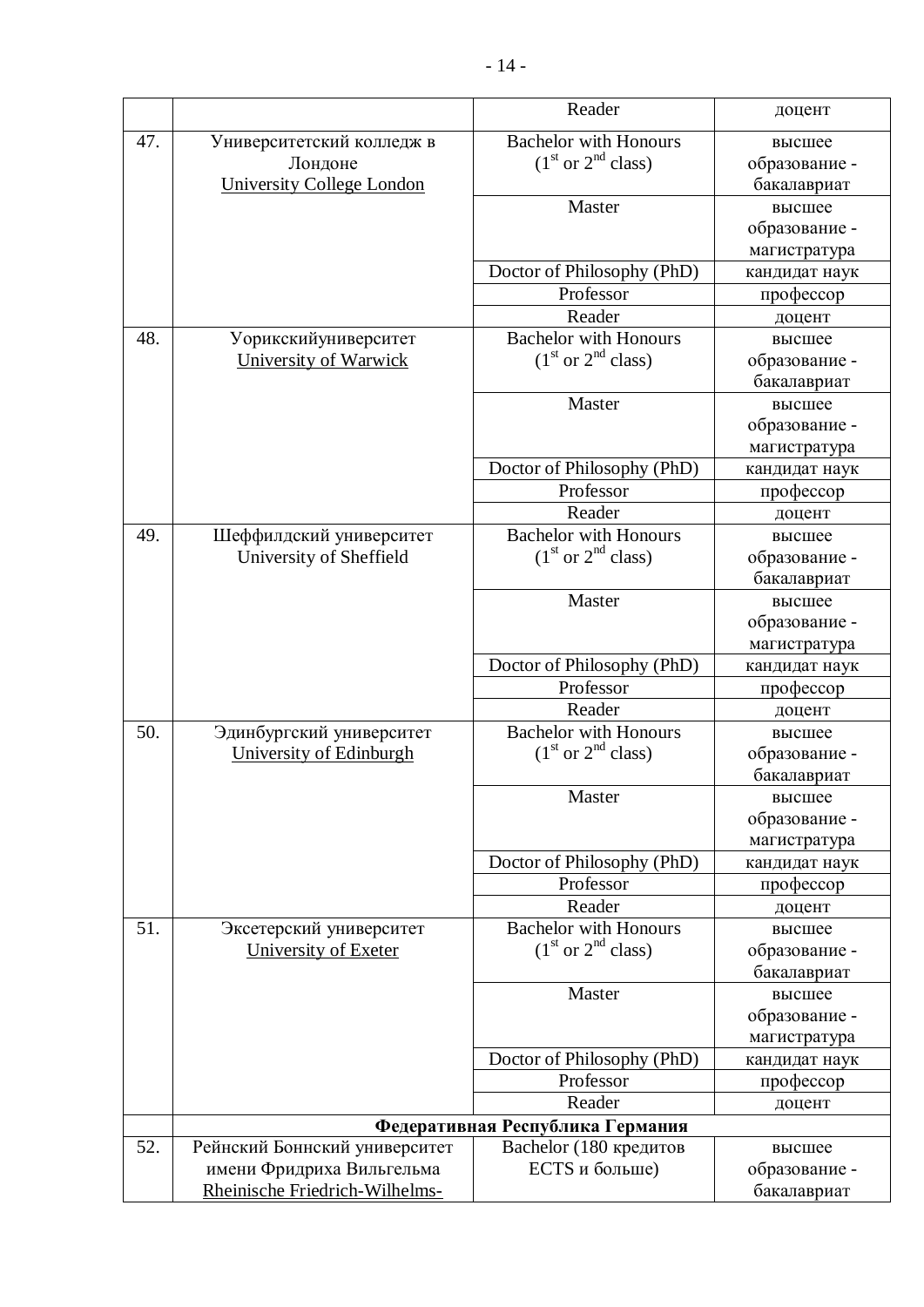|     | <b>Universitat Bonn</b>             | Diplom, Magister Artium,                 | высшее        |
|-----|-------------------------------------|------------------------------------------|---------------|
|     | University of Bonn                  | Staatsexamen                             | образование - |
|     |                                     |                                          | специалитет   |
|     |                                     | Master                                   | высшее        |
|     |                                     |                                          | образование - |
|     |                                     |                                          | магистратура  |
|     |                                     | Doktor habilitatus (Dr. habil.)          | доктор наук   |
|     |                                     | Doktor                                   | кандидат наук |
|     |                                     | Professor (W3)                           | профессор     |
|     |                                     | Professor (W2)                           | доцент        |
| 53. | Вестфальский университет имени      | Bachelor (180 кредитов                   | высшее        |
|     | Вильгельма                          | ECTS и больше)                           | образование - |
|     | Westfalische Wilhelms - Universitat |                                          | бакалавриат   |
|     | <b>Munster</b>                      | Diplom, Magister Artium,                 | высшее        |
|     | University of Munster               | Staatsexamen                             | образование - |
|     |                                     |                                          | специалитет   |
|     |                                     | Master                                   | высшее        |
|     |                                     |                                          | образование - |
|     |                                     |                                          | магистратура  |
|     |                                     | Doktor habilitatus (Dr. habil.)          | доктор наук   |
|     |                                     | Doktor                                   | кандидат наук |
|     |                                     | Professor (W3)                           | профессор     |
|     |                                     | Professor (W2)                           | доцент        |
| 54. | Вюрцбургский университет имени      | Bachelor (180 кредитов                   | высшее        |
|     | Юлиуса и Максимилиана               | ECTS и больше)                           | образование - |
|     | Julius-Maximilians-Universitat      |                                          | бакалавриат   |
|     | <b>Wurzburg</b>                     | Diplom, Magister Artium,                 | высшее        |
|     | University of Wurzburg              | Staatsexamen                             | образование - |
|     |                                     |                                          | специалитет   |
|     |                                     | Master                                   | высшее        |
|     |                                     |                                          | образование - |
|     |                                     |                                          | магистратура  |
|     |                                     | Doktor habilitatus (Dr. habil.)          | доктор наук   |
|     |                                     | Doktor                                   | кандидат наук |
|     |                                     | Professor (W3)                           | профессор     |
|     |                                     | Professor (W2)                           | доцент        |
| 55. | Гамбургский университет             | Bachelor (180 кредитов<br>ECTS и больше) | высшее        |
|     | <b>Universitat Hamburg</b>          |                                          | образование - |
|     | University of Hamburg               |                                          | бакалавриат   |
|     |                                     | Diplom, Magister Artium,<br>Staatsexamen | высшее        |
|     |                                     |                                          | образование - |
|     |                                     | Master                                   | специалитет   |
|     |                                     |                                          | высшее        |
|     |                                     |                                          | образование - |
|     |                                     |                                          | магистратура  |
|     |                                     | Doktor habilitatus (Dr. habil.)          | доктор наук   |
|     |                                     | Doktor                                   | кандидат наук |
|     |                                     | Professor (W3)                           | профессор     |
|     |                                     | Professor (W2)                           | доцент        |
|     |                                     |                                          |               |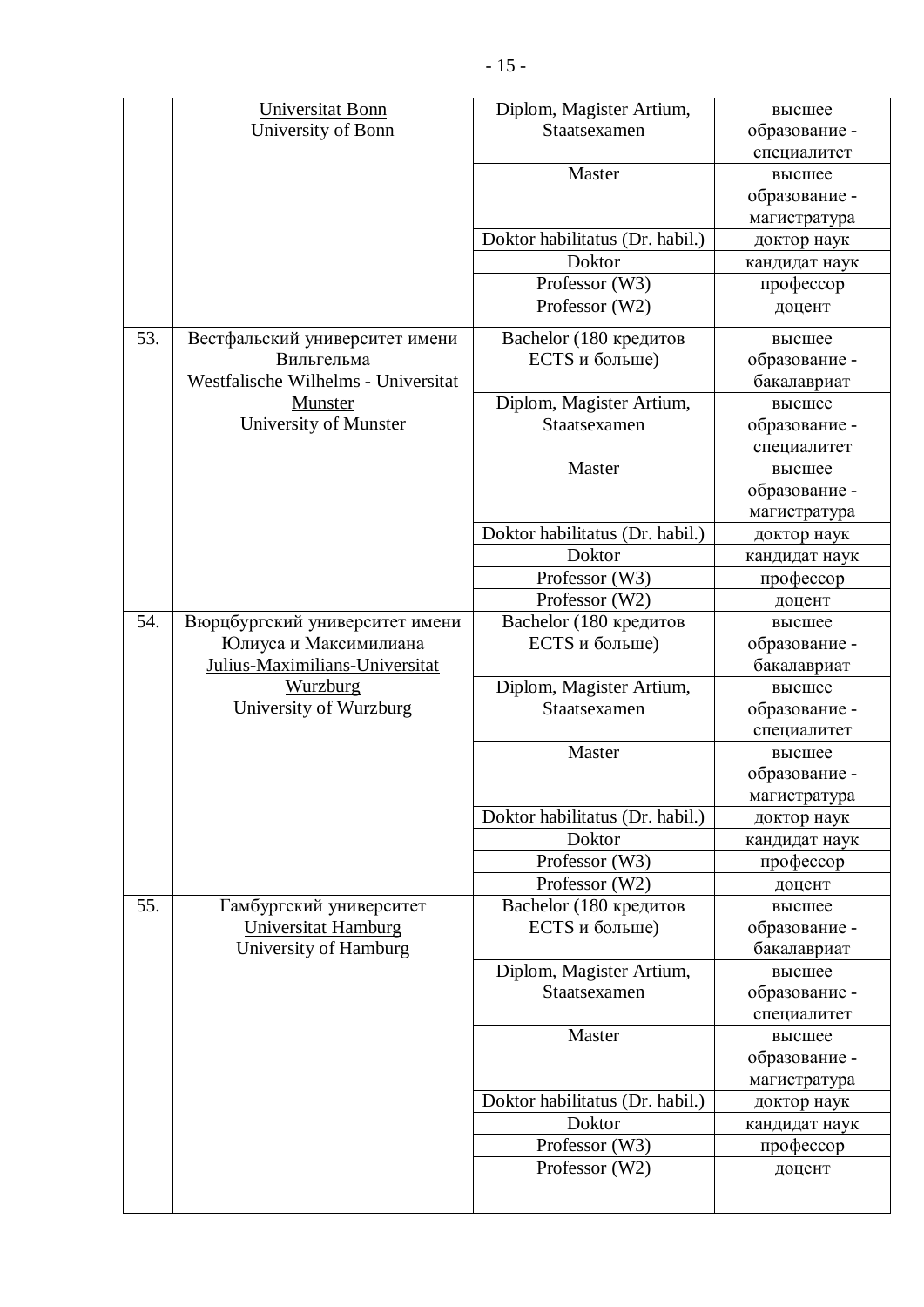| 56. | Гейдельбергский университет           | Bachelor (180 кредитов          | высшее        |
|-----|---------------------------------------|---------------------------------|---------------|
|     | имени Рупрехта и Карла                | ECTS и больше)                  | образование - |
|     | Ruprecht-Karls-Universitat            |                                 | бакалавриат   |
|     | Heidelberg                            | Diplom, Magister Artium,        | высшее        |
|     | University of Heidelberg              | Staatsexamen                    | образование - |
|     |                                       |                                 | специалитет   |
|     |                                       | Master                          | высшее        |
|     |                                       |                                 | образование - |
|     |                                       |                                 | магистратура  |
|     |                                       | Doktor habilitatus (Dr. habil.) | доктор наук   |
|     |                                       | Doktor                          | кандидат наук |
|     |                                       | Professor (W3)                  | профессор     |
|     |                                       | Professor (W2)                  | доцент        |
| 57. | Геттингенский университет имени       | Bachelor (180 кредитов          | высшее        |
|     | Георга Августа                        | ECTS и больше)                  | образование - |
|     | Georg-August-Universitat Gottingen    |                                 | бакалавриат   |
|     | Georg August University Gottingen     | Diplom, Magister Artium,        | высшее        |
|     |                                       | Staatsexamen                    | образование - |
|     |                                       |                                 | специалитет   |
|     |                                       | Master                          | высшее        |
|     |                                       |                                 | образование - |
|     |                                       |                                 | магистратура  |
|     |                                       | Doktor habilitatus (Dr. habil.) | доктор наук   |
|     |                                       | Doktor                          | кандидат наук |
|     |                                       | Professor (W3)                  | профессор     |
|     |                                       | Professor (W2)                  | доцент        |
| 58. | Дрезденский технический               | Bachelor (180 кредитов          | высшее        |
|     | университет                           | ECTS и больше)                  | образование - |
|     | <b>Technische Universitat Dresden</b> |                                 | бакалавриат   |
|     | Dresden University of Technology      | Diplom, Magister Artium,        | высшее        |
|     |                                       | Staatsexamen                    | образование - |
|     |                                       |                                 | специалитет   |
|     |                                       | Master                          | высшее        |
|     |                                       |                                 | образование - |
|     |                                       |                                 | магистратура  |
|     |                                       | Doktor habilitatus (Dr. habil.) | доктор наук   |
|     |                                       | Doktor                          | кандидат наук |
|     |                                       | Professor (W3)                  | профессор     |
|     |                                       | Professor (W2)                  | доцент        |
| 59. | Кельнский университет                 | Bachelor (180 кредитов          | высшее        |
|     | Universitat zu Koln                   | ECTS и больше)                  | образование - |
|     | University of Cologne                 |                                 | бакалавриат   |
|     |                                       | Diplom, Magister Artium,        | высшее        |
|     |                                       | Staatsexamen                    | образование - |
|     |                                       |                                 | специалитет   |
|     |                                       | Master                          | высшее        |
|     |                                       |                                 | образование - |
|     |                                       |                                 | магистратура  |
|     |                                       | Doktor habilitatus (Dr. habil.) | доктор наук   |
|     |                                       | Doktor                          | кандидат наук |
|     |                                       |                                 |               |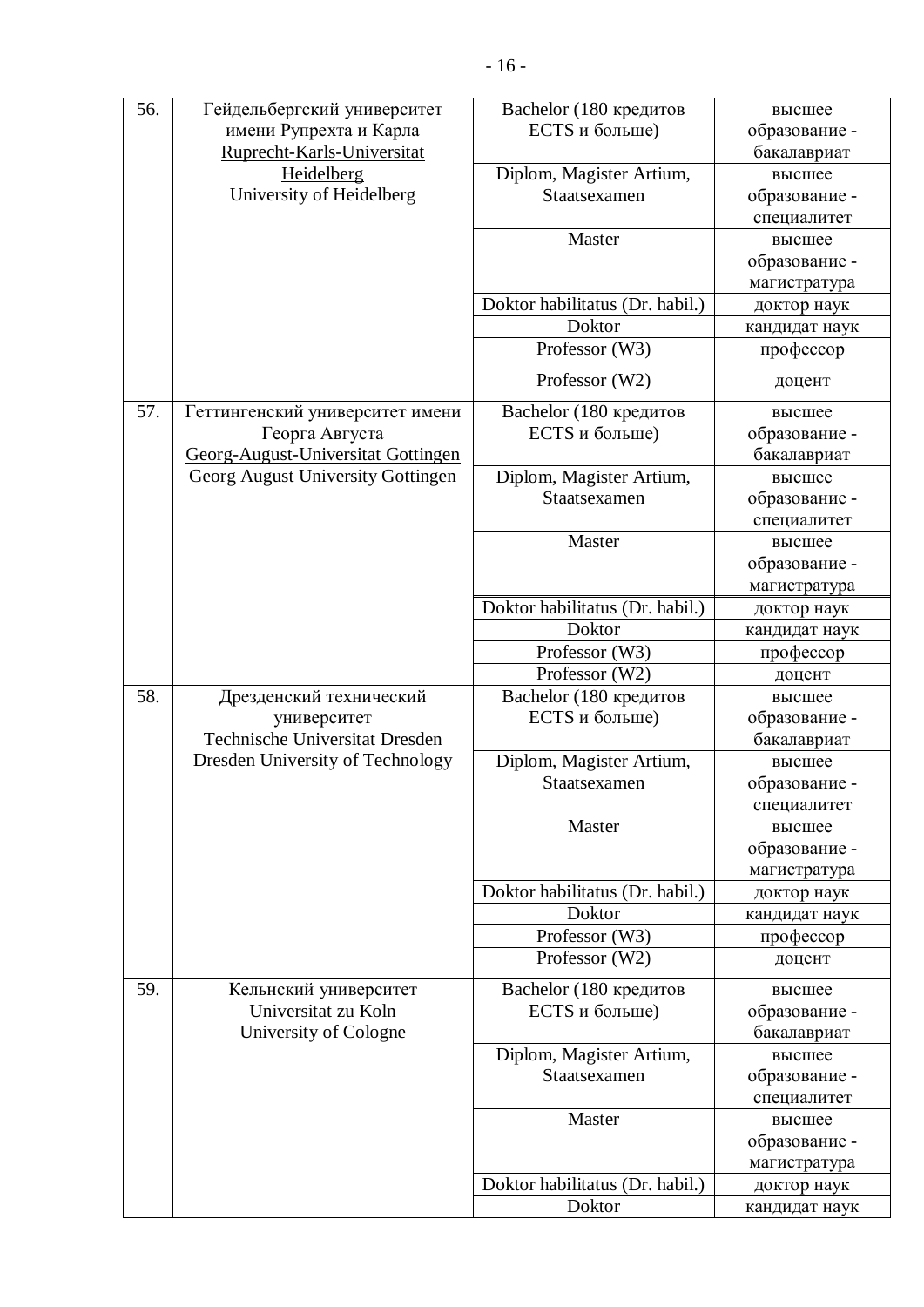|                   |                                       | Professor (W3)                  | профессор     |
|-------------------|---------------------------------------|---------------------------------|---------------|
|                   |                                       | Professor (W2)                  | доцент        |
| 60.               | Университет имени Фридриха-           | Bachelor (180 кредитов          | высшее        |
|                   | Александра в Эрлангене и              | ECTS и больше)                  | образование - |
|                   | Нюрнберге                             |                                 | бакалавриат   |
|                   | Friedrich-Alexander-Universitat       | Diplom, Magister Artium,        | высшее        |
|                   | Erlangen-Nurnberg                     | Staatsexamen                    | образование - |
|                   | University of Erlangen-Nuremberg      |                                 | специалитет   |
|                   |                                       | Master                          | высшее        |
|                   |                                       |                                 | образование - |
|                   |                                       |                                 | магистратура  |
|                   |                                       | Doktor habilitatus (Dr. habil.) | доктор наук   |
|                   |                                       | Doktor                          | кандидат наук |
|                   |                                       | Professor (W3)                  | профессор     |
|                   |                                       | Professor (W2)                  | доцент        |
| 61.               | Кильский университет имени            | Bachelor (180 кредитов          | высшее        |
|                   | Христиана Альбрехта                   | ECTS и больше)                  | образование - |
|                   | Christian-Albrechts-Universitat zu    |                                 | бакалавриат   |
|                   | Kiel                                  | Diplom, Magister Artium,        | высшее        |
|                   | University of Kiel                    | Staatsexamen                    | образование - |
|                   |                                       |                                 | специалитет   |
|                   |                                       | Master                          | высшее        |
|                   |                                       |                                 | образование - |
|                   |                                       |                                 | магистратура  |
|                   |                                       | Doktor habilitatus (Dr. habil.) | доктор наук   |
|                   |                                       | Doktor                          | кандидат наук |
|                   |                                       | Professor (W3)                  | профессор     |
|                   |                                       | Professor (W2)                  | доцент        |
| $\overline{62}$ . | Мюнхенский технический                | Bachelor (180 кредитов          | высшее        |
|                   | университет                           | ECTS и больше)                  | образование - |
|                   | Technische Universitat Miinchen       |                                 | бакалавриат   |
|                   | <b>Technical University of Munich</b> | Diplom, Magister Artium,        | высшее        |
|                   |                                       | Staatsexamen                    | образование - |
|                   |                                       |                                 | специалитет   |
|                   |                                       | Master                          | высшее        |
|                   |                                       |                                 | образование - |
|                   |                                       |                                 | магистратура  |
|                   |                                       | Doktor habilitatus (Dr. habil.) | доктор наук   |
|                   |                                       | Doktor                          | кандидат наук |
|                   |                                       | Professor (W3)                  | профессор     |
|                   |                                       | Professor (W2)                  | доцент        |
| 63.               | Технологический институт              | Bachelor (180 кредитов          | высшее        |
|                   | Карлсруэ                              | ECTS и больше)                  | образование - |
|                   | Karlsruher Institut fur Technologie   |                                 | бакалавриат   |
|                   | Karlsruhe Institute of Technology     | Diplom, Magister Artium,        | высшее        |

Staatsexamen

образование специалитет

образование магистратура

Master **BEICHIEF**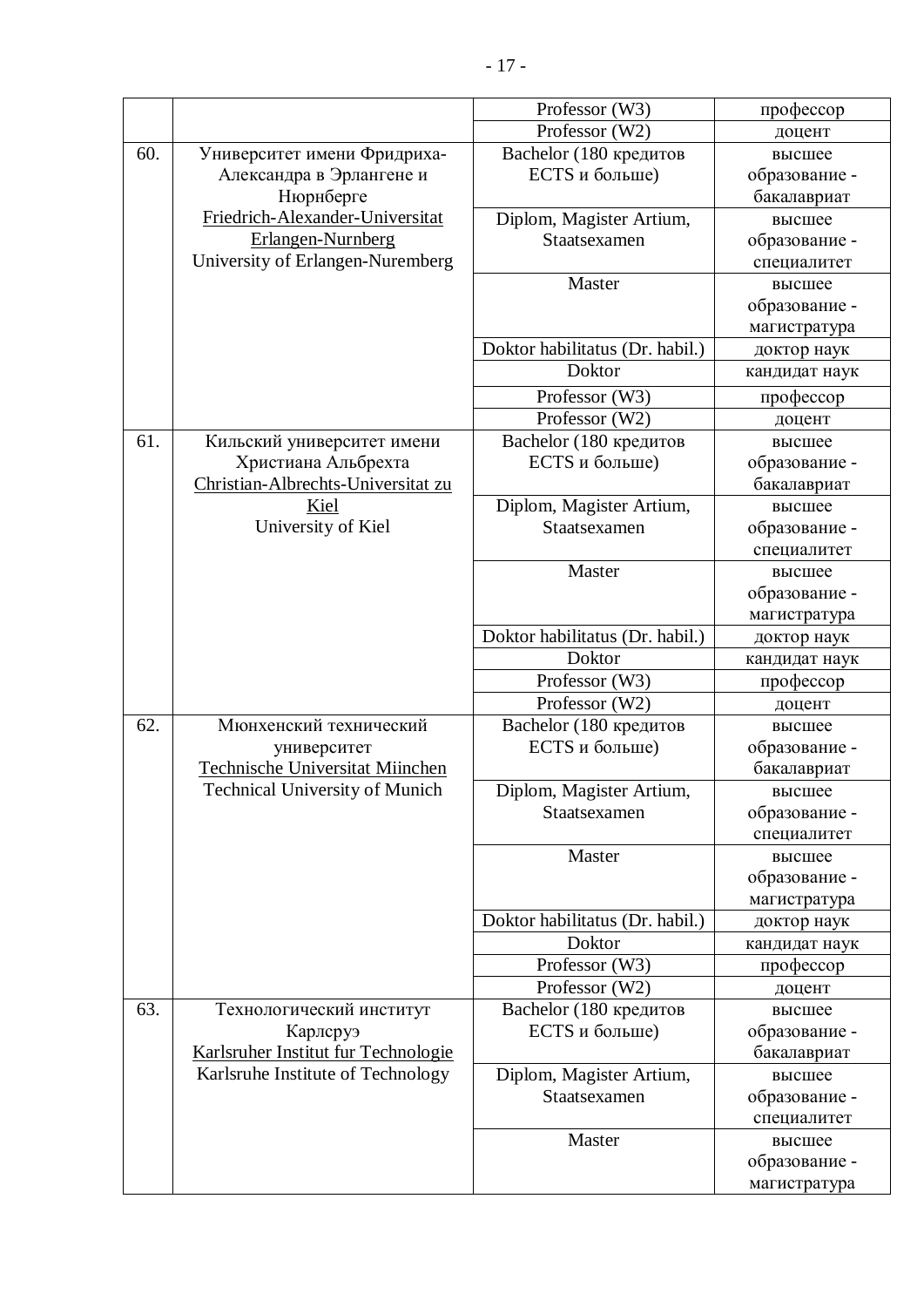|     |                                            | Doktor habilitatus (Dr. habil.)          | доктор наук             |
|-----|--------------------------------------------|------------------------------------------|-------------------------|
|     |                                            | Doktor                                   | кандидат наук           |
|     |                                            | Professor (W3)                           | профессор               |
|     |                                            | Professor (W2)                           | доцент                  |
| 64. | Мюнхенский университет имени               | Bachelor (180 кредитов                   | высшее                  |
|     | Людвига Максимилиана                       | ECTS и больше)                           | образование -           |
|     | Ludwig-Maximilians-Universitat             |                                          | бакалавриат             |
|     | Miinchen                                   | Diplom, Magister Artium,                 | высшее                  |
|     | Ludwig-Maximilians University of           | Staatsexamen                             | образование -           |
|     | Munich                                     |                                          | специалитет             |
|     |                                            | Master                                   | высшее                  |
|     |                                            |                                          | образование -           |
|     |                                            |                                          | магистратура            |
|     |                                            | Doktor habilitatus (Dr. habil.)          | доктор наук             |
|     |                                            | Doktor                                   | кандидат наук           |
|     |                                            | Professor (W3)                           | профессор               |
|     |                                            | Professor (W2)                           | доцент                  |
|     |                                            |                                          |                         |
| 65. | Рейнско-Вестфальский                       | Bachelor (180 кредитов                   | высшее                  |
|     | технический университет Ахена              | ECTS и больше)                           | образование -           |
|     | <b>RWTH Aachen</b>                         |                                          | бакалавриат             |
|     |                                            | Diplom, Magister Artium,<br>Staatsexamen | высшее                  |
|     |                                            |                                          | образование -           |
|     |                                            | Master                                   | специалитет             |
|     |                                            |                                          | высшее<br>образование - |
|     |                                            |                                          | магистратура            |
|     |                                            | Doktor habilitatus (Dr. habil.)          | доктор наук             |
|     |                                            | Doktor                                   | кандидат наук           |
|     |                                            | Professor (W3)                           | профессор               |
|     |                                            | Professor (W2)                           | доцент                  |
| 66. | Тюбингенский университет имени             | Bachelor (180 кредитов                   | высшее                  |
|     | Эберхарда и Карла                          | ECTS и больше)                           | образование -           |
|     | <b>Eberhard Karls Universitat Tubingen</b> |                                          | бакалавриат             |
|     | University of Tubingen                     | Diplom, Magister Artium,                 | высшее                  |
|     |                                            | Staatsexamen                             | образование -           |
|     |                                            |                                          | специалитет             |
|     |                                            | Master                                   | высшее                  |
|     |                                            |                                          | образование -           |
|     |                                            |                                          | магистратура            |
|     |                                            | Doktor habilitatus (Dr. habil.)          | доктор наук             |
|     |                                            | Doktor                                   | кандидат наук           |
|     |                                            | Professor (W3)                           | профессор               |
|     |                                            | Professor (W2)                           | доцент                  |
| 67. | Фрайбургский университет имени             | Bachelor (180 кредитов                   | высшее                  |
|     | Альберта и Людвига                         | ECTS и больше)                           | образование -           |
|     | Albert-Ludwigs-Universitat Freiburg        |                                          | бакалавриат             |
|     | University of Freiburg                     | Diplom, Magister Artium,                 | высшее                  |
|     |                                            | Staatsexamen                             | образование -           |
|     |                                            |                                          | специалитет             |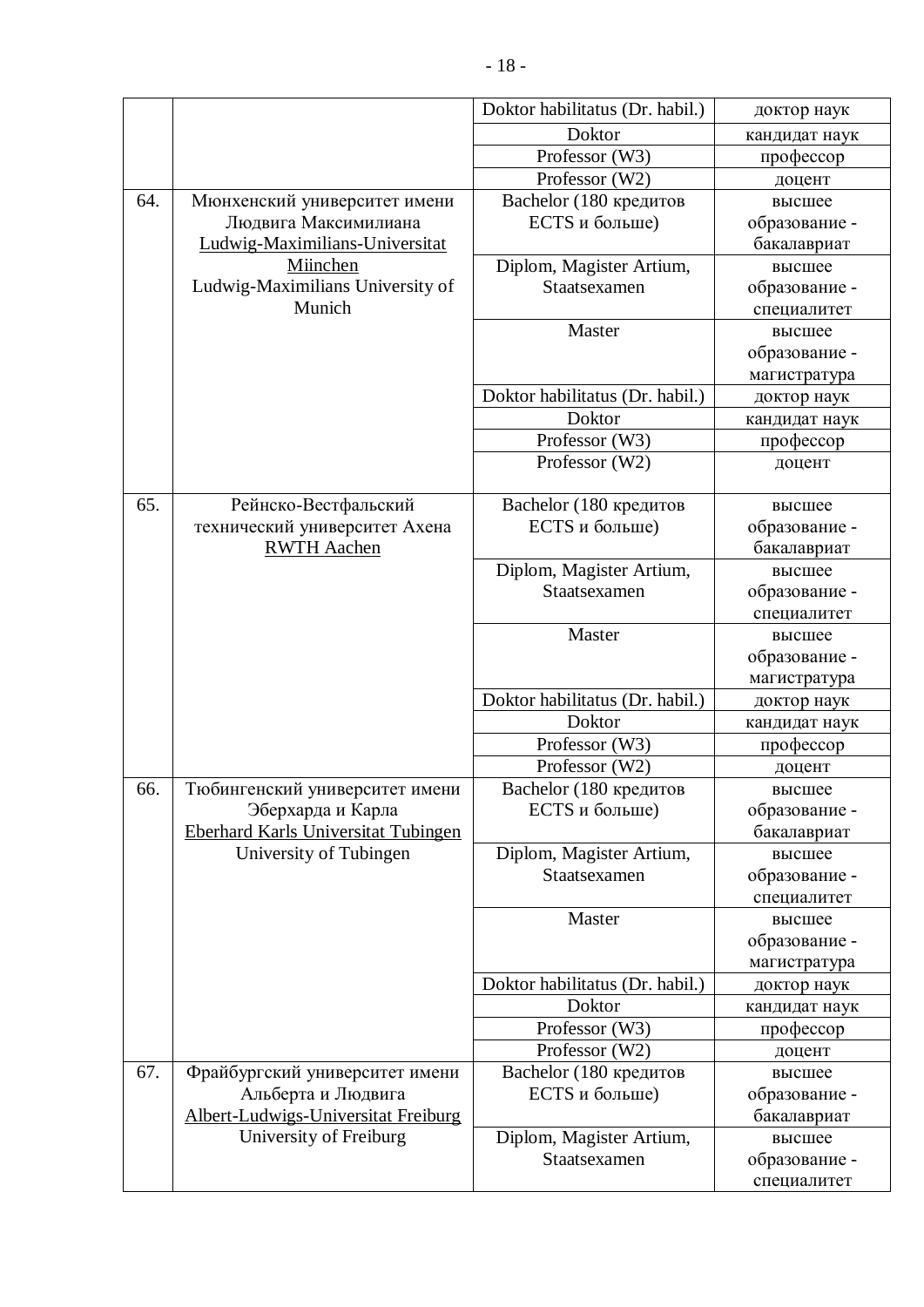|     |                                        | Master                          | высшее                       |
|-----|----------------------------------------|---------------------------------|------------------------------|
|     |                                        |                                 | образование -                |
|     |                                        |                                 | магистратура                 |
|     |                                        | Doktor habilitatus (Dr. habil.) | доктор наук                  |
|     |                                        | Doktor                          | кандидат наук                |
|     |                                        | Professor (W3)                  | профессор                    |
|     |                                        | Professor (W2)                  | доцент                       |
| 68. | Франкфуртский университет              | Bachelor (180 кредитов          | высшее                       |
|     | имени Иоганна Вольфганга Гете          | ECTS и больше)                  | образование -                |
|     | Goethe-Universitat Frankfurt am        |                                 | бакалавриат                  |
|     | Main                                   | Diplom, Magister Artium,        | высшее                       |
|     | Goethe University Frankfurt am         | Staatsexamen                    | образование -                |
|     | Main                                   |                                 | специалитет                  |
|     |                                        | Master                          | высшее                       |
|     |                                        |                                 | образование -                |
|     |                                        |                                 | магистратура                 |
|     |                                        | Doktor habilitatus (Dr. habil.) | доктор наук                  |
|     |                                        |                                 |                              |
|     |                                        | Doktor                          | кандидат наук                |
|     |                                        | Professor (W3)                  | профессор                    |
|     |                                        | Professor (W2)                  | доцент                       |
| 69. | Штутгартскийуниверситет                | Bachelor (180 кредитов          | высшее                       |
|     | <b>Universitat Stuttgart</b>           | ECTS и больше)                  | образование -                |
|     | University of Stuttgart                |                                 | бакалавриат                  |
|     |                                        | Diplom, Magister Artium,        | высшее                       |
|     |                                        | Staatsexamen                    | образование -                |
|     |                                        | Master                          | специалитет                  |
|     |                                        |                                 | высшее<br>образование -      |
|     |                                        |                                 | магистратура                 |
|     |                                        | Doktor habilitatus (Dr. habil.) |                              |
|     |                                        | Doktor                          | доктор наук<br>кандидат наук |
|     |                                        |                                 |                              |
|     |                                        | Professor (W3)                  | профессор                    |
|     |                                        | Professor (W2)                  | доцент                       |
|     |                                        | Королевство Дания               |                              |
| 70. | Технический университет Дании          | Bachelorgrad                    | высшее                       |
|     | Danmarks Tekniske Universitet          |                                 | образование -                |
|     | <b>Technical University of Denmark</b> |                                 | бакалавриат                  |
|     |                                        | Mastergrad                      | высшее                       |
|     |                                        |                                 | образование -                |
|     |                                        |                                 | магистратура                 |
|     |                                        | Doktor                          | кандидат наук                |
|     |                                        | Professor                       | профессор                    |
|     |                                        | Lektor                          | доцент                       |
| 71. | Копенгагенский университет             | Bachelorgrad                    | высшее                       |
|     | Kobenhavns Universitet                 |                                 | образование -                |
|     | University of Copenhagen               |                                 | бакалавриат                  |
|     |                                        | Mastergrad                      | высшее                       |
|     |                                        |                                 | образование -                |
|     |                                        |                                 | магистратура                 |
|     |                                        | Doktor                          | кандидат наук                |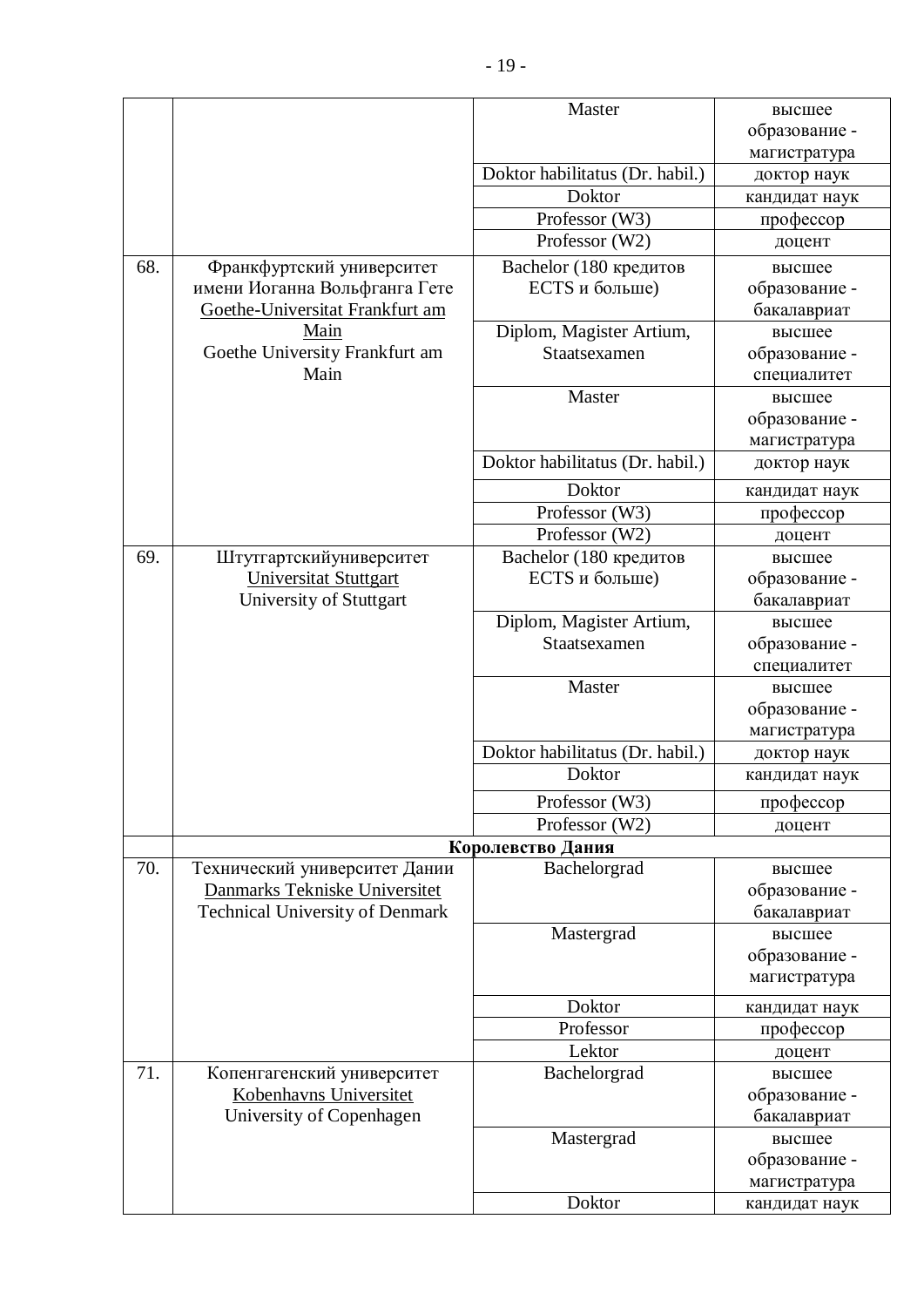|     |                                                    | Professor                             | профессор                    |
|-----|----------------------------------------------------|---------------------------------------|------------------------------|
|     |                                                    | Lektor                                | доцент                       |
| 72. | Орхусский университет<br><b>Aarhus Universitet</b> | Bachelorgrad                          | высшее<br>образование -      |
|     | <b>Aarhus University</b>                           |                                       | бакалавриат                  |
|     |                                                    | Mastergrad                            | высшее                       |
|     |                                                    |                                       | образование -                |
|     |                                                    |                                       | магистратура                 |
|     |                                                    | Doktor                                | кандидат наук                |
|     |                                                    | Professor                             | профессор                    |
|     |                                                    | Lektor                                | доцент                       |
|     |                                                    | Государство Израиль                   |                              |
| 73. | Еврейский университет в                            |                                       | высшее                       |
|     | Иерусалиме                                         |                                       | образование -                |
|     | <b>Hebrew University of Jerusalem</b>              |                                       | бакалавриат                  |
|     |                                                    |                                       | высшее                       |
|     |                                                    |                                       | образование -                |
|     |                                                    | Doctor of Philosophy (PhD)            | магистратура                 |
|     |                                                    | Professor emeritus/emerita            | кандидат наук                |
|     |                                                    |                                       | профессор                    |
|     |                                                    | Full professor<br>Associate professor |                              |
| 74. |                                                    |                                       | доцент                       |
|     | Тель-Авивский университет                          |                                       | высшее                       |
|     | <b>Tel Aviv University</b>                         |                                       | образование -<br>бакалавриат |
|     |                                                    |                                       | высшее                       |
|     |                                                    |                                       | образование -                |
|     |                                                    |                                       | магистратура                 |
|     |                                                    | Doctor of Philosophy (PhD)            | кандидат наук                |
|     |                                                    | Professor emeritus/emerita            | профессор                    |
|     |                                                    | Full professor                        |                              |
|     |                                                    | Associate professor                   | доцент                       |
| 75. | Технион - Израильский                              |                                       | высшее                       |
|     | технологический институт                           |                                       | образование -                |
|     |                                                    |                                       | бакалавриат                  |
|     | Technion -                                         |                                       | высшее                       |
|     | IsraelInstituteofTechnology                        |                                       | образование -                |
|     |                                                    |                                       | магистратура                 |
|     |                                                    | Doctor of Philosophy (PhD)<br>ntspn   | кандидат наук                |
|     |                                                    | Professor emeritus/emerita            | профессор                    |
|     |                                                    | Full professor                        |                              |
|     |                                                    | Ирландия                              |                              |
| 76. | Тринити-колледж в Дублине                          | <b>Bachelor</b> with Honour           | высшее                       |
|     | <b>Trinity College Dublin</b>                      |                                       | образование -                |
|     |                                                    |                                       | бакалавриат                  |
|     |                                                    | Master                                | высшее                       |
|     |                                                    |                                       | образование -                |
|     |                                                    |                                       | магистратура                 |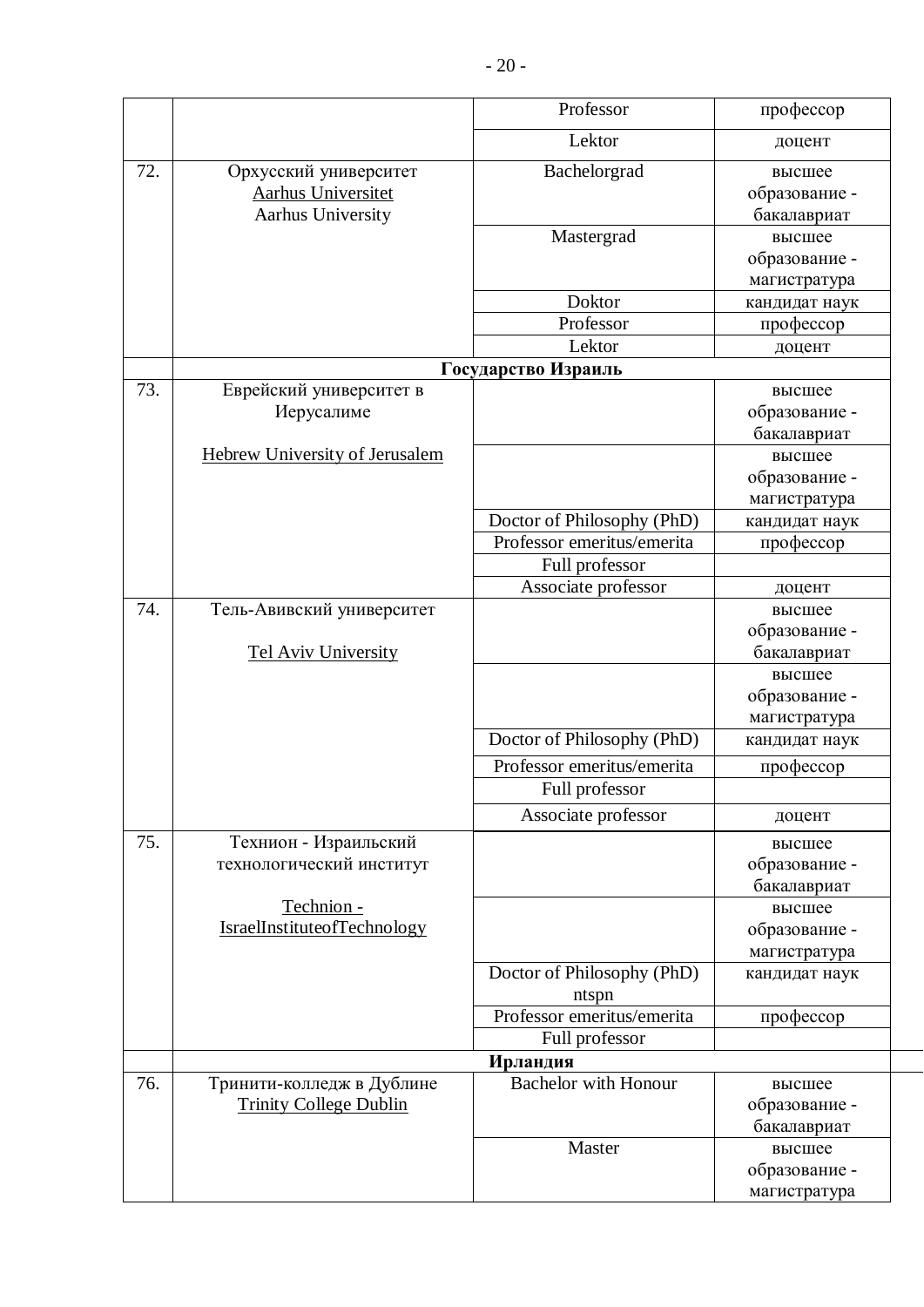|     |                                               | Doctor of Philosophy (PhD)                         | кандидат наук                |
|-----|-----------------------------------------------|----------------------------------------------------|------------------------------|
|     |                                               | Professor                                          | профессор                    |
|     |                                               | <b>Associate Professor</b>                         | доцент                       |
|     |                                               | Королевство Испания                                |                              |
| 77. | Автономный университет                        | Titulo de graduado,                                | высшее                       |
|     | Барселоны                                     | Licenciado/Ingeniero (менее                        | образование -                |
|     | Universitat Autonoma de Barcelona             |                                                    | бакалавриат                  |
|     | Autonomous University of Barcelona            | Licenciado/Ingeniero/                              | высшее                       |
|     |                                               | Arquitecto (5 летиболее)                           | образование -                |
|     |                                               |                                                    | специалитет                  |
|     |                                               | Titulo de Master                                   | высшее                       |
|     |                                               | Universitario                                      | образование -                |
|     |                                               |                                                    | магистратура                 |
|     |                                               | Doctorado                                          | кандидат наук                |
|     |                                               | Catedratico de Universidad                         | профессор                    |
|     |                                               | Profesor Titular de                                | доцент                       |
|     |                                               | Universidad                                        |                              |
|     |                                               | Profesor Contratado Doctor                         |                              |
| 78. | Барселонский университет                      | Titulo de graduado,                                | высшее                       |
|     | Universitat de Barcelona                      | Licenciado/Ingeniero (менее                        | образование -                |
|     | University of Barcelona                       |                                                    | бакалавриат                  |
|     |                                               | Licenciado/Ingeniero/                              | высшее                       |
|     |                                               | Arquitecto (5 летиболее)                           | образование -                |
|     |                                               |                                                    | специалитет                  |
|     |                                               | Titulo de Master                                   | высшее                       |
|     |                                               | Universitario                                      | образование -                |
|     |                                               |                                                    | магистратура                 |
|     |                                               | Doctorado                                          | кандидат наук                |
|     |                                               | Catedratico de Universidad                         | профессор                    |
|     |                                               | Profesor Titular de                                | доцент                       |
|     |                                               | Universidad                                        |                              |
|     |                                               | Profesor Contratado Doctor                         |                              |
| 79. | Мадридский автономный                         | Titulo de graduado,<br>Licenciado/Ingeniero (менее | высшее                       |
|     | университет<br>Universidad Autonoma de Madrid |                                                    | образование -<br>бакалавриат |
|     | Autonomous University of Madrid               | Licenciado/Ingeniero/                              | высшее                       |
|     |                                               | Arquitecto (5 лет и более)                         | образование -                |
|     |                                               |                                                    | специалитет                  |
|     |                                               | Titulo de Master                                   | высшее                       |
|     |                                               | Universitario                                      | образование -                |
|     |                                               |                                                    | магистратура                 |
|     |                                               | Doctorado                                          | кандидат наук                |
|     |                                               | Catedratico de Universidad                         | профессор                    |
|     |                                               | Profesor Titular de                                | доцент                       |
|     |                                               | Universidad                                        |                              |
|     |                                               | Profesor Contratado Doctor                         |                              |
| 80. | Университет Помпеу Фабра                      | Titulo de graduado,                                | высшее                       |
|     | Universitat Pompeu Fabra                      | Licenciado/Ingeniero (менее                        | образование -                |
|     | University of Pompeu Fabra                    |                                                    | бакалавриат                  |
|     |                                               | Licenciado/Ingeniero/                              | высшее                       |
|     |                                               | Arquitecto (5 лет и более)                         | образование -                |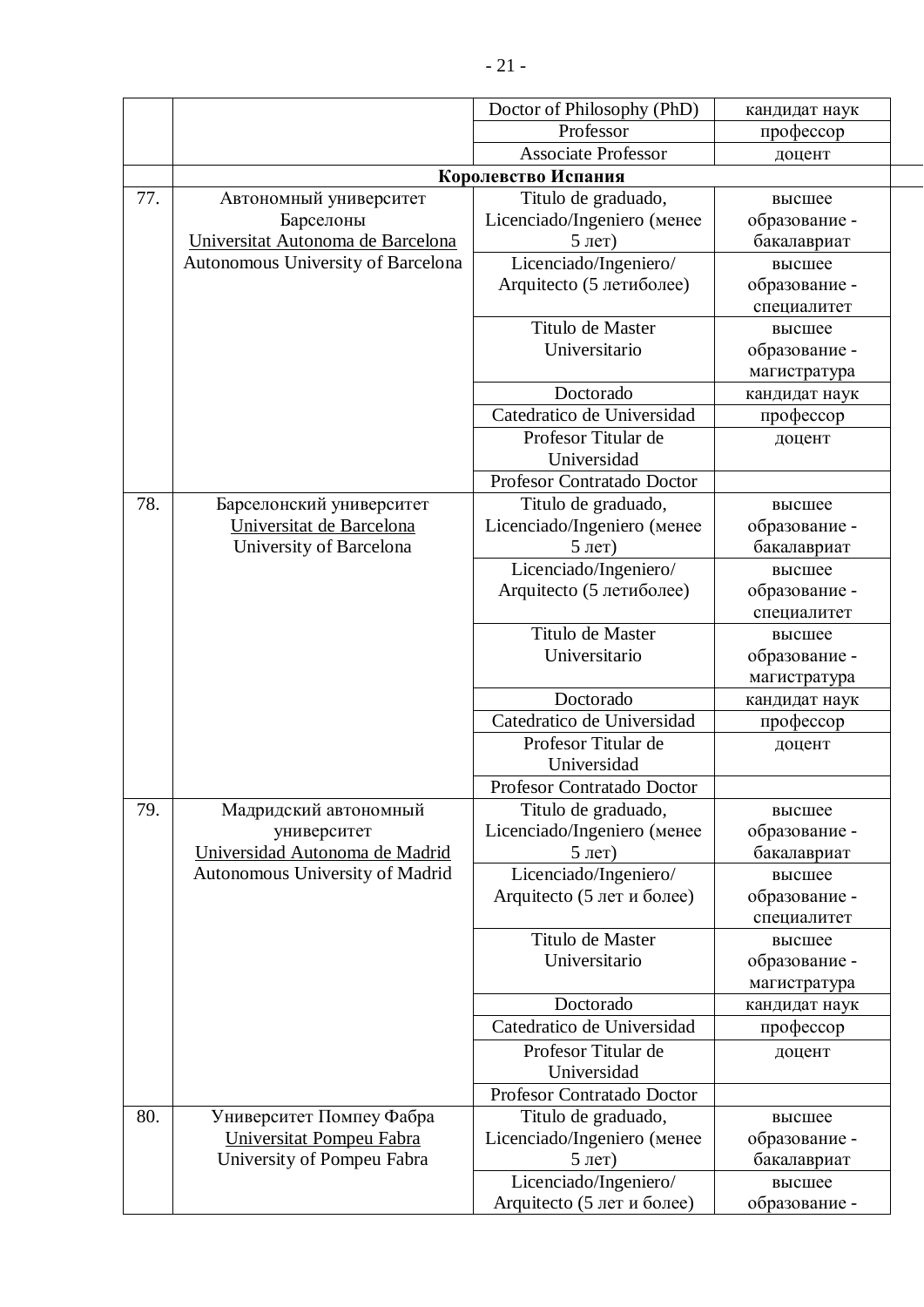|     |                                  |                             | специалитет   |
|-----|----------------------------------|-----------------------------|---------------|
|     |                                  | Titulo de Master            | высшее        |
|     |                                  | Universitario               | образование - |
|     |                                  |                             | магистратура  |
|     |                                  | Doctorado                   | кандидат наук |
|     |                                  | Catedratico de Universidad  | профессор     |
|     |                                  | Profesor Titular de         | доцент        |
|     |                                  | Universidad                 |               |
|     |                                  | Profesor Contratado Doctor  |               |
|     |                                  | Итальянская Республика      |               |
| 81. | Болонский университет            | Laurea, Diploma accademico  | высшее        |
|     | Universita di Bologna            | di primo livello            | образование - |
|     | Universita of Bologna            |                             | бакалавриат   |
|     |                                  | Laurea Specialistica,       | высшее        |
|     |                                  | Magistrale a ciclo unico    | образование - |
|     |                                  |                             | специалитет   |
|     |                                  | <b>Master Universitario</b> | высшее        |
|     |                                  |                             | образование - |
|     |                                  |                             | магистратура  |
|     |                                  | Dottorato di ricerca        | кандидат наук |
|     |                                  | Professore Emerito          | профессор     |
|     |                                  | Professore Ordinario        |               |
|     |                                  | Professore Straordinario    | доцент        |
|     |                                  | Professore Associato        |               |
| 82. | Миланский университет            | Laurea, Diploma accademico  | высшее        |
|     | Universita degli Studi di Milano | di primo livello            | образование - |
|     | University of Milan              |                             | бакалавриат   |
|     |                                  | Laurea Specialistica,       | высшее        |
|     |                                  | Magistrate a ciclo unico    | образование - |
|     |                                  |                             | специалитет   |
|     |                                  | Master Universitario        | высшее        |
|     |                                  |                             | образование - |
|     |                                  |                             | магистратура  |
|     |                                  | Dottorato di ricerca        | кандидат наук |
|     |                                  | Professore Emerito          | профессор     |
|     |                                  | Professore Ordinario        |               |
|     |                                  | Professore Straordinario    | доцент        |
|     |                                  | Professore Associato        |               |
| 83. | Миланский политехнический        | Laurea, Diploma accademico  | высшее        |
|     | университет                      | di primo livello            | образование - |
|     | Politecnico di Milano            |                             | бакалавриат   |
|     | Polytechnic Institute of Milan   | Laurea Specialistica,       | высшее        |
|     |                                  | Magistrate a ciclo unico    | образование - |
|     |                                  |                             | специалитет   |
|     |                                  | Master Universitario        | высшее        |
|     |                                  |                             | образование - |
|     |                                  |                             | магистратура  |
|     |                                  | Dottorato di ricerca        | кандидат наук |
|     |                                  | Professore Emerito          | профессор     |
|     |                                  | Professore Ordinario        |               |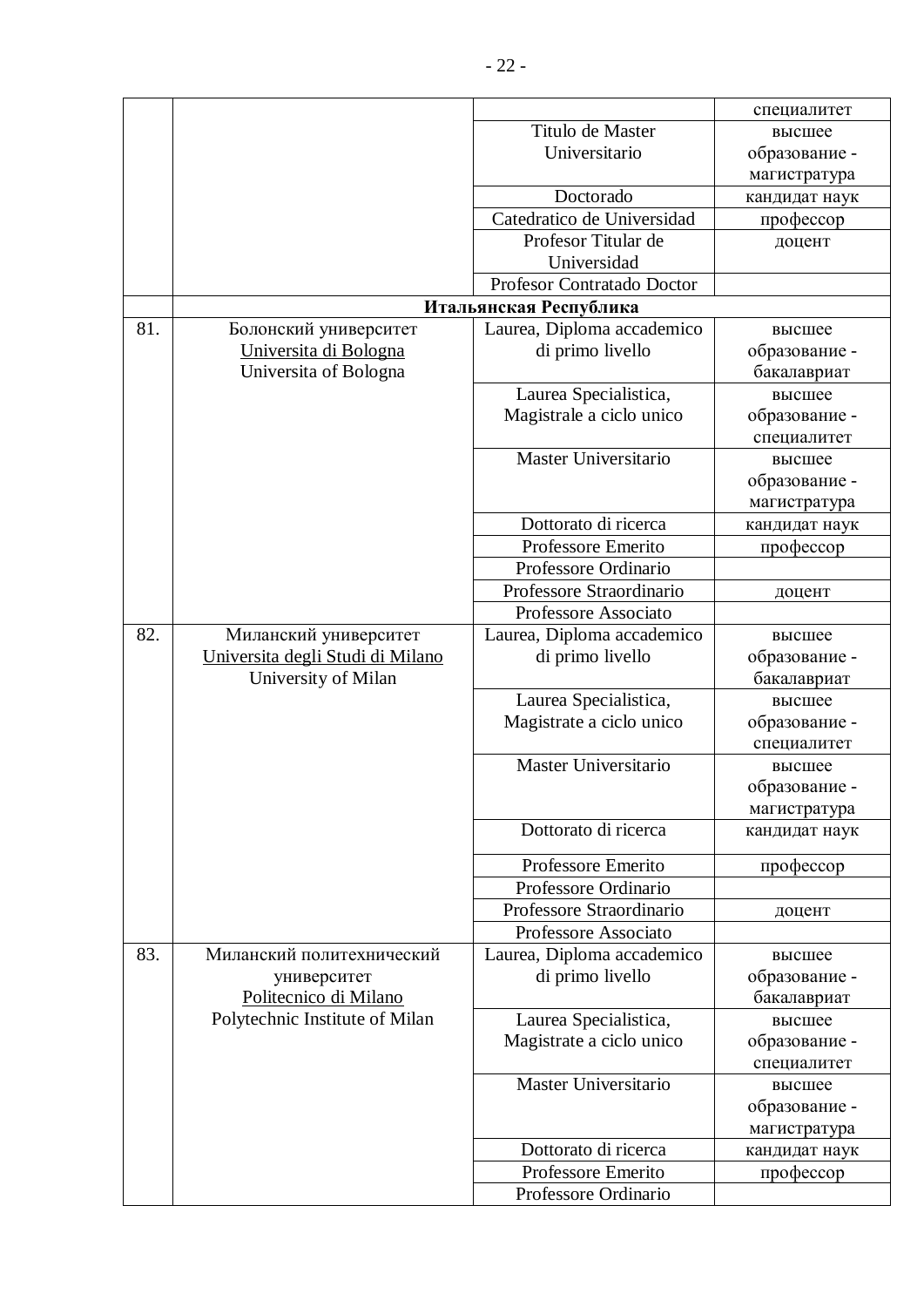|     |                                  | Professore Straordinario     | доцент        |
|-----|----------------------------------|------------------------------|---------------|
|     |                                  | Professore Associato         |               |
| 84. | Римский университет Ла Сапиенца  | Laurea, Diploma accademico   | высшее        |
|     | Sapienza - Universita di Roma    | di primo livello             | образование - |
|     | University of Roma - La Sapienza |                              | бакалавриат   |
|     |                                  | Laurea Specialistica,        | высшее        |
|     |                                  | Magistrate a ciclo unico     | образование - |
|     |                                  |                              | специалитет   |
|     |                                  | Master Universitario         | высшее        |
|     |                                  |                              | образование - |
|     |                                  |                              | магистратура  |
|     |                                  | Dottorato di ricerca         | кандидат наук |
|     |                                  | Professore Emerito           | профессор     |
|     |                                  | Professore Ordinario         |               |
|     |                                  | Professore Straordinario     | доцент        |
|     |                                  | Professore Associato         |               |
| 85. | Университет Падуи                | Laurea, Diploma accademico   | высшее        |
|     | Universita degli Studi di Padova | di primo livello             | образование - |
|     | University of Padua              |                              | бакалавриат   |
|     |                                  | Laurea Specialistica,        | высшее        |
|     |                                  | Magistrate a ciclo unico     | образование - |
|     |                                  |                              | специалитет   |
|     |                                  | Master Universitario         | высшее        |
|     |                                  |                              | образование - |
|     |                                  |                              | магистратура  |
|     |                                  | Dottorato di ricerca         | кандидат наук |
|     |                                  | Professore Emerito           | профессор     |
|     |                                  | Professore Ordinario         |               |
|     |                                  | Professore Straordinario     | доцент        |
|     |                                  | Professore Associato         |               |
|     |                                  | Канада                       |               |
| 86. | Альбертский университет          | <b>Bachelor with Honours</b> | высшее        |
|     | University of Alberta            |                              | образование - |
|     |                                  |                              | бакалавриат   |
|     |                                  | Master                       | высшее        |
|     |                                  |                              | образование - |
|     |                                  |                              | магистратура  |
|     |                                  | Doctor of Philosophy (PhD)   | кандидат наук |
|     |                                  | Distinguished professor      | профессор     |
|     |                                  | Professor                    |               |
|     |                                  | Full professor               |               |
|     |                                  | Associate professor          | доцент        |
| 87. | Монреальскийуниверситет          | <b>Bachelor with Honours</b> | высшее        |
|     | <b>University of Montreal</b>    |                              | образование - |
|     |                                  |                              | бакалавриат   |
|     |                                  | Master                       | высшее        |
|     |                                  |                              | образование - |
|     |                                  |                              | магистратура  |
|     |                                  | Doctor of Philosophy (PhD)   | кандидат наук |
|     |                                  | Distinguished professor      | профессор     |
|     |                                  | Professor                    |               |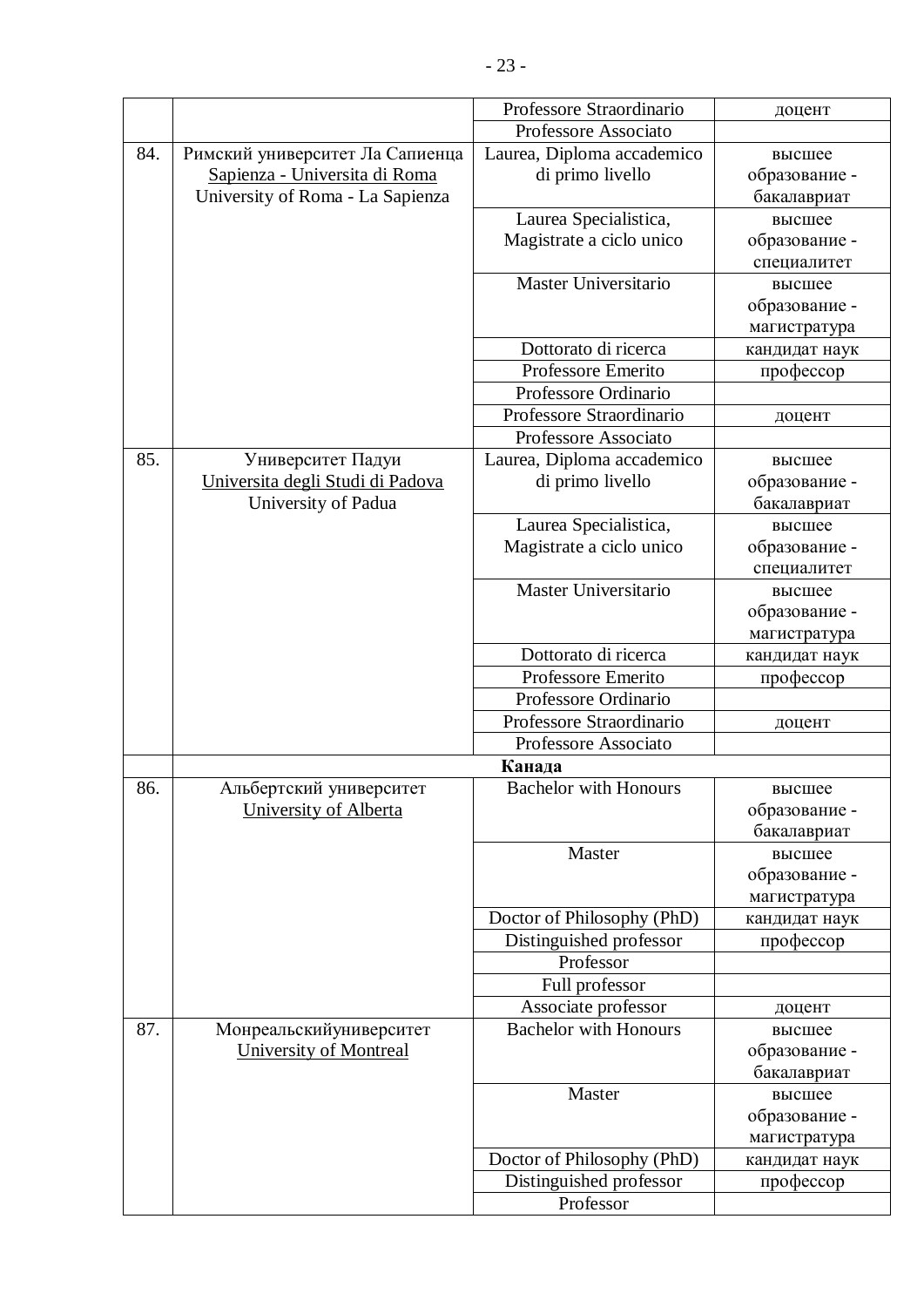|     |                                | Full professor               |               |
|-----|--------------------------------|------------------------------|---------------|
|     |                                | Associate professor          | доцент        |
| 88. | Оттавский университет          | <b>Bachelor with Honours</b> | высшее        |
|     | University of Ottawa           |                              | образование - |
|     |                                |                              | бакалавриат   |
|     |                                | Master                       | высшее        |
|     |                                |                              | образование - |
|     |                                |                              | магистратура  |
|     |                                | Doctor of Philosophy (PhD)   | кандидат наук |
|     |                                | Distinguished professor      | профессор     |
|     |                                | Professor                    |               |
|     |                                | Full professor               |               |
|     |                                | Associate professor          | доцент        |
| 89. | Университет Британской         | <b>Bachelor with Honours</b> | высшее        |
|     | Колумбии                       |                              | образование - |
|     | University of British Columbia |                              | бакалавриат   |
|     |                                | Master                       | высшее        |
|     |                                |                              | образование - |
|     |                                |                              | магистратура  |
|     |                                | Doctor of Philosophy (PhD)   | кандидат наук |
|     |                                | Distinguished professor      | профессор     |
|     |                                | Professor                    |               |
|     |                                | Full professor               |               |
|     |                                | Associate professor          | доцент        |
| 90. | Университет Ватерлоо           | <b>Bachelor</b> with Honours | высшее        |
|     | University of Waterloo         |                              | образование - |
|     |                                |                              | бакалавриат   |
|     |                                | Master                       | высшее        |
|     |                                |                              | образование - |
|     |                                |                              | магистратура  |
|     |                                | Doctor of Philosophy (PhD)   | кандидат наук |
|     |                                | Distinguished professor      | профессор     |
|     |                                | Professor                    |               |
|     |                                | Full professor               |               |
|     |                                | Associate professor          | доцент        |
| 91. | Университет Виктории           | <b>Bachelor with Honours</b> | высшее        |
|     | University of Victoria         |                              | образование - |
|     |                                |                              | бакалавриат   |
|     |                                | Master                       | высшее        |
|     |                                |                              | образование - |
|     |                                |                              | магистратура  |
|     |                                | Doctor of Philosophy (PhD)   | кандидат наук |
|     |                                | Distinguished professor      | профессор     |
|     |                                | Professor                    |               |
|     |                                | Full professor               |               |
|     |                                | Associate professor          | доцент        |
| 92. | Университет Далхаузи           | <b>Bachelor with Honours</b> | высшее        |
|     | Dalhousie University           |                              | образование - |
|     |                                |                              | бакалавриат   |
|     |                                | Master                       | высшее        |
|     |                                |                              | образование - |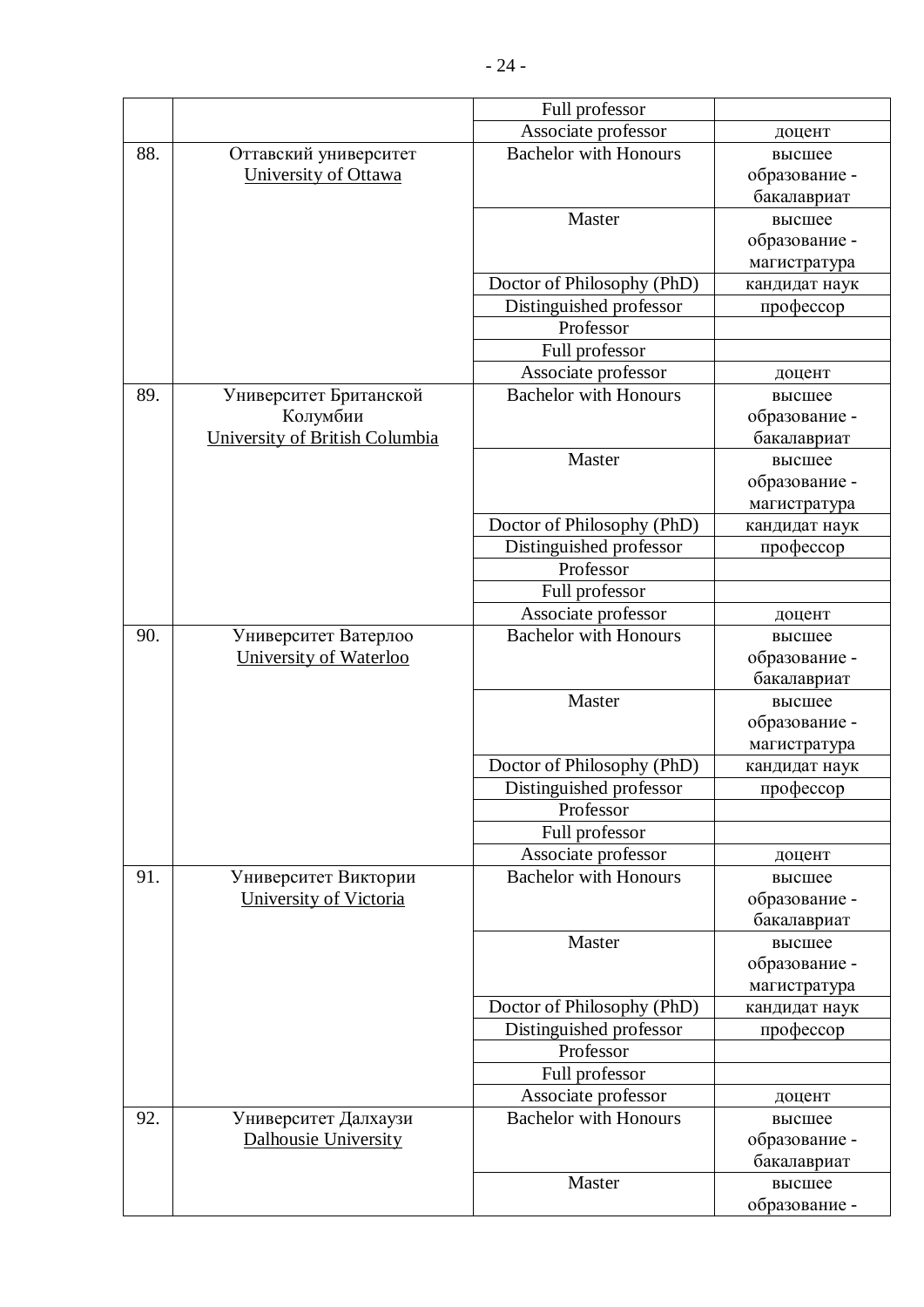|     |                               |                              | магистратура  |
|-----|-------------------------------|------------------------------|---------------|
|     |                               | Doctor of Philosophy (PhD)   | кандидат наук |
|     |                               | Distinguished professor      | профессор     |
|     |                               | Professor                    |               |
|     |                               | Full professor               |               |
|     |                               | Associate professor          | доцент        |
| 93. | Университет Западного Онтарио | <b>Bachelor with Honours</b> | высшее        |
|     | University of Western Ontario |                              | образование - |
|     |                               |                              | бакалавриат   |
|     |                               | Master                       | высшее        |
|     |                               |                              | образование - |
|     |                               |                              | магистратура  |
|     |                               | Doctor of Philosophy (PhD)   | кандидат наук |
|     |                               | Distinguished professor      | профессор     |
|     |                               | Professor                    |               |
|     |                               | Full professor               |               |
|     |                               | Associate professor          | доцент        |
| 94. | Университет Калгари           | <b>Bachelor with Honours</b> | высшее        |
|     | <b>University of Calgary</b>  |                              | образование - |
|     |                               |                              | бакалавриат   |
|     |                               | Master                       | высшее        |
|     |                               |                              | образование - |
|     |                               |                              | магистратура  |
|     |                               | Doctor of Philosophy (PhD)   | кандидат наук |
|     |                               | Distinguished professor      | профессор     |
|     |                               | Professor                    |               |
|     |                               | Full professor               |               |
|     |                               | Associate professor          | доцент        |
| 95. | Университет Куинс             | <b>Bachelor with Honours</b> | высшее        |
|     | Queen's University            |                              | образование - |
|     |                               |                              | бакалавриат   |
|     |                               | Master                       | высшее        |
|     |                               |                              | образование - |
|     |                               |                              | магистратура  |
|     |                               | Doctor of Philosophy (PhD)   | кандидат наук |
|     |                               | Distinguished professor      | профессор     |
|     |                               | Professor                    |               |
|     |                               | Full professor               |               |
|     |                               | Associate professor          | доцент        |
| 96. | Университет Макгилла          | <b>Bachelor with Honours</b> | высшее        |
|     | <b>McGill University</b>      |                              | образование - |
|     |                               |                              | бакалавриат   |
|     |                               | Master                       | высшее        |
|     |                               |                              | образование - |
|     |                               |                              | магистратура  |
|     |                               | Doctor of Philosophy (PhD)   | кандидат наук |
|     |                               | Distinguished professor      | профессор     |
|     |                               | Professor                    |               |
|     |                               | Full professor               |               |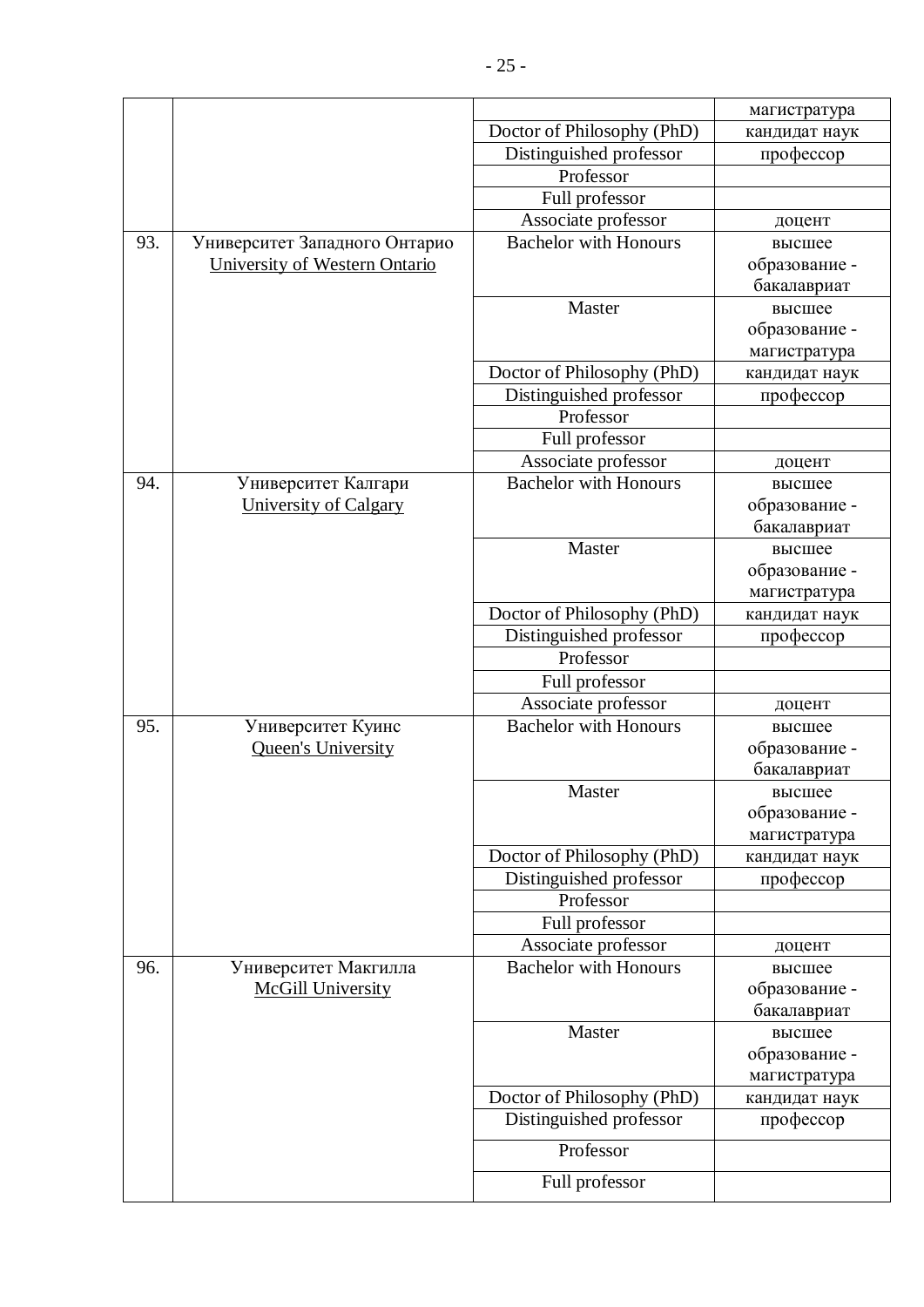|      |                                | Associate professor          | доцент        |
|------|--------------------------------|------------------------------|---------------|
| 97.  | Университет Макмастера         | <b>Bachelor with Honours</b> | высшее        |
|      | <b>McMaster University</b>     |                              | образование - |
|      |                                |                              | бакалавриат   |
|      |                                | Master                       | высшее        |
|      |                                |                              | образование - |
|      |                                |                              | магистратура  |
|      |                                | Doctor of Philosophy (PhD)   | кандидат наук |
|      |                                | Distinguished professor      | профессор     |
|      |                                | Professor                    |               |
|      |                                | Full professor               |               |
|      |                                | Associate professor          | доцент        |
| 98.  | Университет Саймона Фрейзера   | <b>Bachelor with Honours</b> | высшее        |
|      | <b>Simon Fraser University</b> |                              | образование - |
|      |                                |                              | бакалавриат   |
|      |                                | Master                       | высшее        |
|      |                                |                              | образование - |
|      |                                |                              | магистратура  |
|      |                                | Doctor of Philosophy (PhD)   | кандидат наук |
|      |                                | Distinguished professor      | профессор     |
|      |                                | Professor                    |               |
|      |                                | Full professor               |               |
|      |                                | Associate professor          | доцент        |
| 99.  | Университет Торонто            | <b>Bachelor with Honours</b> | высшее        |
|      | University of Toronto          |                              | образование - |
|      |                                |                              | бакалавриат   |
|      |                                | Master                       | высшее        |
|      |                                |                              | образование - |
|      |                                |                              | магистратура  |
|      |                                | Doctor of Philosophy (PhD)   | кандидат наук |
|      |                                | Distinguished professor      | профессор     |
|      |                                | Professor                    |               |
|      |                                | Full professor               |               |
|      |                                | Associate professor          | доцент        |
|      |                                | Королевство Нидерланды       |               |
| 100. | Амстердамский свободный        | <b>Baccalaureus</b>          | высшее        |
|      | университет                    |                              | образование - |
|      | Vrije Universiteit Amsterdam   |                              | бакалавриат   |
|      | <b>VU University Amsterdam</b> | Magister                     | высшее        |
|      |                                |                              | образование - |
|      |                                | Doctor                       | магистратура  |
|      |                                | Hoogleraar 1                 | кандидат наук |
|      |                                | Hoogleraar <sub>2</sub>      | профессор     |
|      |                                | Persoonlijk Hoogleraar       | доцент        |
| 101. | Амстердамский университет      | <b>Baccalaureus</b>          | высшее        |
|      | Universiteit van Amsterdam     |                              | образование - |
|      | University of Amsterdam        |                              | бакалавриат   |
|      |                                | Magister                     | высшее        |
|      |                                |                              | образование - |
|      |                                |                              |               |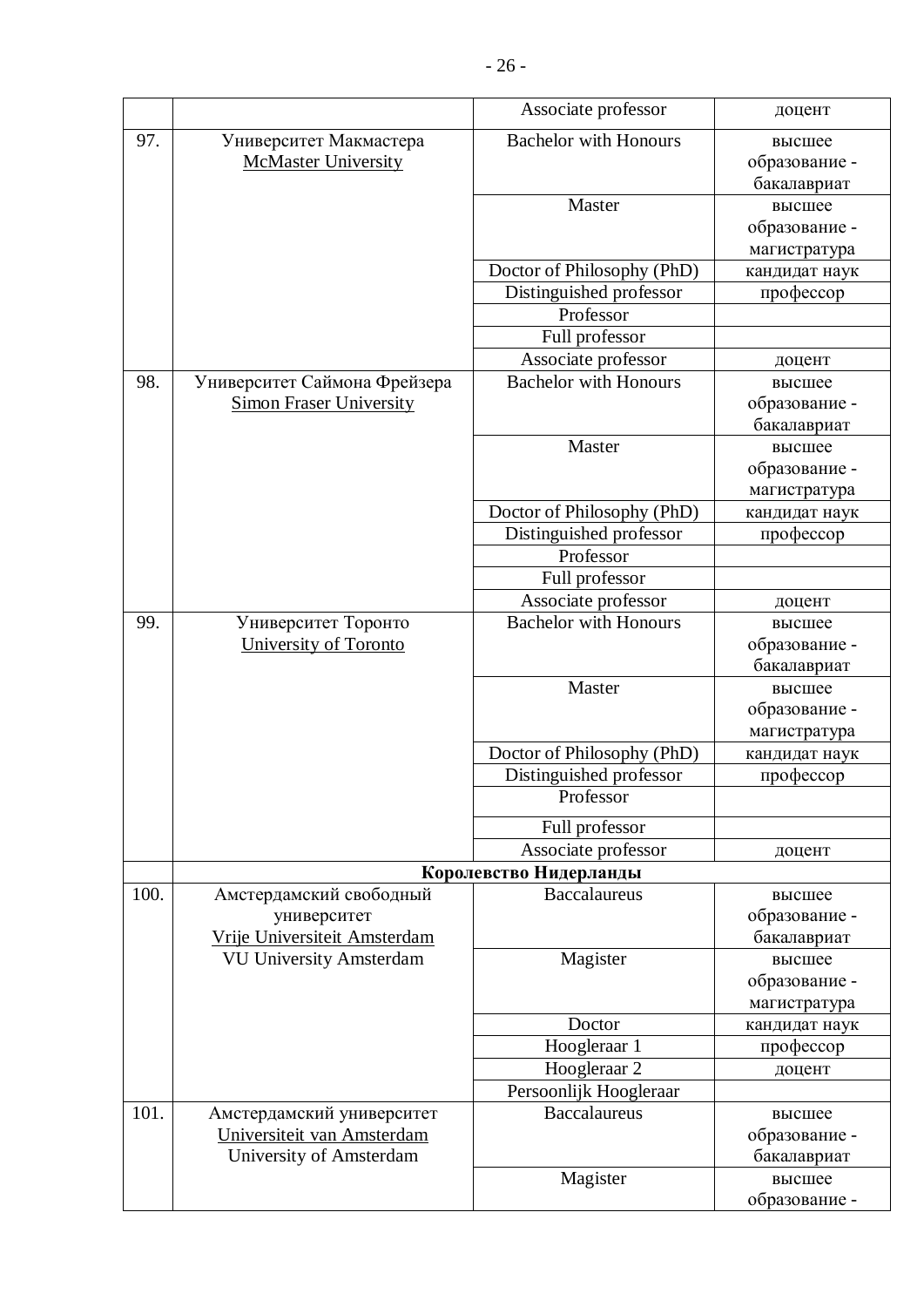|      |                                |                         | магистратура                  |
|------|--------------------------------|-------------------------|-------------------------------|
|      |                                |                         |                               |
|      |                                | Doctor                  | кандидат наук                 |
|      |                                | Hoogleraar 1            | профессор                     |
|      |                                | Hoogleraar <sub>2</sub> | доцент                        |
|      |                                | Persoonlijk Hoogleraar  |                               |
| 102. | Вагенингенский университет     | <b>Baccalaureus</b>     | высшее                        |
|      | Wageningen Universiteit        |                         | образование -                 |
|      | University of Wageningen       |                         | бакалавриат                   |
|      |                                | Magister                | высшее                        |
|      |                                |                         | образование -                 |
|      |                                | Doctor                  | магистратура<br>кандидат наук |
|      |                                |                         |                               |
|      |                                | Hoogleraar 1            | профессор                     |
|      |                                | Hoogleraar <sub>2</sub> | доцент                        |
|      |                                | Persoonlijk Hoogleraar  |                               |
| 103. | Гронингенский университет      | <b>Baccalaureus</b>     | высшее                        |
|      | Rijksuniversiteit Groningen    |                         | образование -                 |
|      | University of Groningen        |                         | бакалавриат                   |
|      |                                | Magister                | высшее                        |
|      |                                |                         | образование -                 |
|      |                                | Doctor                  | магистратура                  |
|      |                                | Hoogleraar 1            | кандидат наук<br>профессор    |
|      |                                | Hoogleraar <sub>2</sub> | доцент                        |
|      |                                | Persoonlijk Hoogleraar  |                               |
| 104. | Дельфтский технологический     | <b>Baccalaureus</b>     | высшее                        |
|      | университет                    |                         | образование -                 |
|      | Technische Universiteit Delft  |                         | бакалавриат                   |
|      | Delft University of Technology | Magister                | высшее                        |
|      |                                |                         | образование -                 |
|      |                                |                         | магистратура                  |
|      |                                | Doctor                  | кандидат наук                 |
|      |                                | Hoogleraar 1            | профессор                     |
|      |                                | Hoogleraar <sub>2</sub> | доцент                        |
|      |                                | Persoonlijk Hoogleraar  |                               |
| 105. | Лейденский университет         | <b>Baccalaureus</b>     | высшее                        |
|      | Universiteit Leiden            |                         | образование -                 |
|      | Leiden University              |                         | бакалавриат                   |
|      |                                | Magister                | высшее                        |
|      |                                |                         | образование -                 |
|      |                                |                         | магистратура                  |
|      |                                | Doctor                  | кандидат наук                 |
|      |                                | Hoogleraar 1            | профессор                     |
|      |                                | Hoogleraar 2            | доцент                        |
|      |                                | Persoonlijk Hoogleraar  |                               |
| 106. | Маастрихтский университет      | <b>Baccalaureus</b>     | высшее                        |
|      | Universiteit Maastricht        |                         | образование -                 |
|      | <b>Maastricht University</b>   |                         | бакалавриат                   |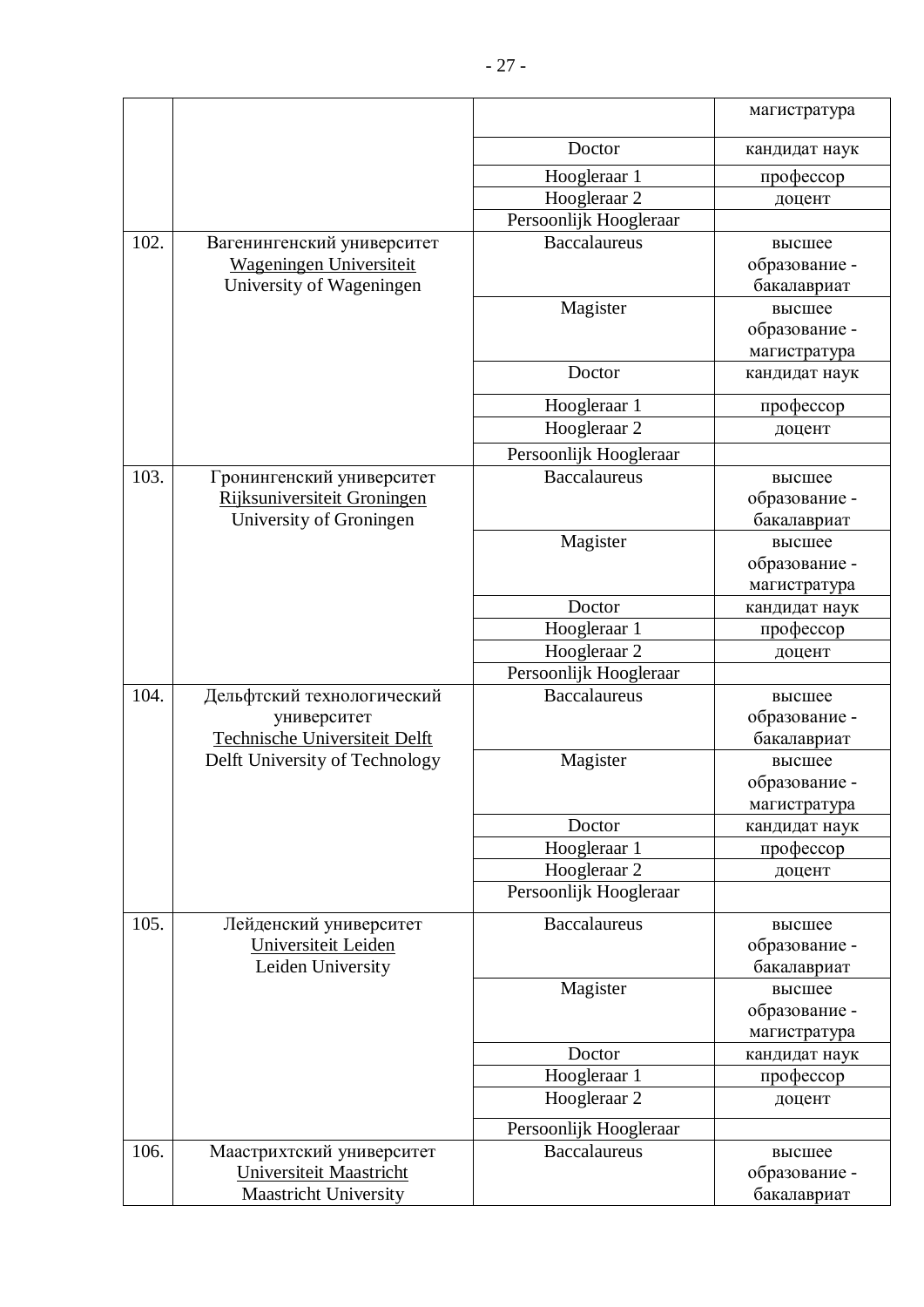|      |                                     | Magister                        | высшее        |
|------|-------------------------------------|---------------------------------|---------------|
|      |                                     |                                 | образование - |
|      |                                     |                                 | магистратура  |
|      |                                     | Doctor                          | кандидат наук |
|      |                                     | Hoogleraar 1                    | профессор     |
|      |                                     | Hoogleraar 2                    | доцент        |
|      |                                     | Persoonlijk Hoogleraar          |               |
| 107. | Университет имени Эразма            | <b>Baccalaureus</b>             | высшее        |
|      | Роттердамского                      |                                 | образование - |
|      | Erasmus Universiteit Rotterdam      |                                 | бакалавриат   |
|      | <b>Erasmus University Rotterdam</b> | Magister                        | высшее        |
|      |                                     |                                 | образование - |
|      |                                     |                                 | магистратура  |
|      |                                     | Doctor                          | кандидат наук |
|      |                                     | Hoogleraar 1                    | профессор     |
|      |                                     | Hoogleraar <sub>2</sub>         | доцент        |
|      |                                     | Persoonlijk Hoogleraar          |               |
| 108. | Университет Неймегена имени св.     | <b>Baccalaureus</b>             | высшее        |
|      | Радбода                             |                                 | образование - |
|      | RadboudUniversiteitNijmegen         |                                 | бакалавриат   |
|      | Radboud University Nijmegen         | Magister                        | высшее        |
|      |                                     |                                 | образование - |
|      |                                     |                                 | магистратура  |
|      |                                     | Doctor of Philosophy (PhD)      | кандидат наук |
|      |                                     | Professor                       | профессор     |
|      |                                     | Associate professor             | доцент        |
|      |                                     | Reader                          |               |
| 109. | Утрехтский университет              | <b>Baccalaureus</b>             | высшее        |
|      | Universiteit Utrecht                |                                 | образование - |
|      | <b>Utrecht University</b>           |                                 | бакалавриат   |
|      |                                     | Magister                        | высшее        |
|      |                                     |                                 | образование - |
|      |                                     |                                 | магистратура  |
|      |                                     | Doctor of Philosophy (PhD)      | кандидат наук |
|      |                                     | Professor                       | профессор     |
|      |                                     | Associate professor             | доцент        |
|      |                                     | Reader                          |               |
|      |                                     | Новая Зеландия                  |               |
| 110. | Оклендский университет              | Bachelor with Honours $(1st or$ | высшее        |
|      | <b>University of Auckland</b>       | 2 <sup>nd</sup> class           | образование - |
|      |                                     |                                 | бакалавриат   |
|      |                                     | Master                          | высшее        |
|      |                                     |                                 | образование - |
|      |                                     |                                 | магистратура  |
|      |                                     | Doctor of Philosophy (PhD)      | кандидат наук |
|      |                                     | Professor                       | профессор     |
|      |                                     | Associate professor             | доцент        |
|      |                                     | Reader                          |               |
|      |                                     |                                 |               |
|      |                                     |                                 |               |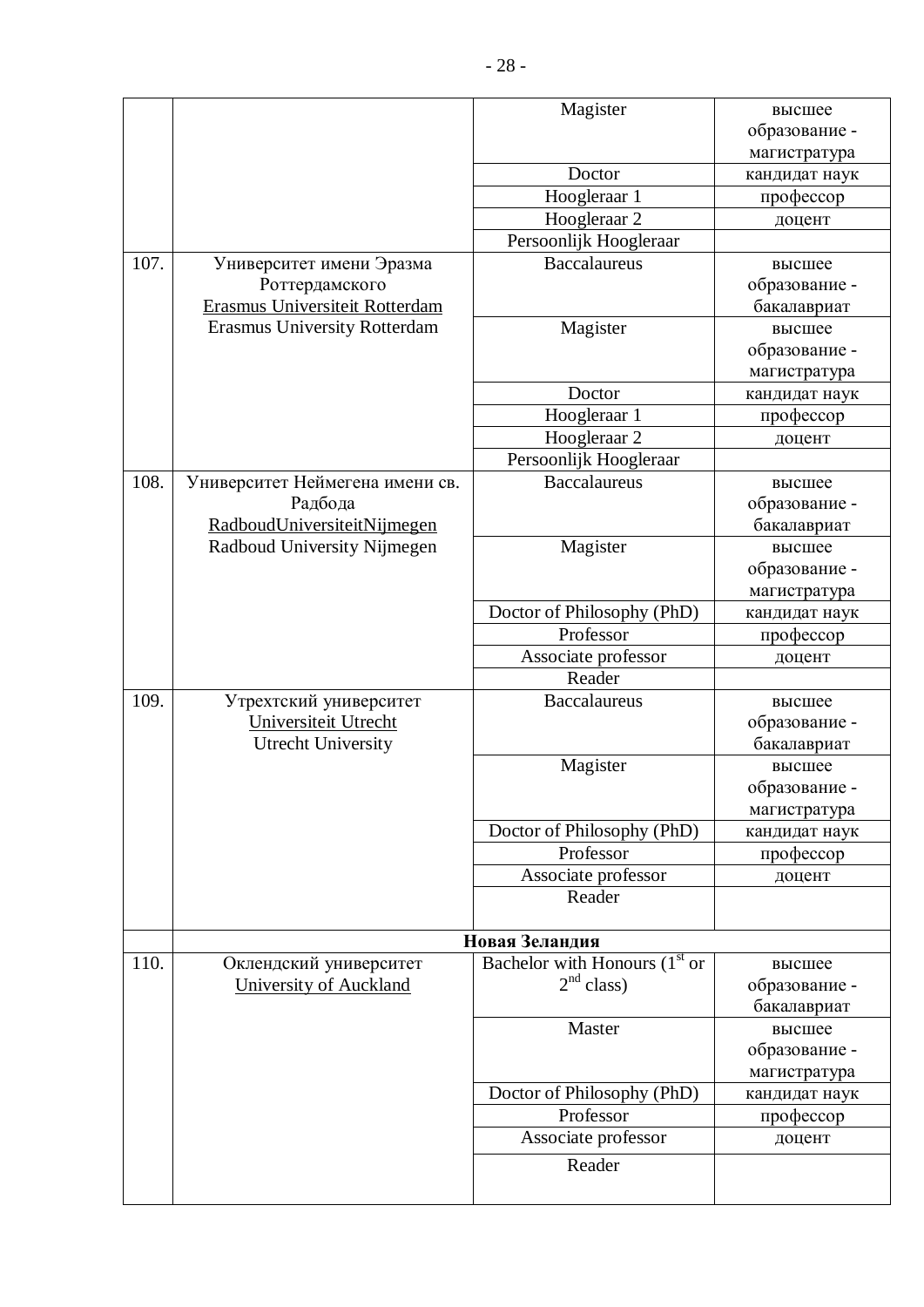| 111. | Университет Отаго                        | Bachelor with Honours $(1st$ or             | высшее                  |
|------|------------------------------------------|---------------------------------------------|-------------------------|
|      | University of Otago                      | 2 <sup>nd</sup> class                       | образование -           |
|      |                                          |                                             | бакалавриат             |
|      |                                          | Master                                      | высшее                  |
|      |                                          |                                             | образование -           |
|      |                                          |                                             | магистратура            |
|      |                                          | Doctor of Philosophy (PhD)                  | кандидат наук           |
|      |                                          | Professor                                   | профессор               |
|      |                                          | Associate professor                         | доцент                  |
|      |                                          | Reader                                      |                         |
|      |                                          | Королевство Норвегия                        |                         |
| 112. | Бергенский университет                   | Hoyskolekandidat (delniva)                  | высшее                  |
|      | Universitetet i Bergen                   | Bachelorgrad,                               | образование -           |
|      | University of Bergen                     | Bachelorexamen                              | бакалавриат             |
|      |                                          | Grunnskolelaererutdanning                   |                         |
|      |                                          | Cand. med., Cand. psychol.,                 | высшее                  |
|      |                                          | Cand. theol.                                | образование -           |
|      |                                          |                                             | специалитет             |
|      |                                          | Magisterexamen, Mastergrad                  | высшее                  |
|      |                                          | Master i rettsvitenskap                     | образование -           |
|      |                                          |                                             | магистратура            |
|      |                                          | Filisofisk doktorgrad                       | кандидат наук           |
|      |                                          | Professor emeritus/emerita                  | профессор               |
|      |                                          | Professor                                   |                         |
|      |                                          | Professor II                                | доцент                  |
| 113. | Норвежский университет                   | Hoyskolekandidat (delniva)                  | высшее                  |
|      | естественных и технических наук          | Bachelorgrad,                               | образование -           |
|      | Norges teknisk-naturvitenskapelige       | Bachelorexamen                              | бакалавриат             |
|      | universitet                              | Gmrmskolelaererutdanning                    |                         |
|      | Norwegian University of Science and      | Cand. med., Cand. psychol.,                 | высшее                  |
|      | Technology                               | Cand. theol.                                | образование -           |
|      |                                          |                                             | специалитет             |
|      |                                          | Magisterexamen, Mastergrad                  | высшее                  |
|      |                                          | Master i rettsvitenskap                     | образование -           |
|      |                                          |                                             | магистратура            |
|      |                                          | Filisofisk doktorgrad                       | кандидат наук           |
|      |                                          | Professor emeritus/emerita                  | профессор               |
|      |                                          | Professor                                   |                         |
| 114. |                                          | Professor II                                | доцент                  |
|      | Университет Осло<br>Universitetet i Oslo | Hoyskolekandidat (delniva)                  | высшее                  |
|      | University of Oslo                       | Bachelorgrad,<br>Bachelorexamen             | образование -           |
|      |                                          | Grunnskolelaererutdanning                   | бакалавриат             |
|      |                                          |                                             |                         |
|      |                                          | Cand. med., Cand. psychol.,<br>Cand. theol. | высшее<br>образование - |
|      |                                          |                                             |                         |
|      |                                          | Magisterexamen, Mastergrad                  | специалитет<br>высшее   |
|      |                                          | Master i rettsvitenskap                     | образование -           |
|      |                                          |                                             | магистратура            |
|      |                                          |                                             |                         |
|      |                                          | Filisofisk doktorgrad                       | кандидат наук           |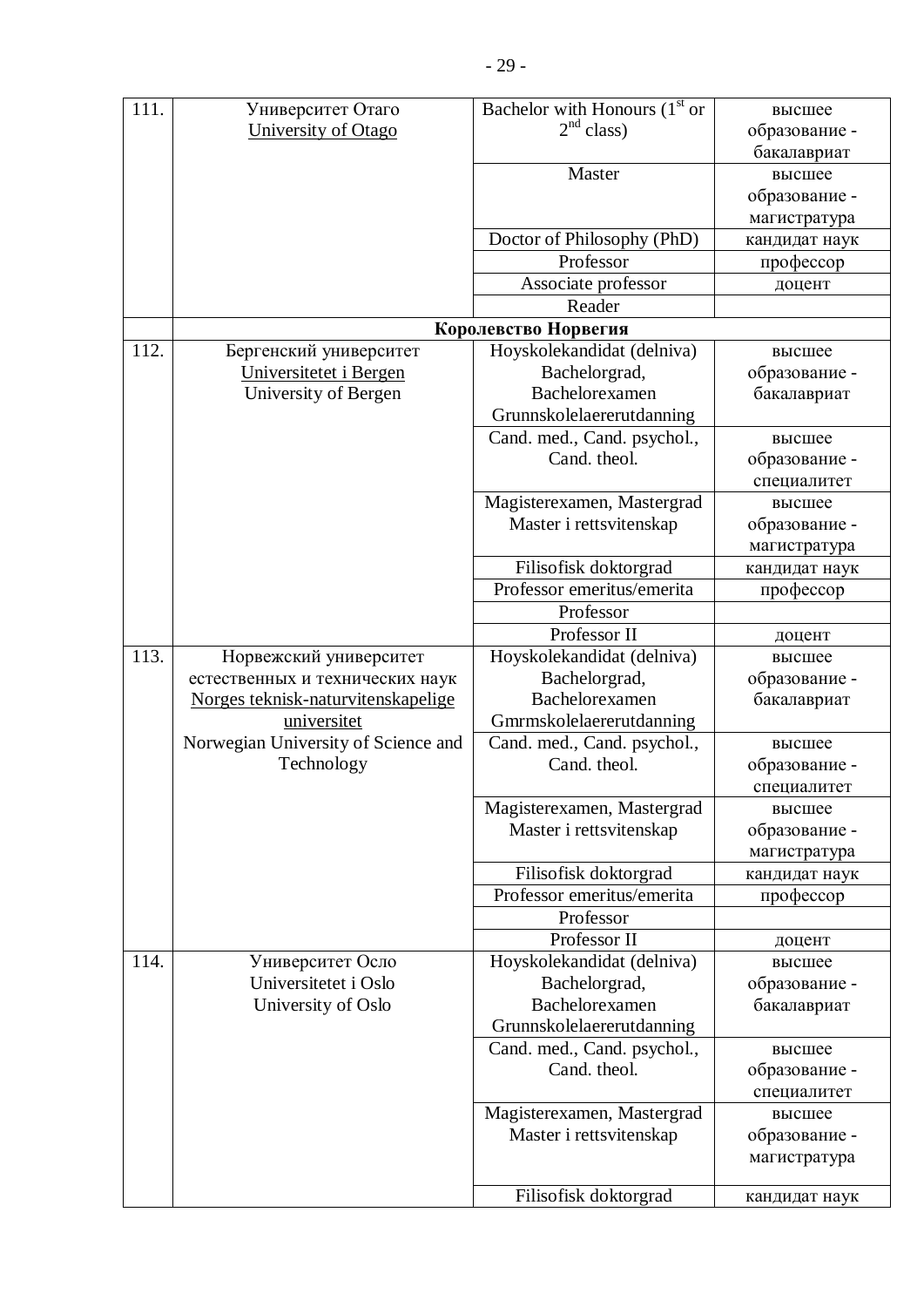|      |                                         | Professor emeritus/emerita                | профессор                  |
|------|-----------------------------------------|-------------------------------------------|----------------------------|
|      |                                         | Professor                                 |                            |
|      |                                         | Professor II                              | доцент                     |
|      |                                         | Республика Сингапур                       |                            |
| 115. | Наньянский технологический              | Bachelor with Honours $(1st$ or           | высшее                     |
|      | университет                             | 2 <sup>nd</sup> class                     | образование -              |
|      |                                         |                                           | бакалавриат                |
|      | <b>Nanyang Technological University</b> | Master                                    | высшее                     |
|      |                                         |                                           | образование -              |
|      |                                         |                                           | магистратура               |
|      |                                         | Doctor of Philosophy (PhD)                | кандидат наук              |
|      |                                         | Professor                                 | профессор                  |
|      |                                         | Associate Professor                       | доцент                     |
| 116. | Национальный университет                | Bachelor with Honours (1 <sup>st</sup> or | высшее                     |
|      | Сингапура                               | 2 <sup>nd</sup> class                     | образование -              |
|      |                                         |                                           | бакалавриат                |
|      | <b>National University of Singapore</b> | Master                                    | высшее                     |
|      |                                         |                                           | образование -              |
|      |                                         |                                           | магистратура               |
|      |                                         | Doctor of Philosophy (PhD)<br>Professor   | кандидат наук<br>профессор |
|      |                                         | <b>Associate Professor</b>                | доцент                     |
|      |                                         | Соединенные Штаты Америки                 |                            |
| 117. | Айовский университет                    | <b>Bachelor</b>                           | высшее                     |
|      | University of Iowa                      |                                           | образование -              |
|      |                                         |                                           | бакалавриат                |
|      |                                         | Master                                    | высшее                     |
|      |                                         |                                           | образование -              |
|      |                                         |                                           | магистратура               |
|      |                                         | Doctor of Philosophy (PhD)                | кандидат наук              |
|      |                                         | Professor                                 | профессор                  |
|      |                                         | <b>Full Professor</b>                     |                            |
|      |                                         | <b>Associate Professor</b>                | доцент                     |
| 118. | Бостонский университет                  | <b>Bachelor</b>                           | высшее                     |
|      | <b>Boston University</b>                |                                           | образование -              |
|      |                                         |                                           | бакалавриат                |
|      |                                         | Master                                    | высшее                     |
|      |                                         |                                           | образование -              |
|      |                                         |                                           | магистратура               |
|      |                                         | Doctor of Philosophy (PhD)                | кандидат наук              |
|      |                                         | Professor                                 | профессор                  |
|      |                                         | <b>Full Professor</b>                     |                            |
|      |                                         | <b>Associate Professor</b>                | доцент                     |
| 119. | Вашингтонский университет               | <b>Bachelor</b>                           | высшее                     |
|      | University of Washington                |                                           | образование -              |
|      |                                         |                                           | бакалавриат                |
|      |                                         | Master                                    | высшее                     |
|      |                                         |                                           | образование -              |
|      |                                         |                                           | магистратура               |
|      |                                         | Doctor of Philosophy (PhD)                | кандидат наук              |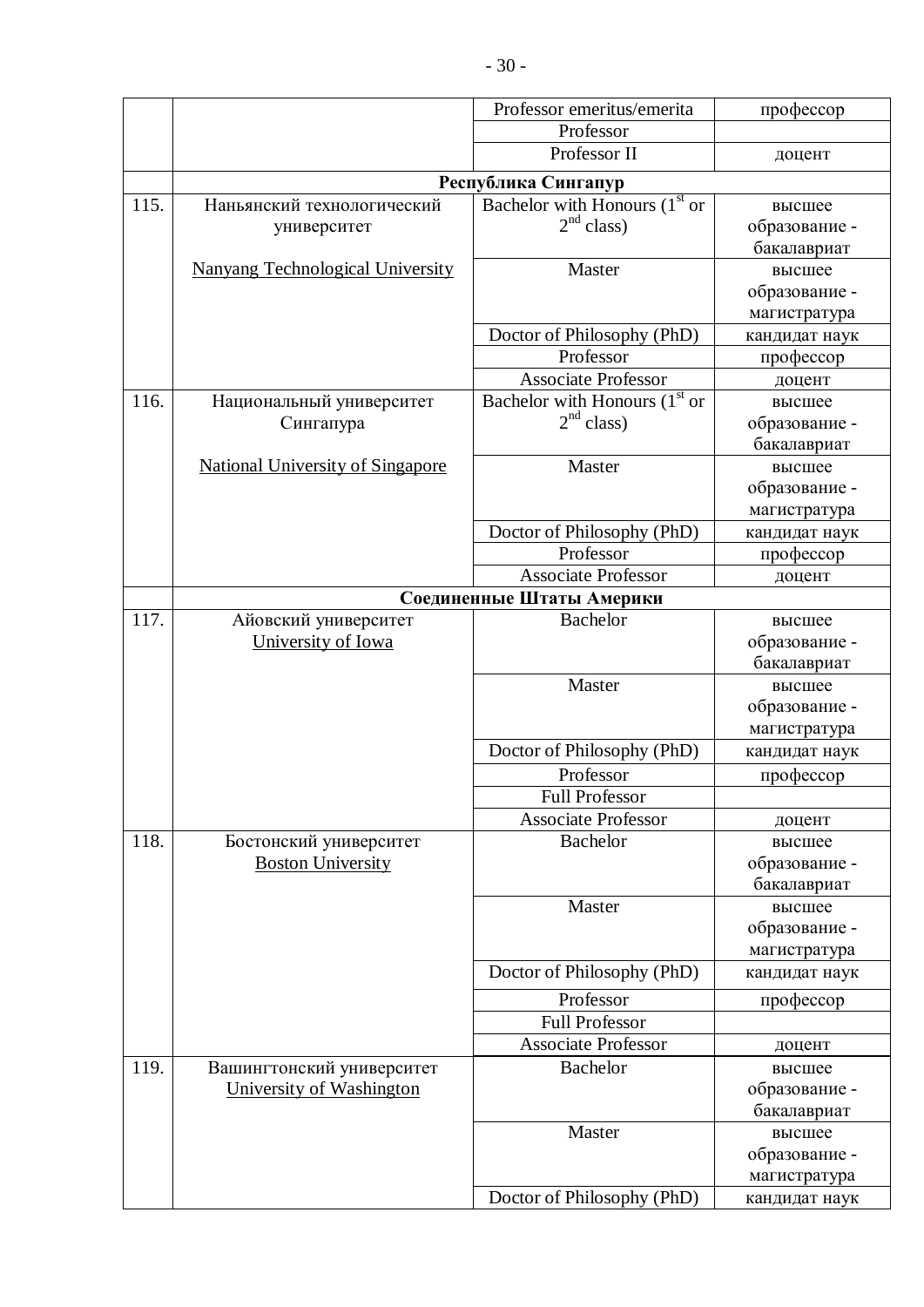|      |                                           | Professor                  | профессор     |
|------|-------------------------------------------|----------------------------|---------------|
|      |                                           | <b>Full Professor</b>      |               |
|      |                                           | <b>Associate Professor</b> | доцент        |
|      |                                           |                            |               |
| 120. | Вашингтонский университет в               | <b>Bachelor</b>            | высшее        |
|      | Сент-Луисе                                |                            | образование - |
|      | <b>Washington University in St. Louis</b> |                            | бакалавриат   |
|      |                                           | Master                     | высшее        |
|      |                                           |                            | образование - |
|      |                                           |                            | магистратура  |
|      |                                           | Doctor of Philosophy (PhD) | кандидат наук |
|      |                                           | Professor                  | профессор     |
|      |                                           | <b>Full Professor</b>      |               |
|      |                                           | <b>Associate Professor</b> | доцент        |
| 121. | Висконсинский университет в               | <b>Bachelor</b>            | высшее        |
|      | Мэдисоне                                  |                            | образование - |
|      | University of Wisconsin - Madison         |                            | бакалавриат   |
|      |                                           | Master                     | высшее        |
|      |                                           |                            | образование - |
|      |                                           |                            | магистратура  |
|      |                                           | Doctor of Philosophy (PhD) | кандидат наук |
|      |                                           | Professor                  | профессор     |
|      |                                           | <b>Full Professor</b>      |               |
|      |                                           | <b>Associate Professor</b> | доцент        |
| 122. |                                           | <b>Bachelor</b>            | высшее        |
|      | Гавайский университет в Маноа             |                            | образование - |
|      | University of Hawaii at Manoa             |                            | бакалавриат   |
|      |                                           | Master                     | высшее        |
|      |                                           |                            | образование - |
|      |                                           |                            | магистратура  |
|      |                                           | Doctor of Philosophy (PhD) | кандидат наук |
|      |                                           | Professor                  | профессор     |
|      |                                           | <b>Full Professor</b>      |               |
|      |                                           | <b>Associate Professor</b> | доцент        |
| 123. | Гарвардский университет                   | <b>Bachelor</b>            | высшее        |
|      | <b>Harvard University</b>                 |                            | образование - |
|      |                                           |                            | бакалавриат   |
|      |                                           | Master                     | высшее        |
|      |                                           |                            | образование - |
|      |                                           |                            | магистратура  |
|      |                                           | Doctor of Philosophy (PhD) | кандидат наук |
|      |                                           | Professor                  | профессор     |
|      |                                           | <b>Full Professor</b>      |               |
|      |                                           | <b>Associate Professor</b> | доцент        |
| 124. | Дартмутский колледж                       | <b>Bachelor</b>            | высшее        |
|      | Dartmouth College                         |                            | образование - |
|      |                                           |                            | бакалавриат   |
|      |                                           | Master                     | высшее        |
|      |                                           |                            | образование - |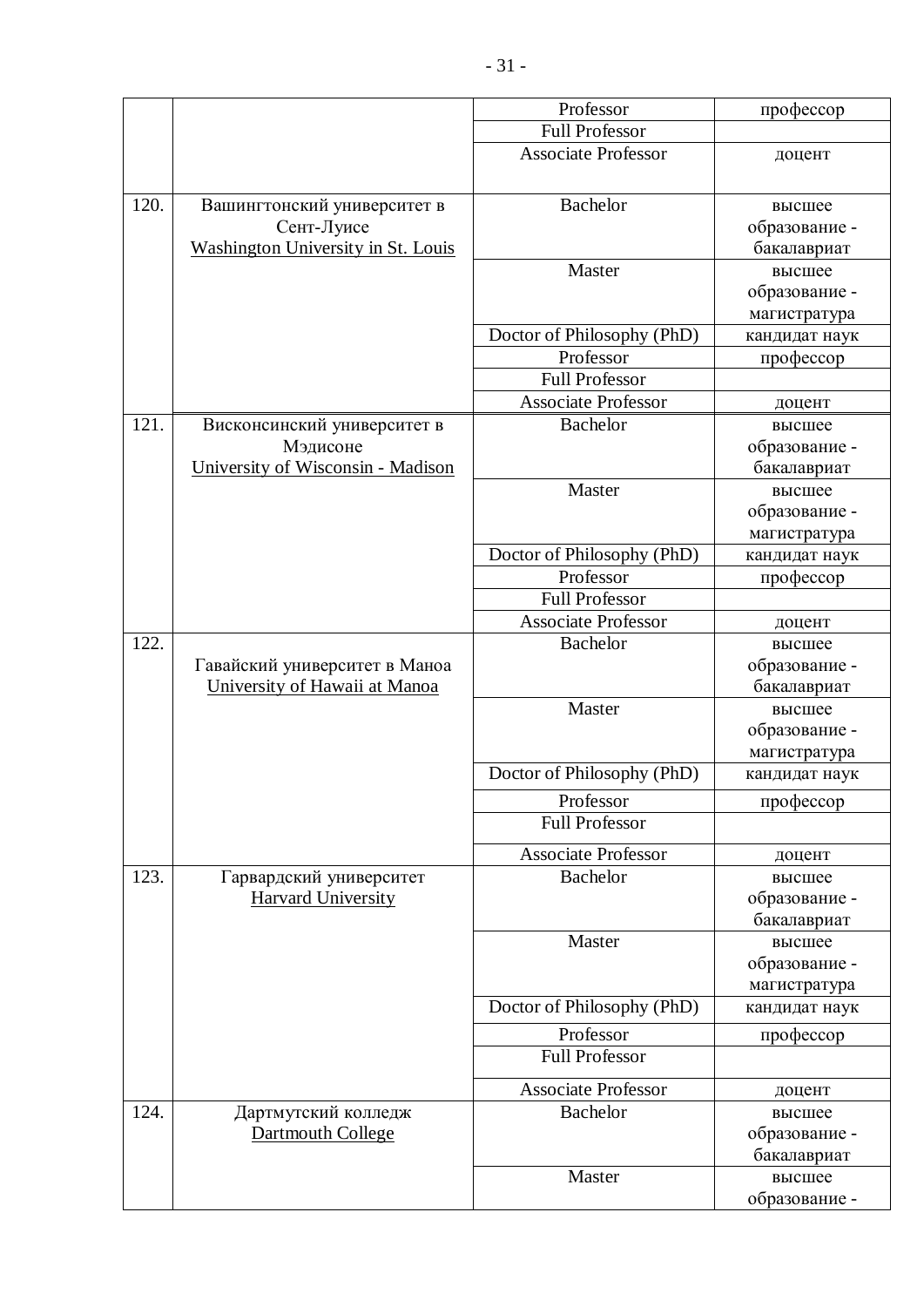|      |                                                      |                            | магистратура            |
|------|------------------------------------------------------|----------------------------|-------------------------|
|      |                                                      | Doctor of Philosophy (PhD) | кандидат наук           |
|      |                                                      | Professor                  | профессор               |
|      |                                                      | <b>Full Professor</b>      |                         |
|      |                                                      | <b>Associate Professor</b> | доцент                  |
| 125. | Западный резервный университет                       | <b>Bachelor</b>            | высшее                  |
|      | Кейза                                                |                            | образование -           |
|      | Case Western Reserve University                      |                            | бакалавриат             |
|      |                                                      | Master                     | высшее                  |
|      |                                                      |                            | образование -           |
|      |                                                      |                            | магистратура            |
|      |                                                      | Doctor of Philosophy (PhD) | кандидат наук           |
|      |                                                      | Professor                  | профессор               |
|      |                                                      | <b>Full Professor</b>      |                         |
|      |                                                      | <b>Associate Professor</b> | доцент                  |
| 126. | Иешива-университет                                   | <b>Bachelor</b>            | высшее                  |
|      | Yeshiva University                                   |                            | образование -           |
|      |                                                      |                            | бакалавриат             |
|      |                                                      | Master                     | высшее                  |
|      |                                                      |                            | образование -           |
|      |                                                      |                            | магистратура            |
|      |                                                      | Doctor of Philosophy (PhD) | кандидат наук           |
|      |                                                      | Professor                  | профессор               |
|      |                                                      | <b>Full Professor</b>      |                         |
|      |                                                      | <b>Associate Professor</b> | доцент                  |
| 127. | Иллинойский университет в                            | <b>Bachelor</b>            | высшее                  |
|      | Урбане-Шампейне<br>University of Illinois at Urbana- |                            | образование -           |
|      | Champaign                                            | Master                     | бакалавриат             |
|      |                                                      |                            | высшее<br>образование - |
|      |                                                      |                            | магистратура            |
|      |                                                      | Doctor of Philosophy (PhD) | кандидат наук           |
|      |                                                      | Professor                  | профессор               |
|      |                                                      | <b>Full Professor</b>      |                         |
|      |                                                      | <b>Associate Professor</b> | доцент                  |
| 128. | Иллинойский университет вЧикаго                      | <b>Bachelor</b>            | высшее                  |
|      | University of Illinois at Chicago                    |                            | образование -           |
|      |                                                      |                            | бакалавриат             |
|      |                                                      | Master                     | высшее                  |
|      |                                                      |                            | образование -           |
|      |                                                      |                            | магистратура            |
|      |                                                      | Doctor of Philosophy (PhD) | кандидат наук           |
|      |                                                      | Professor                  | профессор               |
|      |                                                      | <b>Full Professor</b>      |                         |
|      |                                                      | <b>Associate Professor</b> | доцент                  |
| 129. | Индианский университет в                             | Bachelor                   | высшее                  |
|      | Блумингтоне                                          |                            | образование -           |
|      | <b>Indiana University Bloomington</b>                |                            | бакалавриат             |
|      |                                                      | Master                     | высшее                  |
|      |                                                      |                            | образование -           |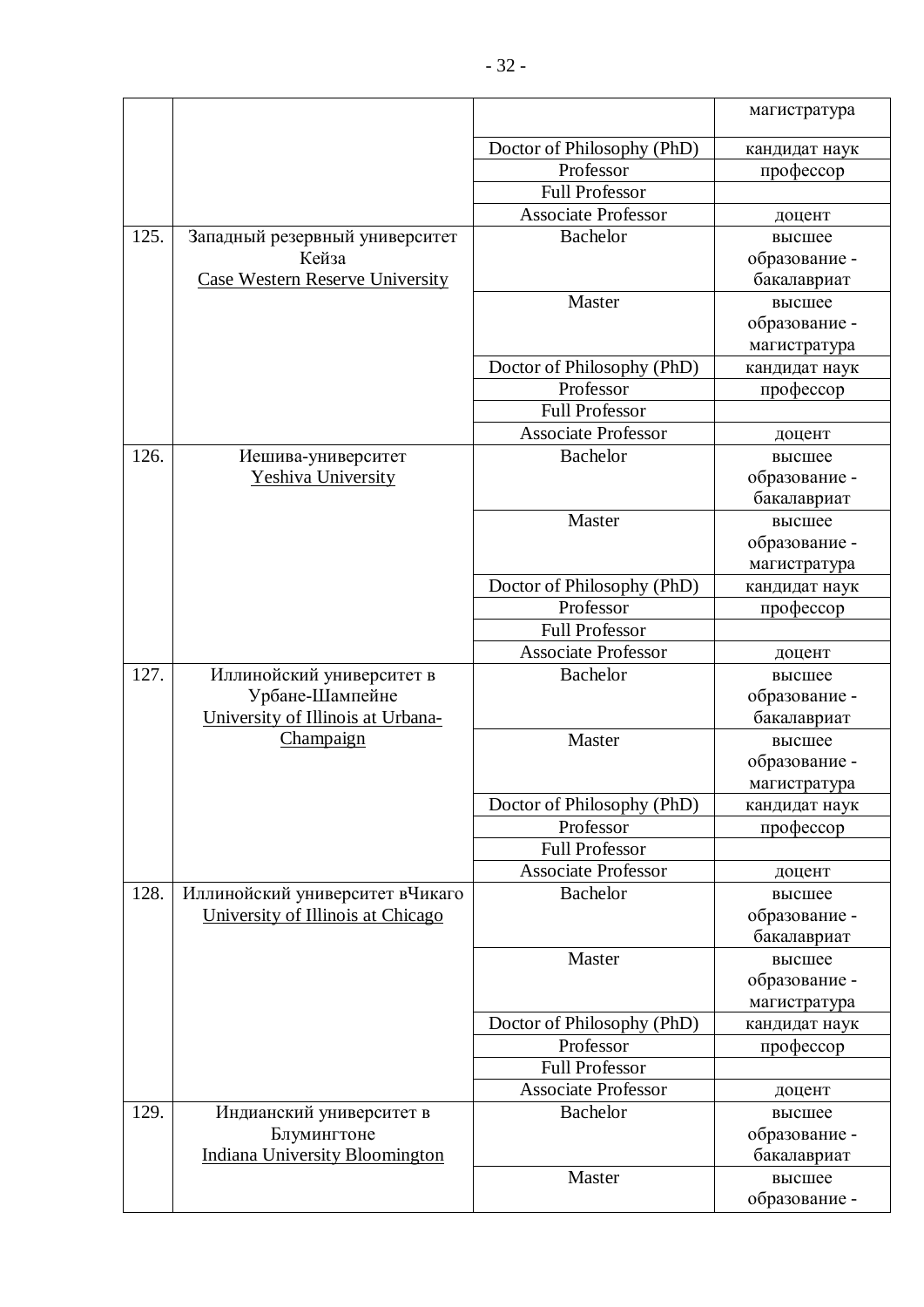|      |                                    |                            | магистратура            |
|------|------------------------------------|----------------------------|-------------------------|
|      |                                    | Doctor of Philosophy (PhD) | кандидат наук           |
|      |                                    | Professor                  | профессор               |
|      |                                    | <b>Full Professor</b>      |                         |
|      |                                    | <b>Associate Professor</b> | доцент                  |
| 130. | Йельский университет               | <b>Bachelor</b>            | высшее                  |
|      | <b>Yale University</b>             |                            | образование -           |
|      |                                    |                            | бакалавриат             |
|      |                                    | Master                     | высшее                  |
|      |                                    |                            | образование -           |
|      |                                    |                            | магистратура            |
|      |                                    | Doctor of Philosophy (PhD) | кандидат наук           |
|      |                                    | Professor                  | профессор               |
|      |                                    | <b>Full Professor</b>      |                         |
|      |                                    | <b>Associate Professor</b> | доцент                  |
| 131. | Калифорнийский технологический     | <b>Bachelor</b>            | высшее                  |
|      | институт                           |                            | образование -           |
|      | California Institute of Technology |                            | бакалавриат             |
|      |                                    | Master                     | высшее                  |
|      |                                    |                            | образование -           |
|      |                                    |                            | магистратура            |
|      |                                    | Doctor of Philosophy (PhD) | кандидат наук           |
|      |                                    | Professor                  | профессор               |
|      |                                    | <b>Full Professor</b>      |                         |
|      |                                    | <b>Associate Professor</b> | доцент                  |
| 132. | Калифорнийский университет в       | <b>Bachelor</b>            | высшее                  |
|      | Беркли                             |                            | образование -           |
|      | University of California, Berkeley | Master                     | бакалавриат             |
|      |                                    |                            | высшее<br>образование - |
|      |                                    |                            | магистратура            |
|      |                                    | Doctor of Philosophy (PhD) | кандидат наук           |
|      |                                    | Professor                  | профессор               |
|      |                                    | <b>Full Professor</b>      |                         |
|      |                                    | <b>Associate Professor</b> | доцент                  |
| 133. | Калифорнийский университет в       | Bachelor                   | высшее                  |
|      | Дэвисе                             |                            | образование -           |
|      | University of California, Davis    |                            | бакалавриат             |
|      |                                    | Master                     | высшее                  |
|      |                                    |                            | образование -           |
|      |                                    |                            | магистратура            |
|      |                                    | Doctor of Philosophy (PhD) | кандидат наук           |
|      |                                    | Professor                  | профессор               |
|      |                                    | <b>Full Professor</b>      |                         |
|      |                                    | <b>Associate Professor</b> | доцент                  |
| 134. | Калифорнийский университет в       | <b>Bachelor</b>            | высшее                  |
|      | Ирвайне                            |                            | образование -           |
|      | University of California, Irvine   |                            | бакалавриат             |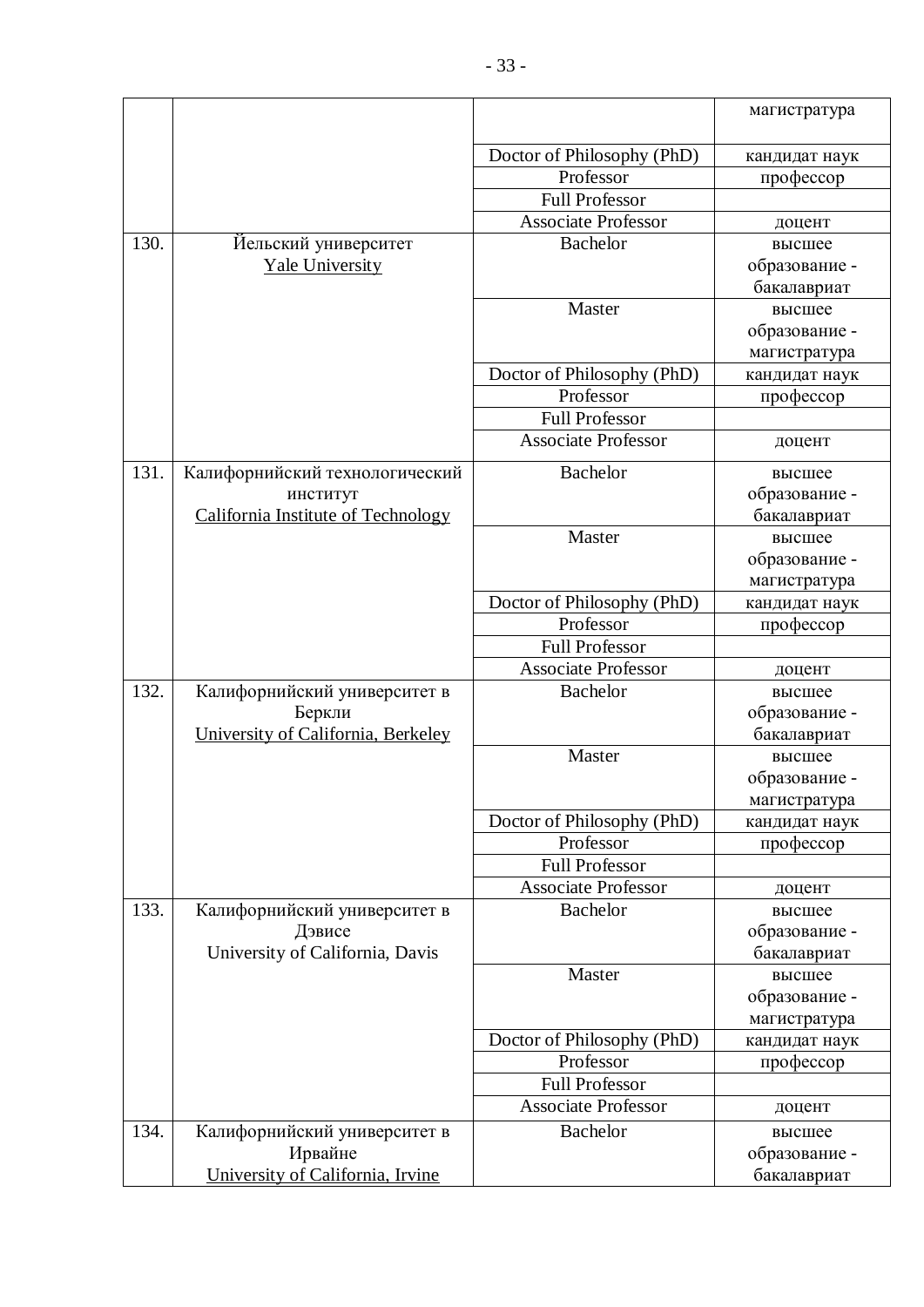|      |                                               | Master                     | высшее                       |
|------|-----------------------------------------------|----------------------------|------------------------------|
|      |                                               |                            | образование -                |
|      |                                               |                            | магистратура                 |
|      |                                               | Doctor of Philosophy (PhD) | кандидат наук                |
|      |                                               | Professor                  | профессор                    |
|      |                                               | <b>Full Professor</b>      |                              |
|      |                                               | <b>Associate Professor</b> | доцент                       |
| 135. | Калифорнийский университет в                  | <b>Bachelor</b>            | высшее                       |
|      | Лос-Анджелесе                                 |                            | образование -                |
|      | University of California, Los Angeles         |                            | бакалавриат                  |
|      |                                               | Master                     | высшее                       |
|      |                                               |                            | образование -                |
|      |                                               |                            | магистратура                 |
|      |                                               | Doctor of Philosophy (PhD) | кандидат наук                |
|      |                                               | Professor                  | профессор                    |
|      |                                               | <b>Full Professor</b>      |                              |
|      |                                               | <b>Associate Professor</b> | доцент                       |
| 136. | Калифорнийский университет в                  | <b>Bachelor</b>            | высшее                       |
|      | Риверсайде                                    |                            | образование -                |
|      | University of California, Riverside           |                            | бакалавриат                  |
|      |                                               | Master                     | высшее                       |
|      |                                               |                            | образование -                |
|      |                                               |                            | магистратура                 |
|      |                                               | Doctor of Philosophy (PhD) | кандидат наук                |
|      |                                               | Professor                  | профессор                    |
|      |                                               | <b>Full Professor</b>      |                              |
|      |                                               | <b>Associate Professor</b> | доцент                       |
| 137. | Калифорнийский университет                    | <b>Bachelor</b>            | высшее                       |
|      | вСан-Диего                                    |                            | образование -                |
|      | University of California, San Diego           |                            | бакалавриат                  |
|      |                                               | Master                     | высшее                       |
|      |                                               |                            | образование                  |
|      |                                               |                            | магистратура                 |
|      |                                               | Doctor of Philosophy (PhD) | кандидат наук                |
|      |                                               | Professor                  | профессор                    |
|      |                                               | <b>Full Professor</b>      |                              |
| 138. |                                               | <b>Associate Professor</b> | доцент                       |
|      | Калифорнийский университет в<br>Санта-Барбаре | <b>Bachelor</b>            | высшее                       |
|      | University of California, Santa               |                            | образование -<br>бакалавриат |
|      | Barbara                                       | Master                     | высшее                       |
|      |                                               |                            | образование -                |
|      |                                               |                            | магистратура                 |
|      |                                               | Doctor of Philosophy (PhD) | кандидат наук                |
|      |                                               | Professor                  | профессор                    |
|      |                                               | <b>Full Professor</b>      |                              |
|      |                                               | <b>Associate Professor</b> | доцент                       |
| 139. | Калифорнийский университет в                  | <b>Bachelor</b>            | высшее                       |
|      | Санта-Круз                                    |                            | образование -                |
|      | University of California, Santa Cruz          |                            | бакалавриат                  |
|      |                                               |                            |                              |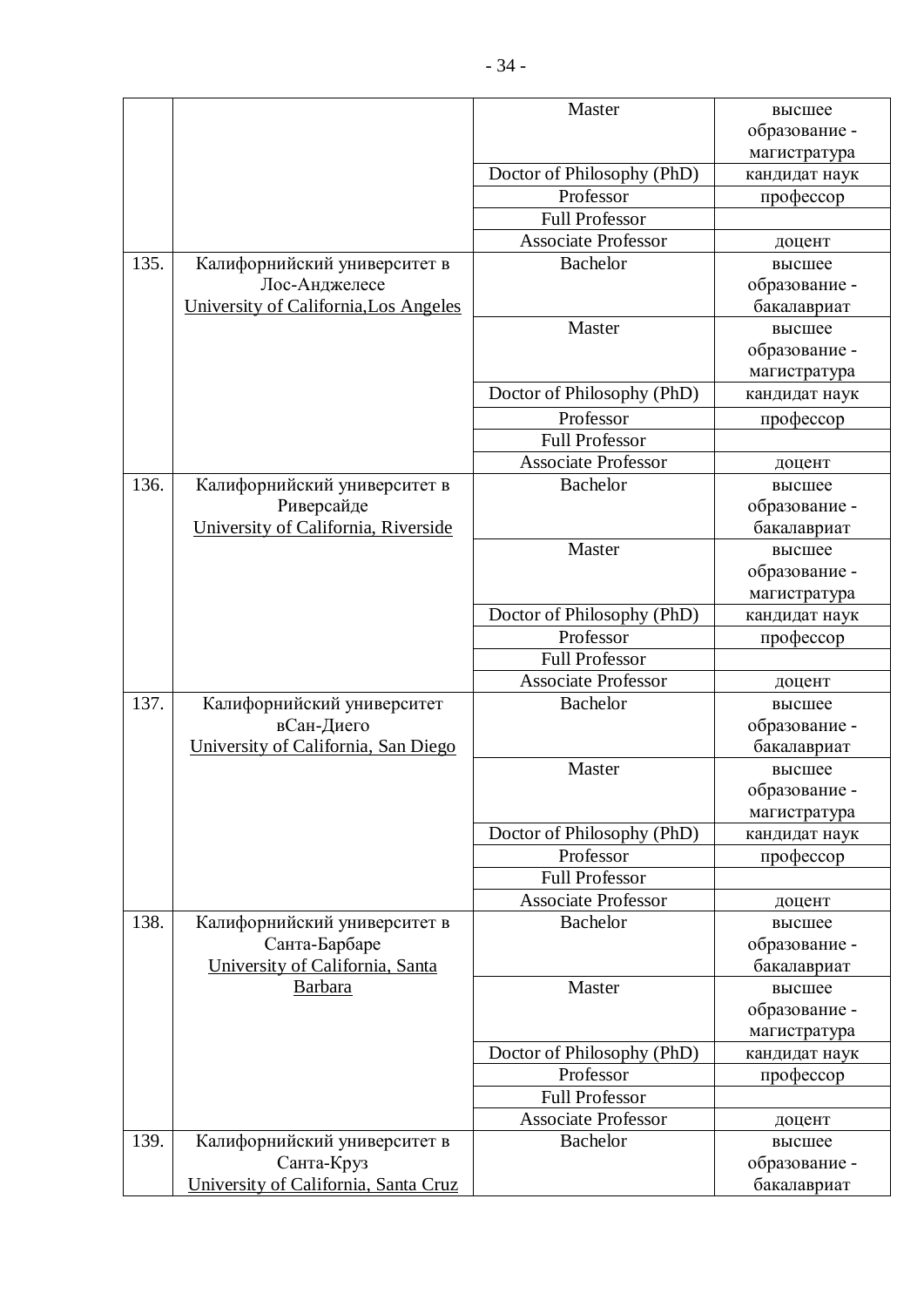|      |                                      | Master                     | высшее           |
|------|--------------------------------------|----------------------------|------------------|
|      |                                      |                            | образование -    |
|      |                                      |                            | магистратура     |
|      |                                      | Doctor of Philosophy (PhD) | кандидат наук    |
|      |                                      | Professor                  | профессор        |
|      |                                      | <b>Full Professor</b>      |                  |
|      |                                      | <b>Associate Professor</b> | доцент           |
| 140. | Колорадский университет в            | <b>Bachelor</b>            | высшее           |
|      | Болдере                              |                            | образование -    |
|      | University of Colorado at Boulder    |                            | бакалавриат      |
|      |                                      | Master                     | высшее           |
|      |                                      |                            | образование -    |
|      |                                      |                            | магистратура     |
|      |                                      | Doctor of Philosophy (PhD) | кандидат наук    |
|      |                                      | Professor                  | профессор        |
|      |                                      | <b>Full Professor</b>      |                  |
|      |                                      | <b>Associate Professor</b> | доцент           |
| 141. | Колумбийский университет             | <b>Bachelor</b>            | высшее           |
|      | Columbia University                  |                            | образование -    |
|      |                                      |                            | бакалавриат      |
|      |                                      | Master                     | высшее           |
|      |                                      |                            | образование -    |
|      |                                      |                            | магистратура     |
|      |                                      | Doctor of Philosophy (PhD) | кандидат наук    |
|      |                                      | Professor                  | профессор        |
|      |                                      | <b>Full Professor</b>      |                  |
|      |                                      | <b>Associate Professor</b> |                  |
| 142. | Корнеллский университет              | <b>Bachelor</b>            | доцент<br>высшее |
|      | <b>Cornell University</b>            |                            | образование -    |
|      |                                      |                            | бакалавриат      |
|      |                                      | Master                     | высшее           |
|      |                                      |                            | образование -    |
|      |                                      |                            | магистратура     |
|      |                                      | Doctor of Philosophy (PhD) | кандидат наук    |
|      |                                      | Professor                  | профессор        |
|      |                                      | <b>Full Professor</b>      |                  |
|      |                                      | <b>Associate Professor</b> | доцент           |
| 143. | Массачусетский технологический       | Bachelor                   | высшее           |
|      | университет                          |                            | образование -    |
|      | <b>Massachusetts Institute</b>       |                            | бакалавриат      |
|      | of Technology                        | Master                     | высшее           |
|      |                                      |                            | образование -    |
|      |                                      |                            | магистратура     |
|      |                                      | Doctor of Philosophy (PhD) | кандидат наук    |
|      |                                      | Professor                  | профессор        |
|      |                                      | <b>Full Professor</b>      |                  |
|      |                                      | <b>Associate Professor</b> |                  |
| 144. | Миннесотский университет в Твин      | Bachelor                   | доцент<br>высшее |
|      | Ситиз                                |                            | образование -    |
|      | University of Minnesota, Twin Cities |                            | бакалавриат      |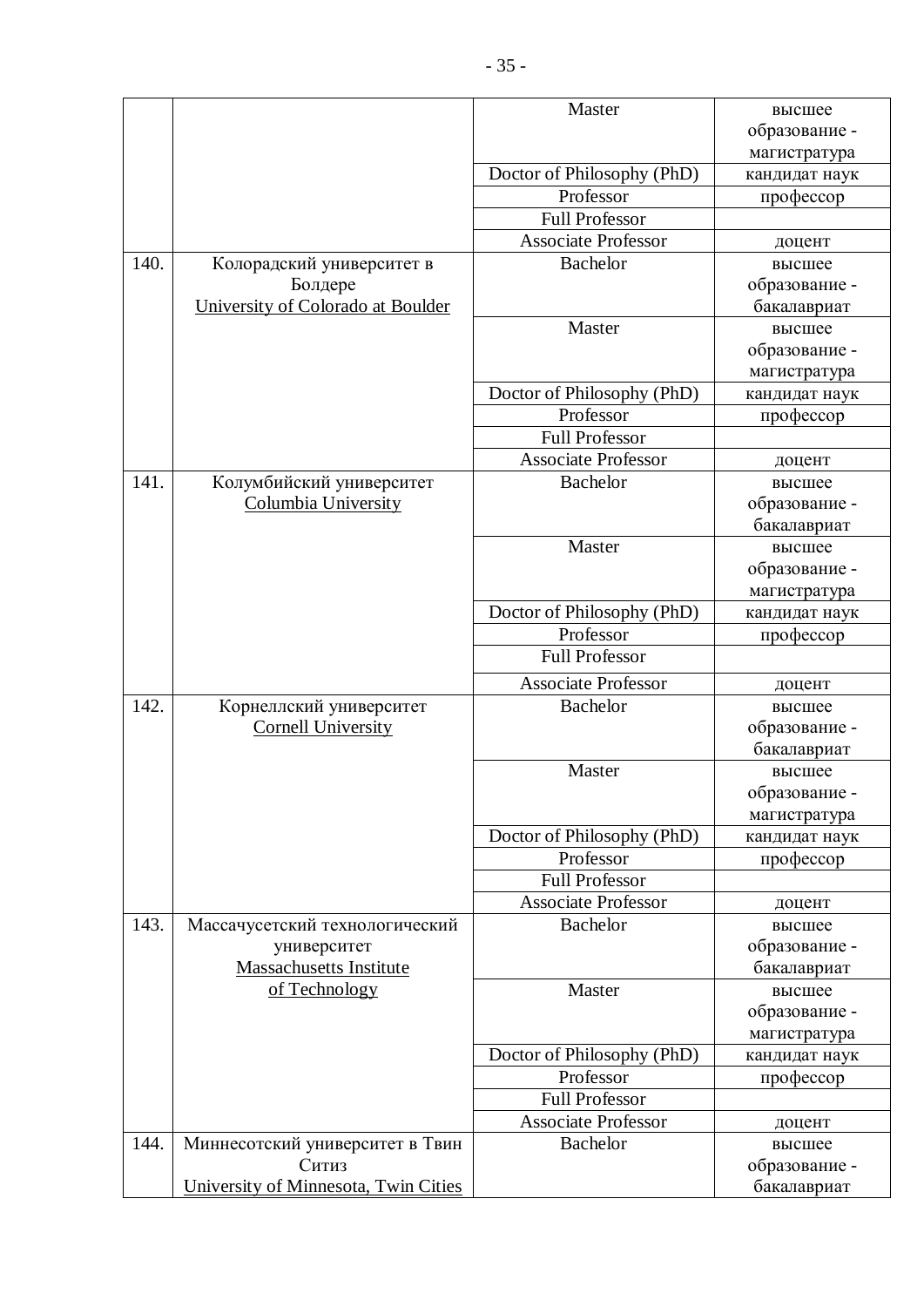|      |                                      | Master                     |               |
|------|--------------------------------------|----------------------------|---------------|
|      |                                      |                            | высшее        |
|      |                                      |                            | образование - |
|      |                                      |                            | магистратура  |
|      |                                      | Doctor of Philosophy (PhD) | кандидат наук |
|      |                                      | Professor                  | профессор     |
|      |                                      | <b>Full Professor</b>      |               |
|      |                                      | <b>Associate Professor</b> | доцент        |
| 145. | Мичиганский университет в Анн-       | Bachelor                   | высшее        |
|      | Арбор                                |                            | образование - |
|      | University of Michigan, Ann Arbor    |                            | бакалавриат   |
|      |                                      | Master                     | высшее        |
|      |                                      |                            | образование - |
|      |                                      |                            | магистратура  |
|      |                                      | Doctor of Philosophy (PhD) | кандидат наук |
|      |                                      | Professor                  | профессор     |
|      |                                      | <b>Full Professor</b>      |               |
|      |                                      | <b>Associate Professor</b> | доцент        |
| 146. | Мэрилендский университет в           | <b>Bachelor</b>            | высшее        |
|      | Колледж Парке                        |                            | образование - |
|      | University of Maryland, College Park |                            | бакалавриат   |
|      |                                      | Master                     | высшее        |
|      |                                      |                            | образование - |
|      |                                      |                            | магистратура  |
|      |                                      | Doctor of Philosophy (PhD) | кандидат наук |
|      |                                      | Professor                  | профессор     |
|      |                                      | <b>Full Professor</b>      |               |
|      |                                      | <b>Associate Professor</b> | доцент        |
| 147. | Нью-Йоркский университет             | <b>Bachelor</b>            | высшее        |
|      | <b>New York University</b>           |                            | образование - |
|      |                                      |                            | бакалавриат   |
|      |                                      | Master                     | высшее        |
|      |                                      |                            | образование - |
|      |                                      |                            | магистратура  |
|      |                                      | Doctor of Philosophy (PhD) | кандидат наук |
|      |                                      | Professor                  | профессор     |
|      |                                      | <b>Full Professor</b>      |               |
|      |                                      | <b>Associate Professor</b> | доцент        |
| 148. | Пенсильванский университет           | <b>Bachelor</b>            | высшее        |
|      | University of Pennsylvania           |                            | образование - |
|      |                                      |                            | бакалавриат   |
|      |                                      | Master                     | высшее        |
|      |                                      |                            | образование - |
|      |                                      |                            | магистратура  |
|      |                                      | Doctor of Philosophy (PhD) | кандидат наук |
|      |                                      | Professor                  | профессор     |
|      |                                      | <b>Full Professor</b>      |               |
|      |                                      | <b>Associate Professor</b> | доцент        |
|      |                                      |                            |               |
|      |                                      |                            |               |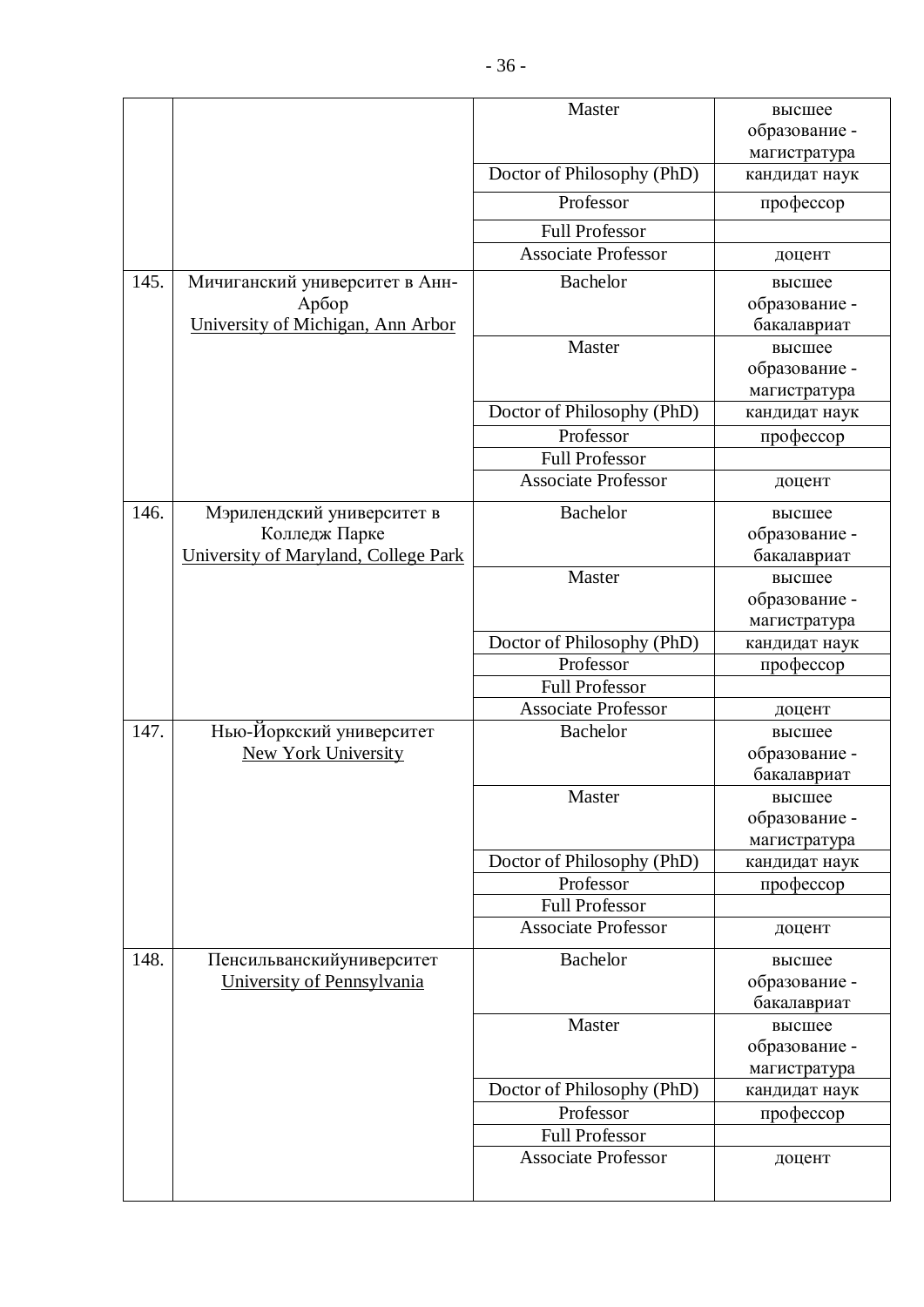| 149. | Питтсбургский университет        | <b>Bachelor</b>            | высшее        |
|------|----------------------------------|----------------------------|---------------|
|      | University of Pittsburgh         |                            | образование - |
|      |                                  |                            | бакалавриат   |
|      |                                  | Master                     | высшее        |
|      |                                  |                            | образование - |
|      |                                  |                            | магистратура  |
|      |                                  | Doctor of Philosophy (PhD) | кандидат наук |
|      |                                  | Professor                  | профессор     |
|      |                                  | <b>Full Professor</b>      |               |
|      |                                  | <b>Associate Professor</b> | доцент        |
| 150. | Политехнический институт         | <b>Bachelor</b>            | высшее        |
|      | Ренсселира                       |                            | образование - |
|      | Rensselaer Polytechnic Institute |                            | бакалавриат   |
|      |                                  | Master                     | высшее        |
|      |                                  |                            | образование - |
|      |                                  |                            | магистратура  |
|      |                                  | Doctor of Philosophy (PhD) | кандидат наук |
|      |                                  | Professor                  | профессор     |
|      |                                  | <b>Full Professor</b>      |               |
|      |                                  | <b>Associate Professor</b> | доцент        |
| 151. | Принстонский университет         |                            |               |
|      | <b>Princeton University</b>      | <b>Bachelor</b>            | высшее        |
|      |                                  |                            | образование - |
|      |                                  |                            | бакалавриат   |
|      |                                  | Master                     | высшее        |
|      |                                  |                            | образование - |
|      |                                  |                            | магистратура  |
|      |                                  | Doctor of Philosophy (PhD) | кандидат наук |
|      |                                  | Professor                  | профессор     |
|      |                                  | <b>Full Professor</b>      |               |
|      |                                  | <b>Associate Professor</b> | доцент        |
| 152  | Рочестерский университет         | <b>Bachelor</b>            | высшее        |
|      | University of Rochester          |                            | образование - |
|      |                                  |                            | бакалавриат   |
|      |                                  | Master                     | высшее        |
|      |                                  |                            | образование - |
|      |                                  | Doctor of Philosophy (PhD) | магистратура  |
|      |                                  | Professor                  | кандидат наук |
|      |                                  |                            | профессор     |
|      |                                  | <b>Full Professor</b>      |               |
|      |                                  | <b>Associate Professor</b> | доцент        |
| 153. | Северо-Западный университет      | <b>Bachelor</b>            | высшее        |
|      | <b>Northwestern University</b>   |                            | образование - |
|      |                                  |                            | бакалавриат   |
|      |                                  | Master                     | высшее        |
|      |                                  |                            | образование - |
|      |                                  |                            | магистратура  |
|      |                                  | Doctor of Philosophy (PhD) | кандидат наук |
|      |                                  | Professor                  | профессор     |
|      |                                  | <b>Full Professor</b>      |               |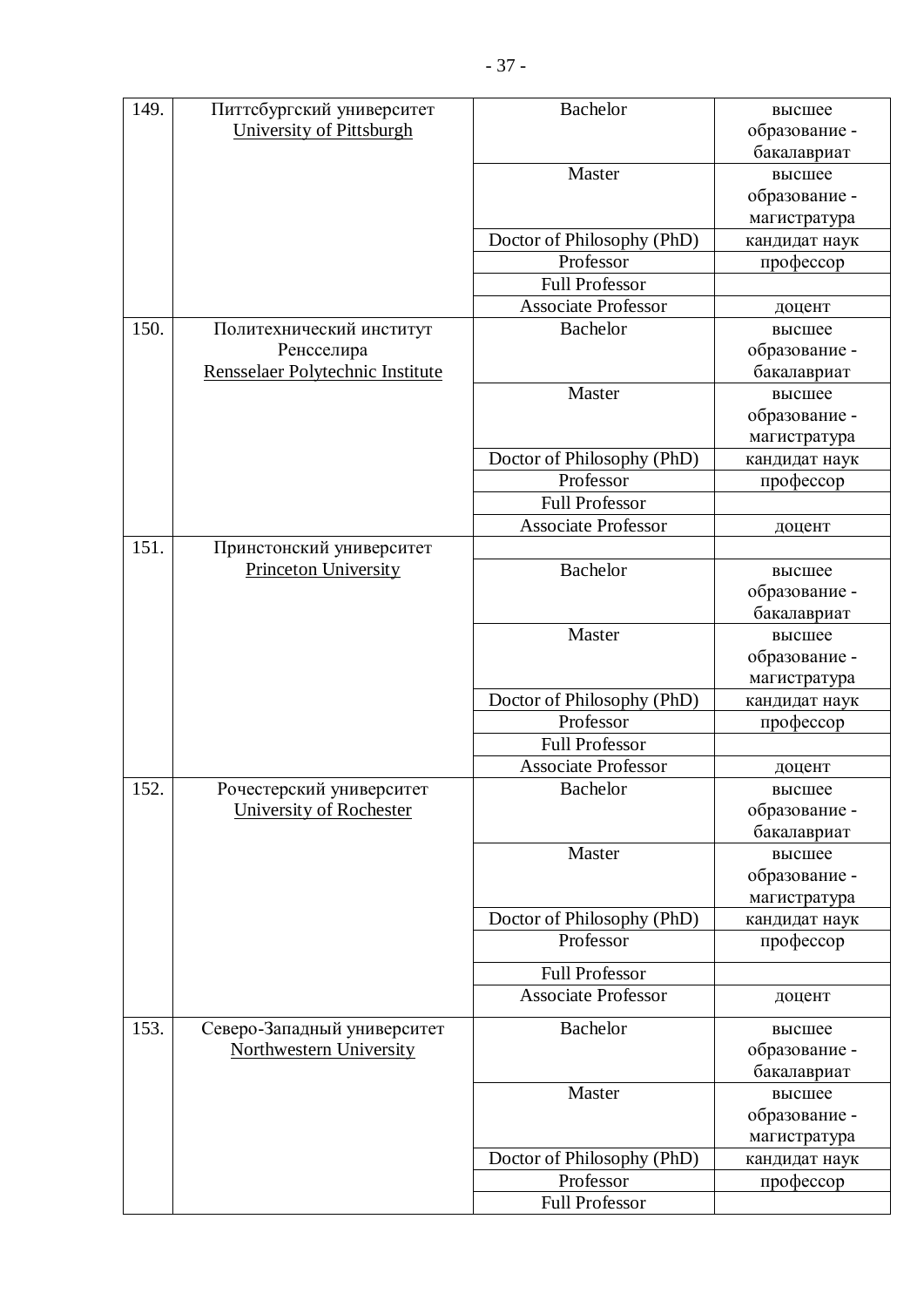|      |                                            | <b>Associate Professor</b>                          | доцент                     |
|------|--------------------------------------------|-----------------------------------------------------|----------------------------|
| 154. | Стэнфордский университет                   | <b>Bachelor</b>                                     | высшее                     |
|      | <b>Stanford University</b>                 |                                                     | образование -              |
|      |                                            |                                                     | бакалавриат                |
|      |                                            | Master                                              | высшее                     |
|      |                                            |                                                     | образование -              |
|      |                                            |                                                     | магистратура               |
|      |                                            | Doctor of Philosophy (PhD)                          | кандидат наук              |
|      |                                            | Professor                                           | профессор                  |
|      |                                            | <b>Full Professor</b>                               |                            |
|      |                                            | <b>Associate Professor</b>                          | доцент                     |
| 155. | Техасский аграрно-технический              | Bachelor                                            | высшее                     |
|      | университет                                |                                                     | образование -              |
|      | <b>Texas A&amp;M University</b>            |                                                     | бакалавриат                |
|      |                                            | Master                                              | высшее                     |
|      |                                            |                                                     | образование -              |
|      |                                            |                                                     | магистратура               |
|      |                                            | Doctor of Philosophy (PhD)                          | кандидат наук              |
|      |                                            | Professor                                           | профессор                  |
|      |                                            | <b>Full Professor</b>                               |                            |
|      |                                            | <b>Associate Professor</b>                          | доцент                     |
| 156. | Техасский университет в Остине             | <b>Bachelor</b>                                     | высшее                     |
|      | University of Texas at Austin              |                                                     | образование -              |
|      |                                            |                                                     | бакалавриат                |
|      |                                            | Master                                              | высшее                     |
|      |                                            |                                                     | образование -              |
|      |                                            | Doctor of Philosophy (PhD)                          | магистратура               |
|      |                                            |                                                     | кандидат наук              |
|      |                                            | Professor                                           | профессор                  |
|      |                                            | <b>Full Professor</b><br><b>Associate Professor</b> |                            |
| 157. |                                            |                                                     | доцент                     |
|      | Технологический институт штата<br>Джорджия | <b>Bachelor</b>                                     | высшее<br>образование -    |
|      | Georgia Institute of Technology            |                                                     | бакалавриат                |
|      |                                            | Master                                              | высшее                     |
|      |                                            |                                                     | образование -              |
|      |                                            |                                                     | магистратура               |
|      |                                            | Doctor of Philosophy (PhD)                          | кандидат наук              |
|      |                                            | Professor                                           | профессор                  |
|      |                                            | <b>Full Professor</b>                               |                            |
|      |                                            | <b>Associate Professor</b>                          | доцент                     |
| 158. | Университет Брауна                         | <b>Bachelor</b>                                     | высшее                     |
|      | <b>Brown University</b>                    |                                                     | образование -              |
|      |                                            |                                                     | бакалавриат                |
|      |                                            | Master                                              | высшее                     |
|      |                                            |                                                     | образование -              |
|      |                                            |                                                     | магистратура               |
|      |                                            | Doctor of Philosophy (PhD)<br>Professor             | кандидат наук<br>профессор |
|      |                                            |                                                     |                            |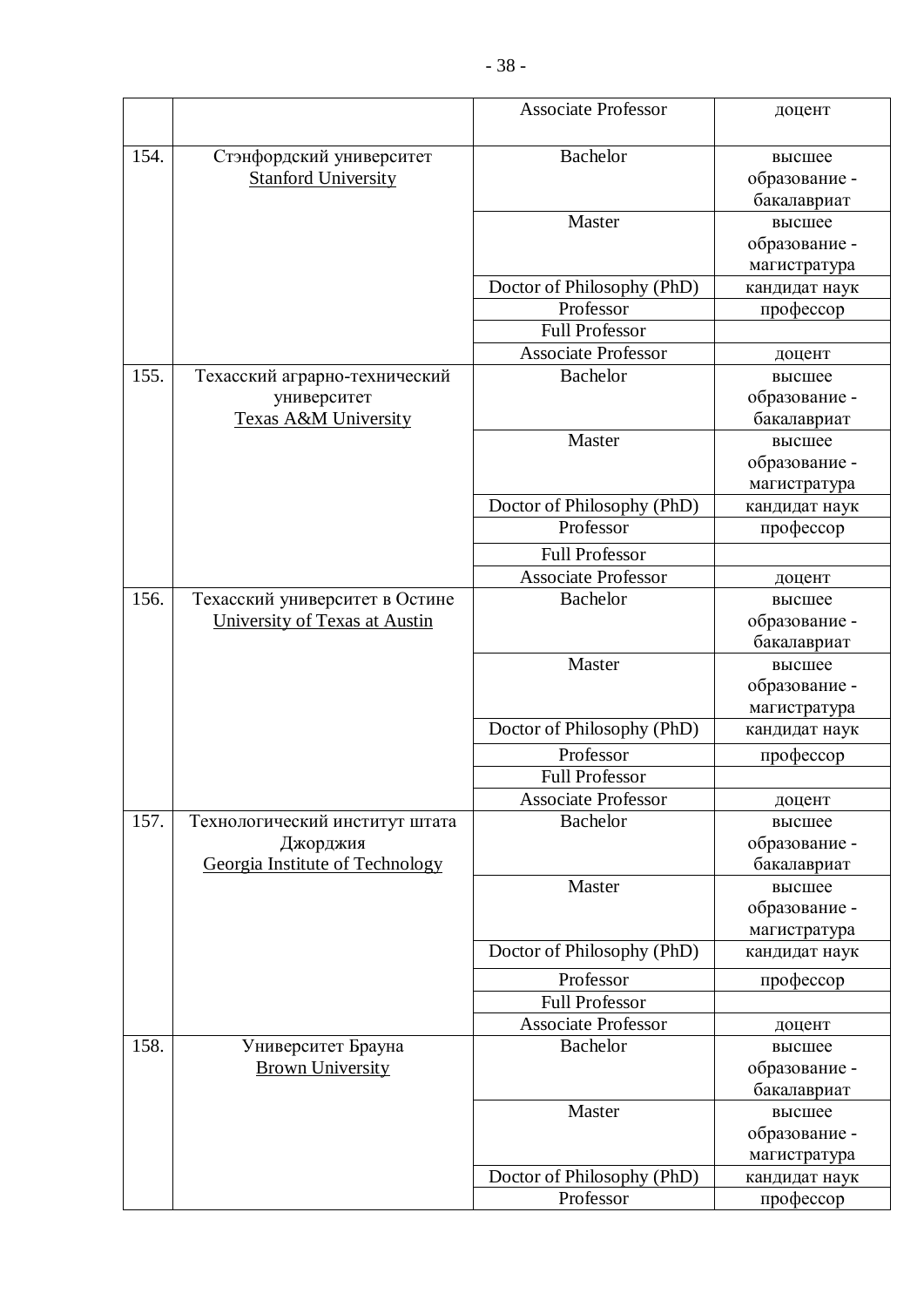|      |                                     | <b>Full Professor</b>      |               |
|------|-------------------------------------|----------------------------|---------------|
|      |                                     | <b>Associate Professor</b> | доцент        |
| 159. | Университет Вандербильта            | <b>Bachelor</b>            | высшее        |
|      | Vanderbilt University               |                            | образование - |
|      |                                     |                            | бакалавриат   |
|      |                                     | Master                     | высшее        |
|      |                                     |                            | образование - |
|      |                                     |                            | магистратура  |
|      |                                     | Doctor of Philosophy (PhD) | кандидат наук |
|      |                                     | Professor                  | профессор     |
|      |                                     | <b>Full Professor</b>      |               |
|      |                                     | <b>Associate Professor</b> | доцент        |
| 160. | Университет в Стоуни-Брук           | <b>Bachelor</b>            | высшее        |
|      | <b>Stony Brook University</b>       |                            | образование - |
|      |                                     |                            | бакалавриат   |
|      |                                     | Master                     | высшее        |
|      |                                     |                            | образование - |
|      |                                     |                            | магистратура  |
|      |                                     | Doctor of Philosophy (PhD) | кандидат наук |
|      |                                     | Professor                  | профессор     |
|      |                                     | <b>Full Professor</b>      |               |
|      |                                     | <b>Associate Professor</b> | доцент        |
| 161. | Университет Джонса Хопкинса         | <b>Bachelor</b>            | высшее        |
|      | <b>Johns Hopkins University</b>     |                            | образование - |
|      |                                     |                            | бакалавриат   |
|      |                                     | Master                     | высшее        |
|      |                                     |                            | образование - |
|      |                                     |                            | магистратура  |
|      |                                     | Doctor of Philosophy (PhD) | кандидат наук |
|      |                                     | Professor                  | профессор     |
|      |                                     | <b>Full Professor</b>      |               |
|      |                                     | <b>Associate Professor</b> | доцент        |
| 162. | Университет Джорджа                 | Bachelor                   | высшее        |
|      | Вашингтона                          |                            | образование - |
|      | <b>George Washington University</b> |                            | бакалавриат   |
|      |                                     | Master                     | высшее        |
|      |                                     |                            | образование - |
|      |                                     |                            | магистратура  |
|      |                                     | Doctor of Philosophy (PhD) | кандидат наук |
|      |                                     | Professor                  | профессор     |
|      |                                     | <b>Full Professor</b>      |               |
|      |                                     | <b>Associate Professor</b> | доцент        |
| 163. | Университет Дюка                    | <b>Bachelor</b>            | высшее        |
|      | Duke University                     |                            | образование - |
|      |                                     |                            | бакалавриат   |
|      |                                     | Master                     | высшее        |
|      |                                     |                            | образование - |
|      |                                     |                            | магистратура  |
|      |                                     | Doctor of Philosophy (PhD) | кандидат наук |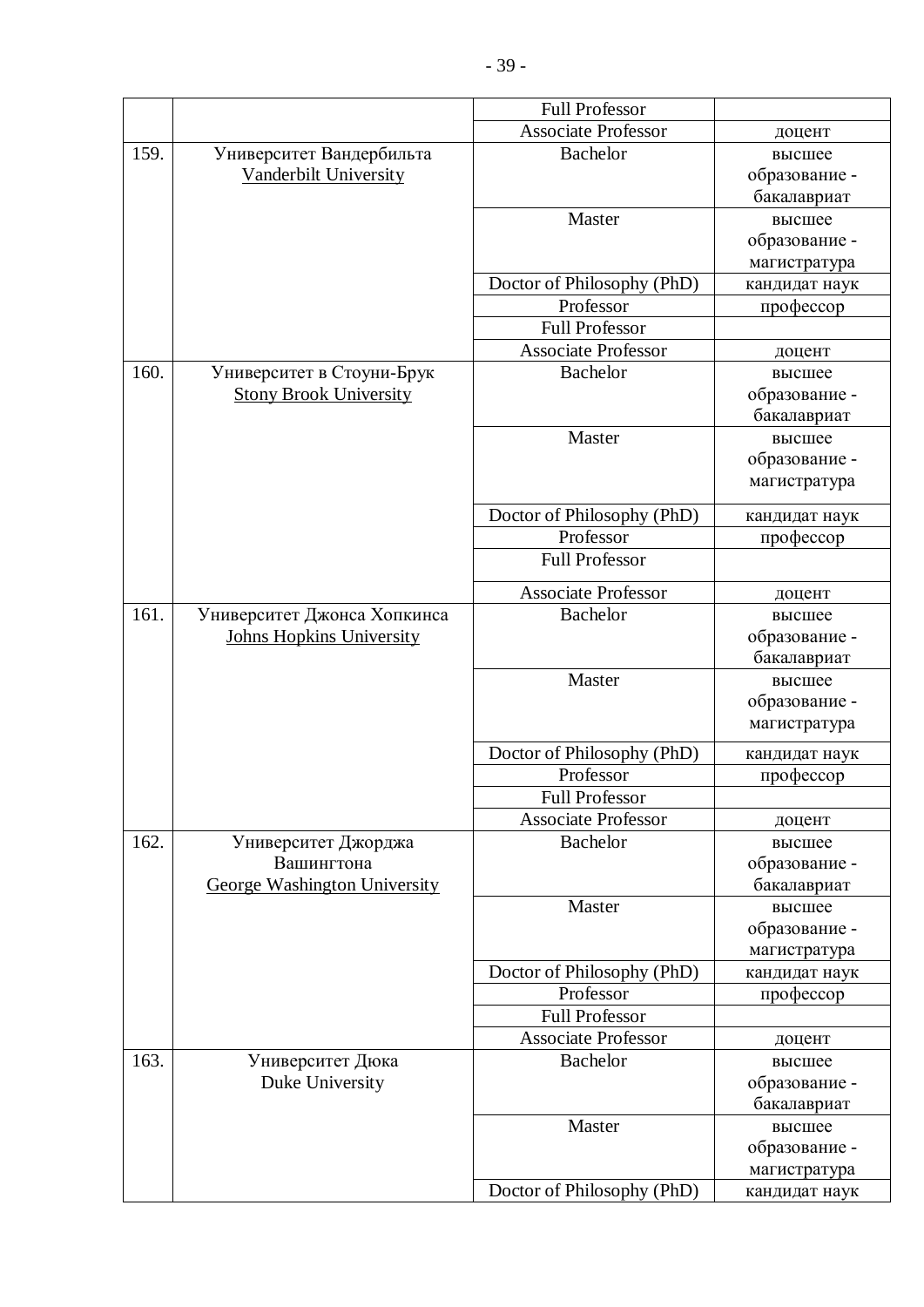|      |                                    | Professor                                           | профессор               |
|------|------------------------------------|-----------------------------------------------------|-------------------------|
|      |                                    | <b>Full Professor</b>                               |                         |
|      |                                    | <b>Associate Professor</b>                          | доцент                  |
| 164. | Университет Карнеги-Меллон         | <b>Bachelor</b>                                     | высшее                  |
|      | <b>Carnegie Mellon University</b>  |                                                     | образование -           |
|      |                                    |                                                     | бакалавриат             |
|      |                                    | Master                                              | высшее                  |
|      |                                    |                                                     | образование -           |
|      |                                    |                                                     | магистратура            |
|      |                                    | Doctor of Philosophy (PhD)                          | кандидат наук           |
|      |                                    | Professor                                           | профессор               |
|      |                                    | <b>Full Professor</b>                               |                         |
|      |                                    | <b>Associate Professor</b>                          | доцент                  |
| 165. | Университет Майами                 | <b>Bachelor</b>                                     | высшее                  |
|      | University of Miami                |                                                     | образование -           |
|      |                                    |                                                     | бакалавриат             |
|      |                                    | Master                                              | высшее                  |
|      |                                    |                                                     | образование -           |
|      |                                    | Doctor of Philosophy (PhD)                          | магистратура            |
|      |                                    | Professor                                           | кандидат наук           |
|      |                                    | <b>Full Professor</b>                               | профессор               |
|      |                                    | <b>Associate Professor</b>                          | доцент                  |
| 166. | Университет Нотр-Дам-дю-Лак        | <b>Bachelor</b>                                     | высшее                  |
|      | University of Notre Dame du Lac    |                                                     | образование -           |
|      |                                    |                                                     | бакалавриат             |
|      |                                    | Master                                              | высшее                  |
|      |                                    |                                                     | образование -           |
|      |                                    |                                                     | магистратура            |
|      |                                    | Doctor of Philosophy (PhD)                          | кандидат наук           |
|      |                                    | Professor                                           | профессор               |
|      |                                    | <b>Full Professor</b>                               |                         |
|      |                                    | <b>Associate Professor</b>                          | доцент                  |
| 167. | Университет Пердью - Уэст-         | <b>Bachelor</b>                                     | высшее                  |
|      | Лафайетт                           |                                                     | образование -           |
|      | Purdue University - West Lafayette |                                                     | бакалавриат             |
|      |                                    | Master                                              | высшее                  |
|      |                                    |                                                     | образование -           |
|      |                                    |                                                     | магистратура            |
|      |                                    | Doctor of Philosophy (PhD)                          | кандидат наук           |
|      |                                    | Professor                                           | профессор               |
|      |                                    | <b>Full Professor</b><br><b>Associate Professor</b> |                         |
| 168. | Университет Райса                  | <b>Bachelor</b>                                     | доцент                  |
|      | <b>Rice University</b>             |                                                     | высшее<br>образование - |
|      |                                    |                                                     | бакалавриат             |
|      |                                    | Master                                              | высшее                  |
|      |                                    |                                                     | образование -           |
|      |                                    |                                                     | магистратура            |
|      |                                    |                                                     |                         |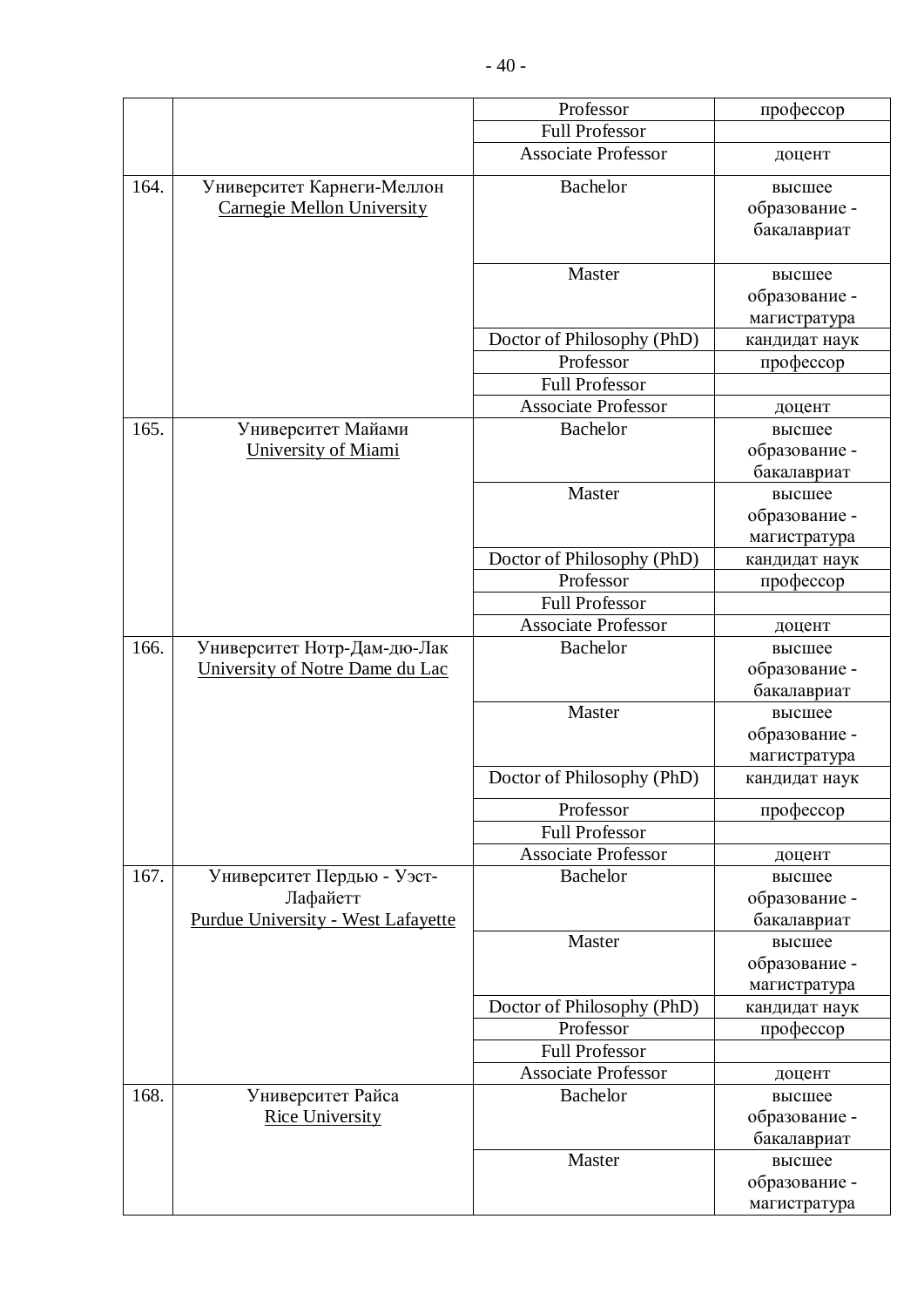|      |                                        | Doctor of Philosophy (PhD) | кандидат наук |
|------|----------------------------------------|----------------------------|---------------|
|      |                                        | Professor                  | профессор     |
|      |                                        | <b>Full Professor</b>      |               |
|      |                                        | <b>Associate Professor</b> |               |
|      |                                        |                            | доцент        |
| 169. | Университет Северной Каролины в        | <b>Bachelor</b>            | высшее        |
|      | Чейпл-Хилл                             |                            | образование - |
|      | University of North Carolina at        |                            | бакалавриат   |
|      | Chapel Hill                            | Master                     | высшее        |
|      |                                        |                            | образование - |
|      |                                        |                            | магистратура  |
|      |                                        | Doctor of Philosophy (PhD) | кандидат наук |
|      |                                        | Professor                  | профессор     |
|      |                                        | <b>Full Professor</b>      |               |
|      |                                        | <b>Associate Professor</b> | доцент        |
| 170. | Университет Тафтса                     | <b>Bachelor</b>            | высшее        |
|      | <b>Tufts University</b>                |                            | образование - |
|      |                                        |                            | бакалавриат   |
|      |                                        | Master                     | высшее        |
|      |                                        |                            | образование - |
|      |                                        |                            | магистратура  |
|      |                                        | Doctor of Philosophy (PhD) | кандидат наук |
|      |                                        | Professor                  | профессор     |
|      |                                        | <b>Full Professor</b>      |               |
|      |                                        | <b>Associate Professor</b> | доцент        |
| 171. | Университет Флориды                    | <b>Bachelor</b>            | высшее        |
|      | University of Florida                  |                            | образование - |
|      |                                        |                            | бакалавриат   |
|      |                                        | Master                     | высшее        |
|      |                                        |                            | образование - |
|      |                                        |                            | магистратура  |
|      |                                        | Doctor of Philosophy (PhD) | кандидат наук |
|      |                                        | Professor                  | профессор     |
|      |                                        | <b>Full Professor</b>      |               |
|      |                                        | <b>Associate Professor</b> | доцент        |
| 172. | Университет штата Аризона              | <b>Bachelor</b>            | высшее        |
|      | University of Arizona                  |                            | образование - |
|      |                                        |                            | бакалавриат   |
|      |                                        | Master                     | высшее        |
|      |                                        |                            | образование - |
|      |                                        |                            | магистратура  |
|      |                                        | Doctor of Philosophy (PhD) | кандидат наук |
|      |                                        | Professor                  | профессор     |
|      |                                        | <b>Full Professor</b>      |               |
|      |                                        | <b>Associate Professor</b> | доцент        |
| 173. | Университет штата Аризона в            | <b>Bachelor</b>            | высшее        |
|      | Темпе                                  |                            | образование - |
|      | <b>Arizona State University, Tempe</b> |                            | бакалавриат   |
|      |                                        | Master                     | высшее        |
|      |                                        |                            | образование - |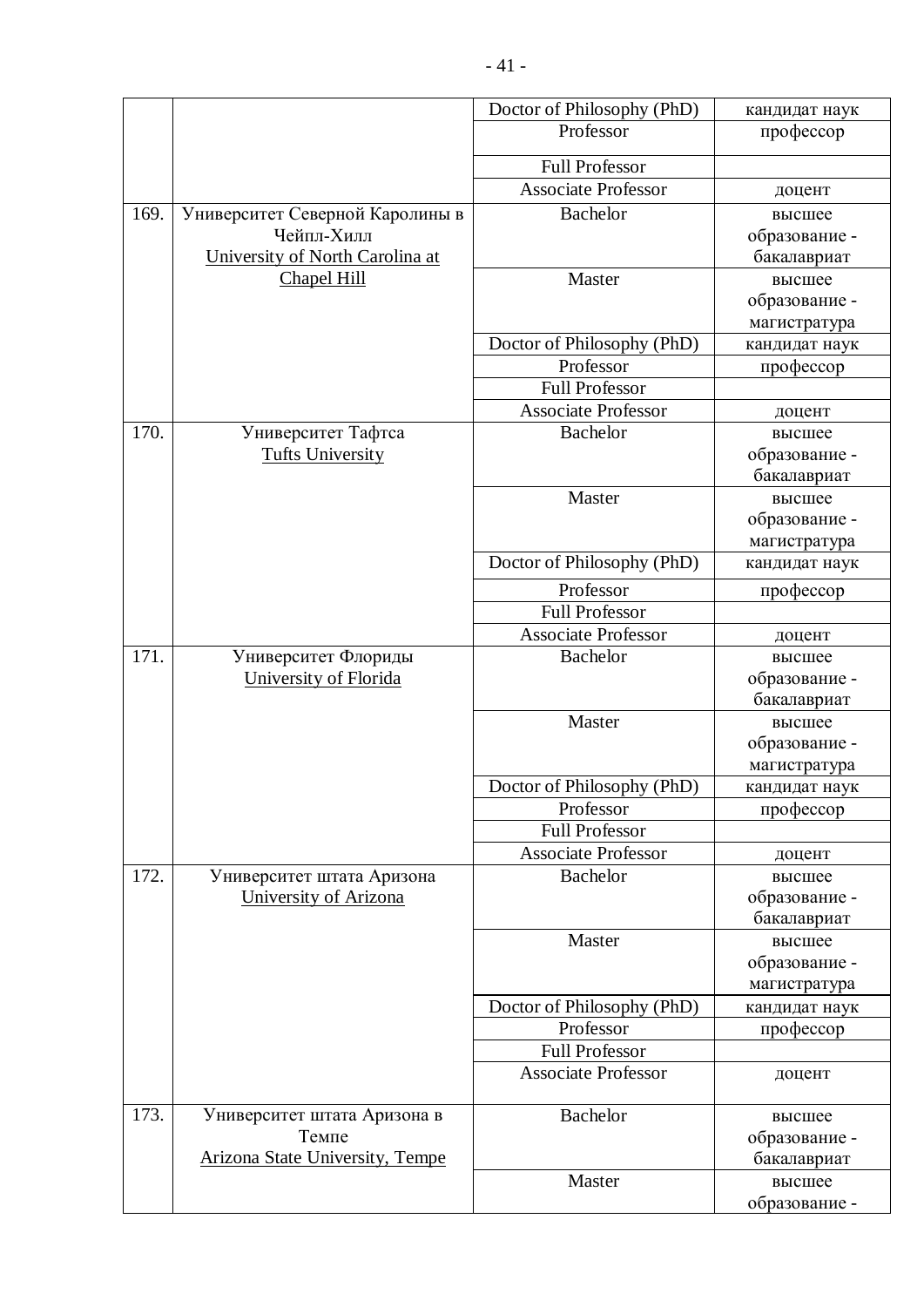|      |                                  |                            | магистратура  |
|------|----------------------------------|----------------------------|---------------|
|      |                                  | Doctor of Philosophy (PhD) | кандидат наук |
|      |                                  | Professor                  | профессор     |
|      |                                  | <b>Full Professor</b>      |               |
|      |                                  | <b>Associate Professor</b> | доцент        |
| 174. | Университет штата Айова          | <b>Bachelor</b>            | высшее        |
|      | <b>Iowa State University</b>     |                            | образование - |
|      |                                  |                            | бакалавриат   |
|      |                                  | Master                     | высшее        |
|      |                                  |                            | образование - |
|      |                                  |                            | магистратура  |
|      |                                  | Doctor of Philosophy (PhD) | кандидат наук |
|      |                                  | Professor                  | профессор     |
|      |                                  | <b>Full Professor</b>      |               |
|      |                                  | <b>Associate Professor</b> | доцент        |
| 175. | Университет штата Вирджиния      | <b>Bachelor</b>            | высшее        |
|      | University of Virginia           |                            | образование - |
|      |                                  |                            | бакалавриат   |
|      |                                  | Master                     | высшее        |
|      |                                  |                            | образование - |
|      |                                  |                            | магистратура  |
|      |                                  | Doctor of Philosophy (PhD) | кандидат наук |
|      |                                  | Professor                  | профессор     |
|      |                                  | <b>Full Professor</b>      |               |
|      |                                  | <b>Associate Professor</b> | доцент        |
| 176. | Университет штата Массачусетс в  | <b>Bachelor</b>            | высшее        |
|      | Амхерсте                         |                            | образование - |
|      | University of Massachusetts,     |                            | бакалавриат   |
|      | <b>Amherst</b>                   | Master                     | высшее        |
|      |                                  |                            | образование - |
|      |                                  |                            | магистратура  |
|      |                                  | Doctor of Philosophy (PhD) | кандидат наук |
|      |                                  | Professor                  | профессор     |
|      |                                  | <b>Full Professor</b>      |               |
|      |                                  | <b>Associate Professor</b> | доцент        |
| 177. | Университет штата Мичиган        | <b>Bachelor</b>            | высшее        |
|      | <b>Michigan State University</b> |                            | образование - |
|      |                                  |                            | бакалавриат   |
|      |                                  | Master                     | высшее        |
|      |                                  |                            | образование - |
|      |                                  |                            | магистратура  |
|      |                                  | Doctor of Philosophy (PhD) | кандидат наук |
|      |                                  | Professor                  | профессор     |
|      |                                  | <b>Full Professor</b>      |               |
|      |                                  | <b>Associate Professor</b> | доцент        |
| 178. | Университет штата Нью-Джерси     | Bachelor                   | высшее        |
|      | имени Г. Рутгерса                |                            | образование - |
|      | в Нью-Брансуике                  |                            | бакалавриат   |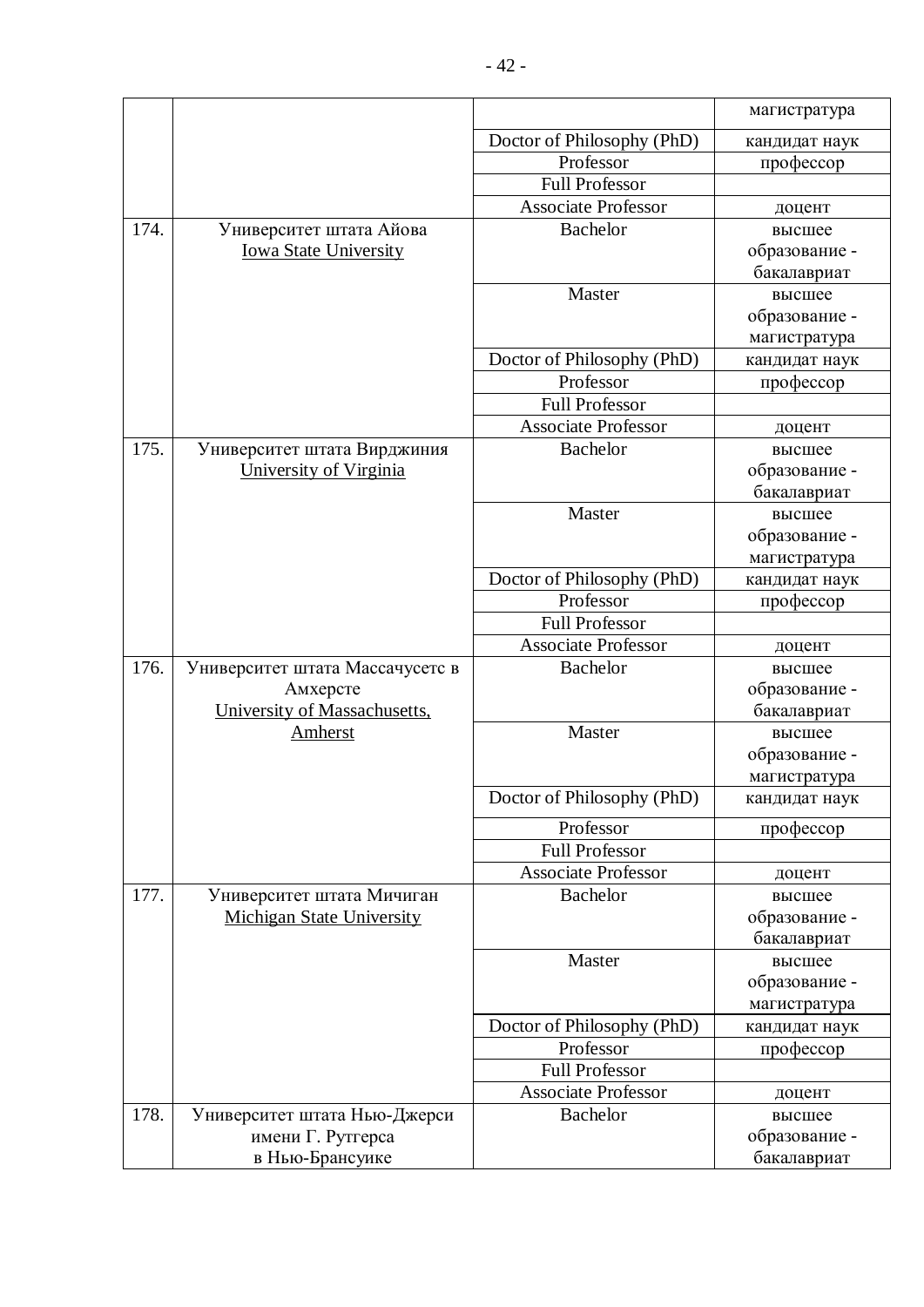|      | Rutgers, The State University of New | Master                                  | высшее                     |
|------|--------------------------------------|-----------------------------------------|----------------------------|
|      | Jersey, New Brunswick                |                                         | образование -              |
|      |                                      |                                         | магистратура               |
|      |                                      | Doctor of Philosophy (PhD)              | кандидат наук              |
|      |                                      | Professor                               | профессор                  |
|      |                                      | <b>Full Professor</b>                   |                            |
|      |                                      | <b>Associate Professor</b>              | доцент                     |
| 179. | Университет штата Огайо -            | <b>Bachelor</b>                         | высшее                     |
|      | Колумбус                             |                                         | образование -              |
|      | Ohio State University - Columbus     |                                         | бакалавриат                |
|      |                                      | Master                                  | высшее                     |
|      |                                      |                                         | образование -              |
|      |                                      |                                         | магистратура               |
|      |                                      | Doctor of Philosophy (PhD)              | кандидат наук              |
|      |                                      | Professor                               | профессор                  |
|      |                                      | <b>Full Professor</b>                   |                            |
|      |                                      | <b>Associate Professor</b>              | доцент                     |
| 180. | Университет штата Пенсильвания -     | <b>Bachelor</b>                         | высшее                     |
|      | Юниверсити-Парк                      |                                         | образование -              |
|      | Pennsylvania State University -      |                                         | бакалавриат                |
|      | <b>University Park</b>               | Master                                  | высшее                     |
|      |                                      |                                         | образование -              |
|      |                                      |                                         | магистратура               |
|      |                                      | Doctor of Philosophy (PhD)              | кандидат наук              |
|      |                                      | Professor                               | профессор                  |
|      |                                      | <b>Full Professor</b>                   |                            |
|      |                                      | <b>Associate Professor</b>              | доцент                     |
| 181. | Университет Эмори                    | <b>Bachelor</b>                         | высшее                     |
|      | <b>Emory University</b>              |                                         | образование -              |
|      |                                      |                                         | бакалавриат                |
|      |                                      | Master                                  | высшее                     |
|      |                                      |                                         | образование -              |
|      |                                      |                                         | магистратура               |
|      |                                      | Doctor of Philosophy (PhD)<br>Professor | кандидат наук<br>профессор |
|      |                                      | <b>Full Professor</b>                   |                            |
|      |                                      | <b>Associate Professor</b>              |                            |
| 182. | Университет Южной Калифорнии         | <b>Bachelor</b>                         | доцент<br>высшее           |
|      | University of Southern California    |                                         | образование -              |
|      |                                      |                                         | бакалавриат                |
|      |                                      | Master                                  | высшее                     |
|      |                                      |                                         | образование -              |
|      |                                      |                                         | магистратура               |
|      |                                      | Doctor of Philosophy (PhD)              | кандидат наук              |
|      |                                      | Professor                               | профессор                  |
|      |                                      | <b>Full Professor</b>                   |                            |
|      |                                      | <b>Associate Professor</b>              | доцент                     |
| 183. | Университет Юты                      | <b>Bachelor</b>                         | высшее                     |
|      | University of Utah                   |                                         | образование -              |
|      |                                      |                                         | бакалавриат                |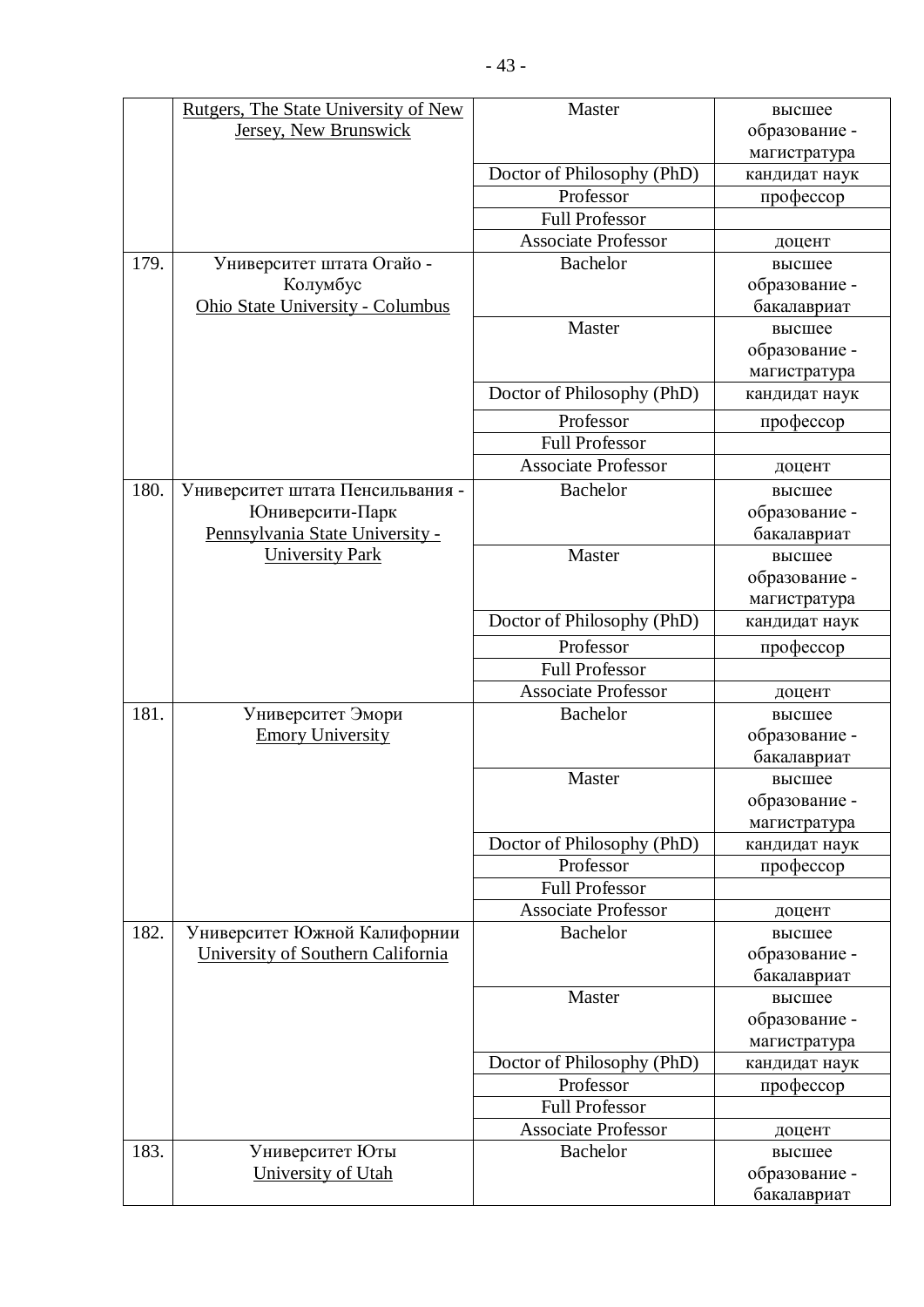|      |                        | Master                      | высшее        |
|------|------------------------|-----------------------------|---------------|
|      |                        |                             | образование - |
|      |                        |                             | магистратура  |
|      |                        | Doctor of Philosophy (PhD)  | кандидат наук |
|      |                        | Professor                   | профессор     |
|      |                        | <b>Full Professor</b>       |               |
|      |                        | <b>Associate Professor</b>  | доцент        |
| 184. | Чикагский университет  | <b>Bachelor</b>             | высшее        |
|      | University of Chicago  |                             | образование - |
|      |                        |                             | бакалавриат   |
|      |                        | Master                      | высшее        |
|      |                        |                             | образование - |
|      |                        |                             | магистратура  |
|      |                        | Doctor of Philosophy (PhD)  | кандидат наук |
|      |                        | Professor                   | профессор     |
|      |                        | <b>Full Professor</b>       |               |
|      |                        | <b>Associate Professor</b>  | доцент        |
|      |                        | Финляндская Республика      |               |
| 185. | Университет Хельсинки  | Kandidaatin tutkinto        | высшее        |
|      | Helsingin yliopisto    |                             | образование - |
|      | University of Helsinki |                             | бакалавриат   |
|      |                        | Maisterin tutkinto          | высшее        |
|      |                        |                             | образование - |
|      |                        |                             | магистратура  |
|      |                        | Tohtori                     | кандидат наук |
|      |                        | Professori                  | профессор     |
|      |                        | Dosentti                    | доцент        |
|      |                        | Швейцарская Конфедерация    |               |
| 186. | Базельский университет | <b>Bachelor</b>             | высшее        |
|      | Universitat Basel      |                             | образование - |
|      | University of Basel    |                             | бакалавриат   |
|      |                        | Master                      | высшее        |
|      |                        |                             | образование - |
|      |                        |                             | магистратура  |
|      |                        | Doktor                      | кандидат наук |
|      |                        | Professor                   | профессор     |
|      |                        | Privatdozent/Prevatdozinnen | доцент        |
|      |                        | Assistent professor         |               |
| 187. | Бернский университет   | <b>Bachelor</b>             | высшее        |
|      | Universitat Bern       |                             | образование - |
|      | University of Bern     |                             | бакалавриат   |
|      |                        | Master                      | высшее        |
|      |                        |                             | образование - |
|      |                        |                             | магистратура  |
|      |                        | Doktor                      | кандидат наук |
|      |                        | Professor                   | профессор     |
|      |                        | Privatdozent/Prevatdozinnen | доцент        |
|      |                        | Assistent professor         |               |
| 188. | Женевский университет  | <b>Bachelor</b>             | высшее        |
|      | Universite de Geneve   |                             | образование - |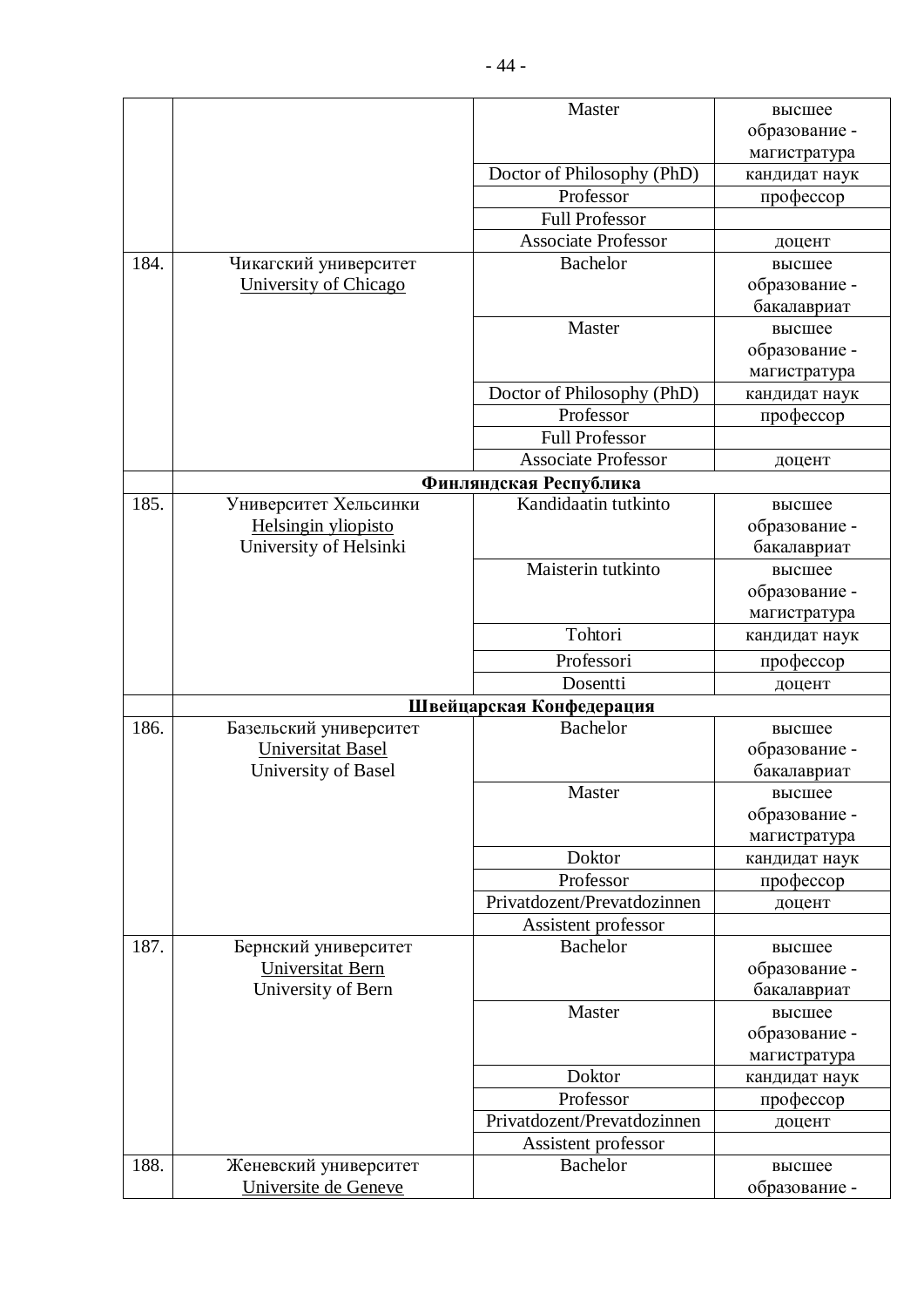|      | University of Geneva             |                             | бакалавриат   |
|------|----------------------------------|-----------------------------|---------------|
|      |                                  | Master                      | высшее        |
|      |                                  |                             | образование - |
|      |                                  |                             | магистратура  |
|      |                                  | Doktor                      | кандидат наук |
|      |                                  | Professor                   | профессор     |
|      |                                  | Privatdozent/Prevatdozinnen | доцент        |
|      |                                  | Assistent professor         |               |
| 189. |                                  |                             |               |
|      | Университет Лозанны              | <b>Bachelor</b>             | высшее        |
|      | Universite de Lausanne           |                             | образование - |
|      | University of Lausanne           |                             | бакалавриат   |
|      |                                  | Master                      | высшее        |
|      |                                  |                             | образование - |
|      |                                  |                             | магистратура  |
|      |                                  | Doktor                      | кандидат наук |
|      |                                  | Professor                   | профессор     |
|      |                                  | Privatdozent/Prevatdozinnen | доцент        |
|      |                                  | Assistent professor         |               |
| 190. | Цюрихский университет            | <b>Bachelor</b>             | высшее        |
|      | Universitat Zurich               |                             | образование - |
|      | University of Zurich             |                             | бакалавриат   |
|      |                                  | Master                      | высшее        |
|      |                                  |                             | образование - |
|      |                                  |                             | магистратура  |
|      |                                  | Doktor                      | кандидат наук |
|      |                                  | Professor                   | профессор     |
|      |                                  | Privatdozent/Prevatdozinnen | доцент        |
|      |                                  | Assistent professor         |               |
| 191. | Швейцарский федеральный          | <b>Bachelor</b>             | высшее        |
|      | технологический институт Цюриха  |                             | образование - |
|      | <b>Eidgenossische Technische</b> |                             | бакалавриат   |
|      | Hochschule Zurich                | Master                      | высшее        |
|      | Swiss Federal Institute of       |                             | образование - |
|      | <b>Technology Zurich</b>         |                             | магистратура  |
|      |                                  | Doktor                      | кандидат наук |
|      |                                  | Professor                   | профессор     |
|      |                                  | Privatdozent/Prevatdozinnen | доцент        |
|      |                                  | Assistent professor         |               |
| 192. | Швейцарский федеральный          | <b>Bachelor</b>             | высшее        |
|      | технологический институт в       |                             | образование - |
|      | Лозанне                          |                             | бакалавриат   |
|      | Ecole Polytechnique Federale de  | Master                      | высшее        |
|      | <b>Lausanne</b>                  |                             | образование - |
|      | Swiss Federal Institute of       |                             | магистратура  |
|      | <b>Technology of Lausanne</b>    | Doktor                      | кандидат наук |
|      |                                  | Professor                   | профессор     |
|      |                                  | Privatdozent/Prevatdozinnen | доцент        |
|      |                                  | Assistent professor         |               |
|      |                                  |                             |               |
|      |                                  |                             |               |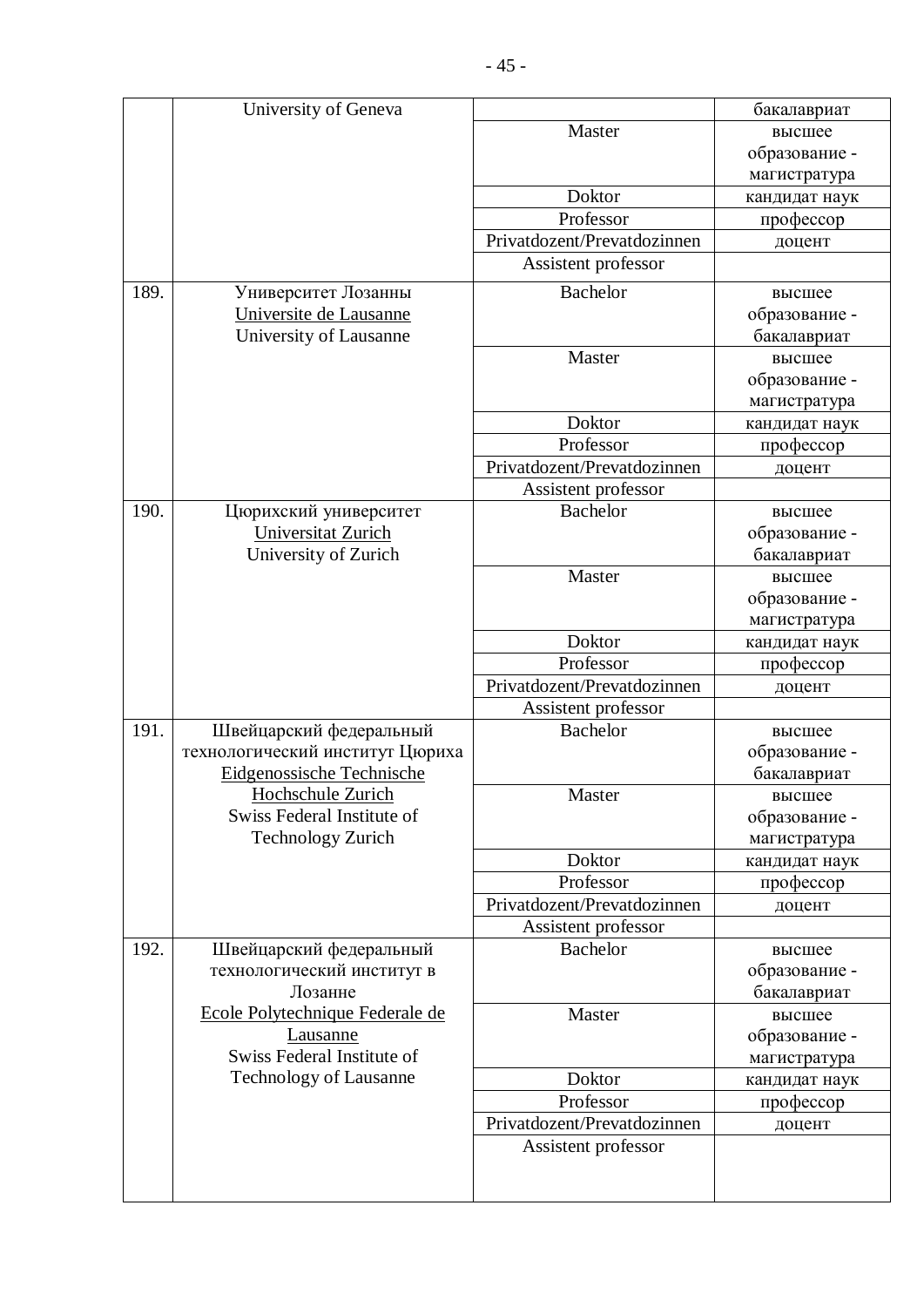|      | Королевство Швеция                                |                                               |                         |  |  |
|------|---------------------------------------------------|-----------------------------------------------|-------------------------|--|--|
| 193. | Гетеборгский университет<br>Goteborgs universitet | Kandidatexamen, Konstnarlig<br>kandidatexamen | высшее<br>образование - |  |  |
|      | University of Gothenburg                          |                                               | бакалавриат             |  |  |
|      |                                                   | Magisterexamen,                               | высшее                  |  |  |
|      |                                                   | Licentiatexamen Konstnarlig                   | образование -           |  |  |
|      |                                                   | masterexamen                                  | магистратура            |  |  |
|      |                                                   | PhD - Filosofie doktor                        | кандидат наук           |  |  |
|      |                                                   | Professor                                     | профессор               |  |  |
|      |                                                   | Lecturer                                      | доцент                  |  |  |
| 194. | Королевский технологический                       | Kandidatexamen, Konstnarlig                   | высшее                  |  |  |
|      | институт                                          | kandidatexamen                                | образование -           |  |  |
|      | Kungliga Tekniska hogskolan                       |                                               | бакалавриат             |  |  |
|      | KTH Royal Institute of Technology                 | Magisterexamen,                               | высшее                  |  |  |
|      |                                                   | Licentiatexamen Konstnarlig                   | образование -           |  |  |
|      |                                                   | masterexamen                                  | магистратура            |  |  |
|      |                                                   | PhD - Filosofie doktor                        | кандидат наук           |  |  |
|      |                                                   | Professor                                     | профессор               |  |  |
|      |                                                   | Lecturer                                      | доцент                  |  |  |
| 195. | Лундский университет                              | Kandidatexamen, Konstnarlig                   | высшее                  |  |  |
|      | Lunds universitet                                 | kandidatexamen                                | образование -           |  |  |
|      | Lund University                                   |                                               | бакалавриат             |  |  |
|      |                                                   | Magisterexamen,                               | высшее                  |  |  |
|      |                                                   | Licentiatexamen Konstnarlig                   | образование -           |  |  |
|      |                                                   | masterexamen                                  | магистратура            |  |  |
|      |                                                   | PhD - Filosofie doktor                        | кандидат наук           |  |  |
|      |                                                   | Professor                                     | профессор               |  |  |
|      |                                                   | Lecturer                                      | доцент                  |  |  |
| 196. | Стокгольмский университет                         | Kandidatexamen, Konstnarlig                   | высшее                  |  |  |
|      | Stockholms universitet                            | kandidatexamen                                | образование -           |  |  |
|      | Stockholm University                              |                                               | бакалавриат             |  |  |
|      |                                                   | Magisterexamen,                               | высшее                  |  |  |
|      |                                                   | Licentiatexamen Konstnarlig                   | образование -           |  |  |
|      |                                                   | masterexamen                                  | магистратура            |  |  |
|      |                                                   | PhD - Filosofie doktor                        | кандидат наук           |  |  |
|      |                                                   | Professor                                     | профессор               |  |  |
|      |                                                   | Lecturer                                      | доцент                  |  |  |
| 197. | Университет Умео                                  | Kandidatexamen, Konstnarlig                   | высшее                  |  |  |
|      | Umea universitet                                  | kandidatexamen                                | образование -           |  |  |
|      | Umea University                                   |                                               | бакалавриат             |  |  |
|      |                                                   | Magisterexamen,                               | высшее                  |  |  |
|      |                                                   | Licentiatexamen Konstnarlig                   | образование -           |  |  |
|      |                                                   | masterexamen                                  | магистратура            |  |  |
|      |                                                   | PhD - Filosofie doktor                        | кандидат наук           |  |  |
|      |                                                   | Professor                                     | профессор               |  |  |
|      |                                                   | Lecturer                                      | доцент                  |  |  |
| 198. | Упсальский университет                            | Kandidatexamen, Konstnarlig<br>kandidatexamen | высшее                  |  |  |
|      | Uppsala universitet                               |                                               | образование -           |  |  |
|      | Uppsala University                                |                                               | бакалавриат             |  |  |
|      |                                                   | Magisterexamen,                               | высшее                  |  |  |
|      |                                                   | Licentiatexamen Konstnarlig                   | образование -           |  |  |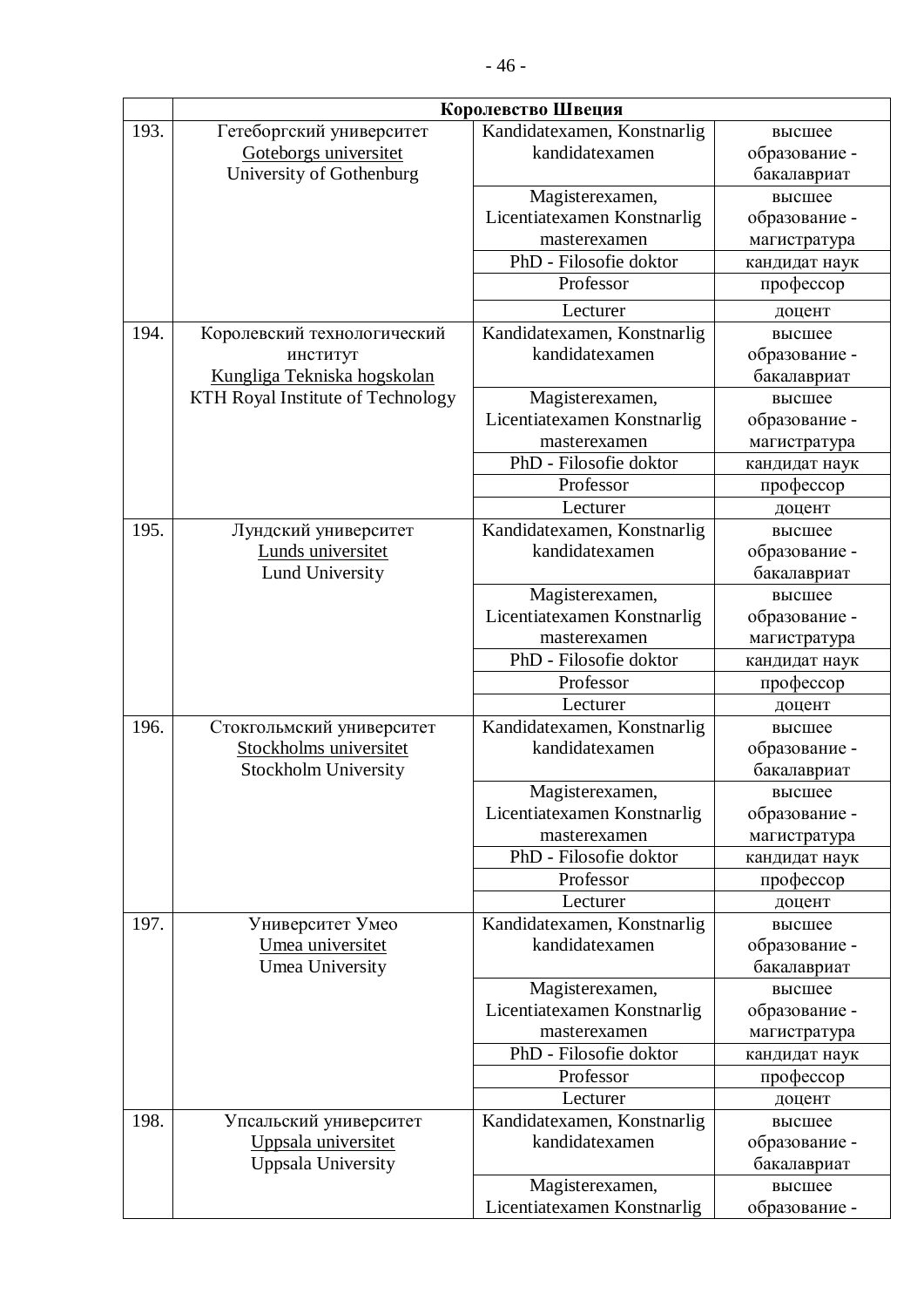|      |                                     | masterexamen                | магистратура  |
|------|-------------------------------------|-----------------------------|---------------|
|      |                                     | PhD - Filosofie doktor      | кандидат наук |
|      |                                     | Professor                   | профессор     |
|      |                                     | Lecturer                    | доцент        |
| 199. | Технологический университет         | Kandidatexamen, Konstnarlig | высшее        |
|      | Чалмерса                            | kandidatexamen              | образование - |
|      | Chalmers tekniska hogskola          |                             | бакалавриат   |
|      | Chalmers University of Technology   | Magisterexamen,             | высшее        |
|      |                                     | Licentiatexamen Konstnarlig | образование - |
|      |                                     | masterexamen                | магистратура  |
|      |                                     | PhD - Filosofie doktor      | кандидат наук |
|      |                                     | Professor                   | профессор     |
|      |                                     | Lecturer                    | доцент        |
|      |                                     | Республика Корея            |               |
| 200. | Корейский институт науки и          | <b>Bachelor</b>             | высшее        |
|      | технологий                          |                             | образование - |
|      |                                     |                             | бакалавриат   |
|      | Korea Advanced Institute of Science | Master                      | высшее        |
|      | and Technology                      |                             | образование - |
|      |                                     |                             | магистратура  |
|      |                                     | Doctor of Philosophy (PhD)  | кандидат наук |
|      |                                     | <b>Full Professor</b>       | профессор     |
|      |                                     | <b>Associate Professor</b>  | доцент        |
| 201. | Сеульский национальный              | <b>Bachelor</b>             | высшее        |
|      | университет                         |                             | образование - |
|      |                                     |                             | бакалавриат   |
|      | <b>Seoul National University</b>    | Master                      | высшее        |
|      |                                     |                             | образование - |
|      |                                     |                             | магистратура  |
|      |                                     | Doctor of Philosophy (PhD)  | кандидат наук |
|      |                                     | <b>Full Professor</b>       | профессор     |
|      |                                     | <b>Associate Professor</b>  | доцент        |
| 202. | Университет Ионсей                  | Bachelor                    | высшее        |
|      |                                     |                             | образование - |
|      | <b>Yonsei University</b>            |                             | бакалавриат   |
|      |                                     | Master                      | высшее        |
|      |                                     |                             | образование - |
|      |                                     |                             | магистратура  |
|      |                                     | Doctor of Philosophy (PhD)  | кандидат наук |
|      |                                     | <b>Full Professor</b>       | профессор     |
|      |                                     | <b>Associate Professor</b>  | доцент        |
| 203. | Университет Корё                    | Bachelor                    | высшее        |
|      |                                     |                             | образование - |
|      | Korea University                    |                             | бакалавриат   |
|      |                                     | Master                      | высшее        |
|      |                                     |                             | образование - |
|      |                                     |                             | магистратура  |
|      |                                     | Doctor of Philosophy (PhD)  | кандидат наук |
|      |                                     | <b>Full Professor</b>       | профессор     |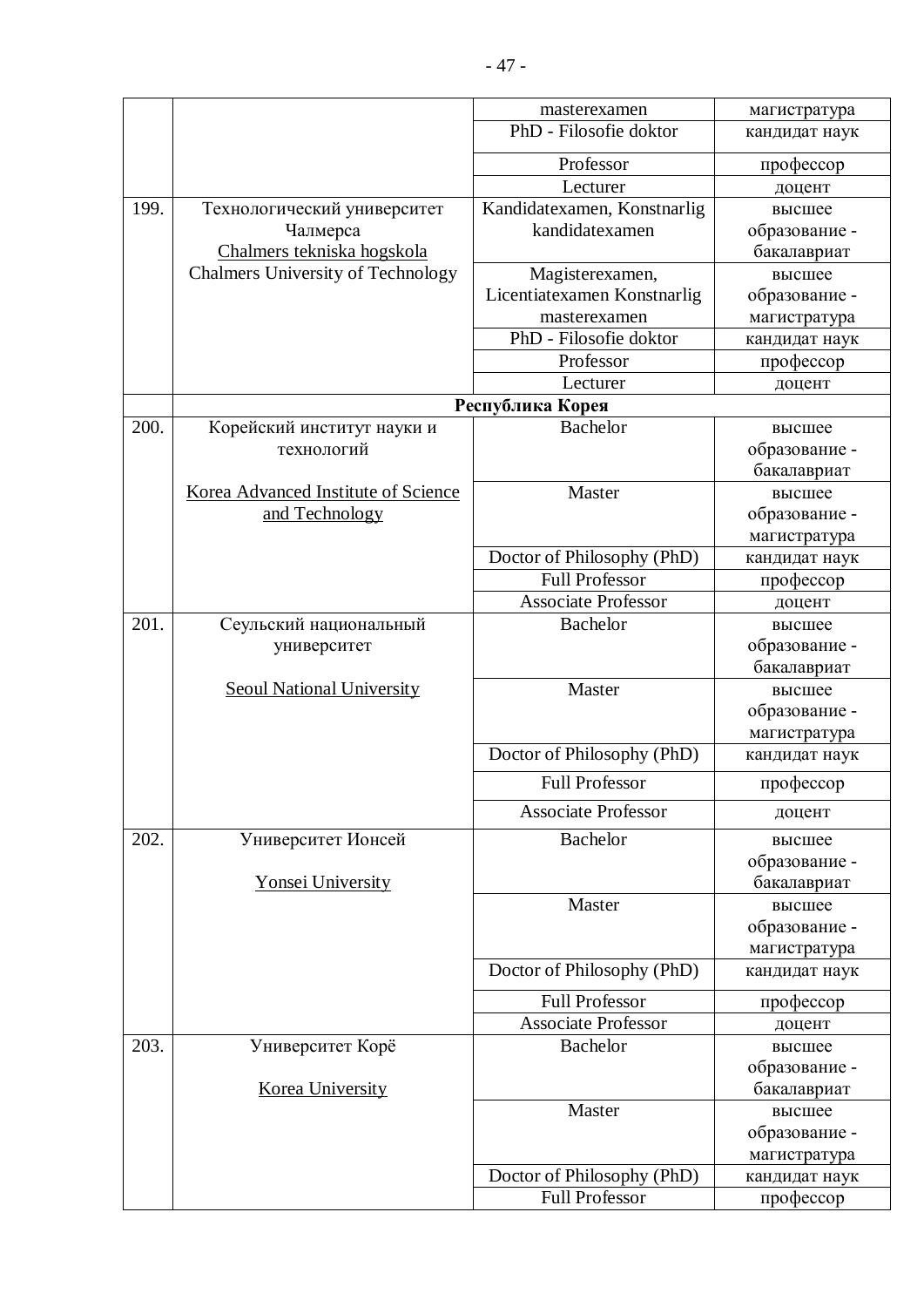|      |                                      | <b>Associate Professor</b> | доцент        |
|------|--------------------------------------|----------------------------|---------------|
| 204. | Университет Сонгюнгван               | <b>Bachelor</b>            | высшее        |
|      |                                      |                            | образование - |
|      | Sungkyunkwan University              |                            | бакалавриат   |
|      |                                      | Master                     | высшее        |
|      |                                      |                            | образование - |
|      |                                      |                            | магистратура  |
|      |                                      | Doctor of Philosophy (PhD) | кандидат наук |
|      |                                      | <b>Full Professor</b>      | профессор     |
|      |                                      | <b>Associate Professor</b> | доцент        |
|      |                                      | Япония                     |               |
| 205. | Киотский университет                 | <b>Bachelor</b>            | высшее        |
|      |                                      |                            | образование - |
|      | <b>Kyoto University</b>              |                            | бакалавриат   |
|      |                                      | Master                     | высшее        |
|      |                                      |                            | образование - |
|      |                                      |                            | магистратура  |
|      |                                      | Doctor of Philosophy (PhD) | кандидат наук |
|      |                                      | Professor emeritus         | профессор     |
|      |                                      | Professor                  |               |
|      |                                      | Associate professor        | доцент        |
|      |                                      |                            |               |
|      |                                      |                            |               |
| 206. | Токийский технологический            | <b>Bachelor</b>            | высшее        |
|      | институт                             |                            | образование - |
|      |                                      |                            | бакалавриат   |
|      | <b>Tokyo Institute of Technology</b> | Master                     | высшее        |
|      |                                      |                            | образование - |
|      |                                      |                            | магистратура  |
|      |                                      | Doctor of Philosophy (PhD) | кандидат наук |
|      |                                      | Professor emeritus         | профессор     |
|      |                                      | Professor                  |               |
|      |                                      | Associate professor        | доцент        |
| 207. | Токийский университет                | <b>Bachelor</b>            | высшее        |
|      |                                      |                            | образование - |
|      | University of Tokyo                  |                            | бакалавриат   |
|      |                                      | Master                     | высшее        |
|      |                                      |                            | образование - |
|      |                                      |                            | магистратура  |
|      |                                      | Doctor of Philosophy (PhD) | кандидат наук |
|      |                                      | Professor emeritus         | профессор     |
|      |                                      | Professor                  |               |
|      |                                      | Associate professor        | доцент        |
| 208. | Университет Кюсю                     | <b>Bachelor</b>            | высшее        |
|      |                                      |                            | образование - |
|      | <b>Kyushu University</b>             |                            | бакалавриат   |
|      |                                      | Master                     | высшее        |
|      |                                      |                            | образование - |
|      |                                      |                            | магистратура  |
|      |                                      | Doctor of Philosophy (PhD) | кандидат наук |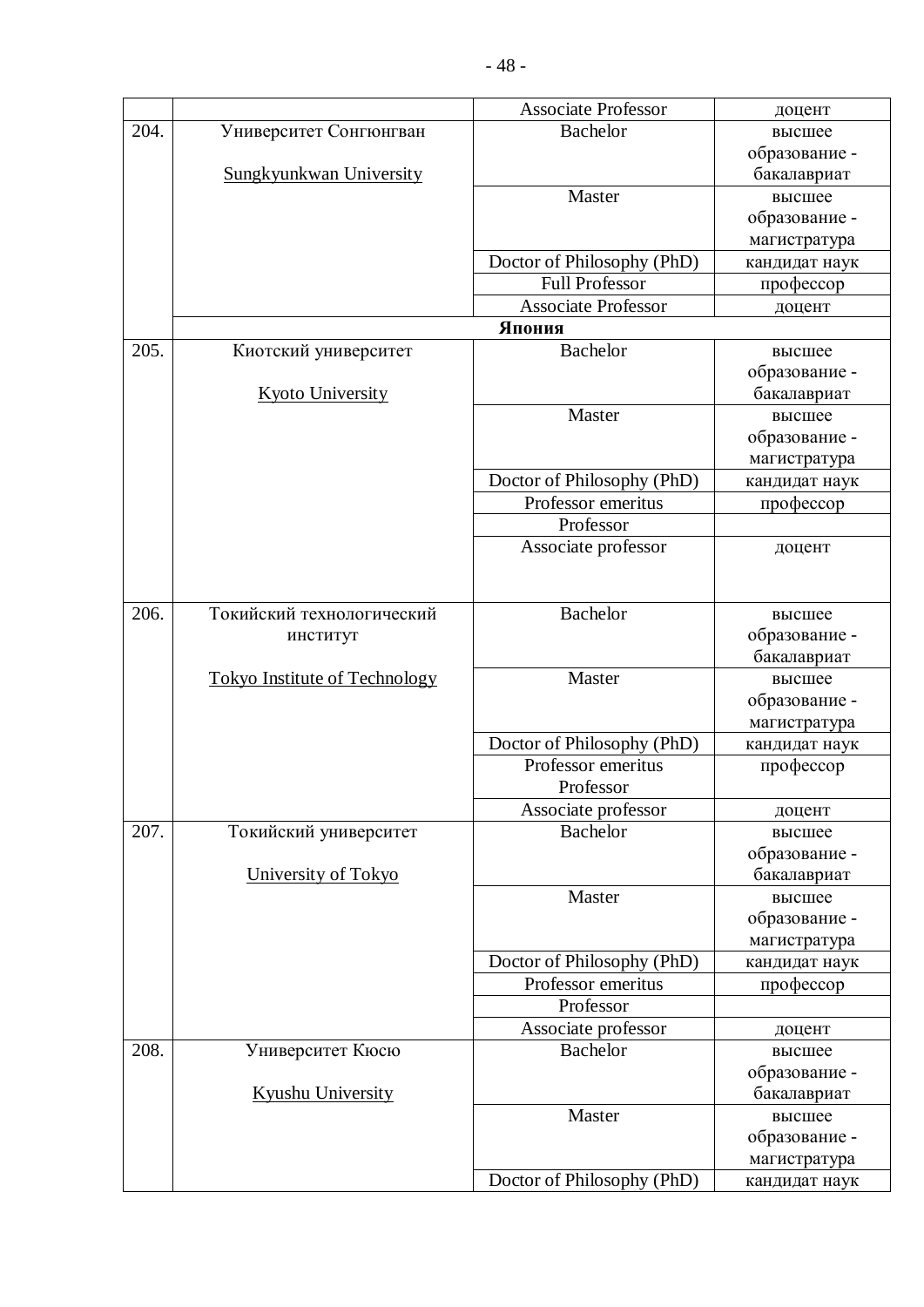|      |                       | Professor emeritus              | профессор     |
|------|-----------------------|---------------------------------|---------------|
|      |                       | Professor                       |               |
|      |                       | Associate professor             | доцент        |
| 209. | Университет Нагоя     | <b>Bachelor</b>                 | высшее        |
|      |                       |                                 | образование - |
|      | Nagoya University     |                                 | бакалавриат   |
|      |                       | Master                          | высшее        |
|      |                       |                                 | образование - |
|      |                       |                                 | магистратура  |
|      |                       | Doctor of Philosophy (PhD)      | кандидат наук |
|      |                       | Professor emeritus              | профессор     |
|      |                       | Professor                       |               |
|      |                       | Associate professor             | доцент        |
| 210. | Университет Осаки     | <b>Bachelor</b>                 | высшее        |
|      |                       |                                 | образование - |
|      | Osaka University      |                                 | бакалавриат   |
|      |                       | Master                          | высшее        |
|      |                       |                                 | образование - |
|      |                       |                                 | магистратура  |
|      |                       | Doctor of Philosophy (PhD)      | кандидат наук |
|      |                       | Professor emeritus<br>Professor | профессор     |
|      |                       | Associate professor             | доцент        |
| 211. | Университет Тохоку    | <b>Bachelor</b>                 | высшее        |
|      |                       |                                 | образование - |
|      | Tohoku University     |                                 | бакалавриат   |
|      |                       | Master                          | высшее        |
|      |                       |                                 | образование - |
|      |                       |                                 | магистратура  |
|      |                       | Doctor of Philosophy (PhD)      | кандидат наук |
|      |                       | Professor emeritus              | профессор     |
|      |                       | Professor                       |               |
|      |                       | Associate professor             | доцент        |
| 212. | Университет Хоккайдо  | <b>Bachelor</b>                 | высшее        |
|      |                       |                                 | образование - |
|      | Hokkaido University   |                                 | бакалавриат   |
|      |                       | Master                          | высшее        |
|      |                       |                                 | образование - |
|      |                       |                                 | магистратура  |
|      |                       | Doctor of Philosophy (PhD)      | кандидат наук |
|      |                       | Professor emeritus              | профессор     |
|      |                       | Professor                       |               |
|      |                       | Associate professor             | доцент        |
| 213. | Университет Цукуба    | <b>Bachelor</b>                 | высшее        |
|      |                       |                                 | образование - |
|      | University of Tsukuba |                                 | бакалавриат   |
|      |                       | Master                          | высшее        |
|      |                       |                                 | образование - |
|      |                       |                                 | магистратура  |
|      |                       | Doctor of Philosophy (PhD)      | кандидат наук |